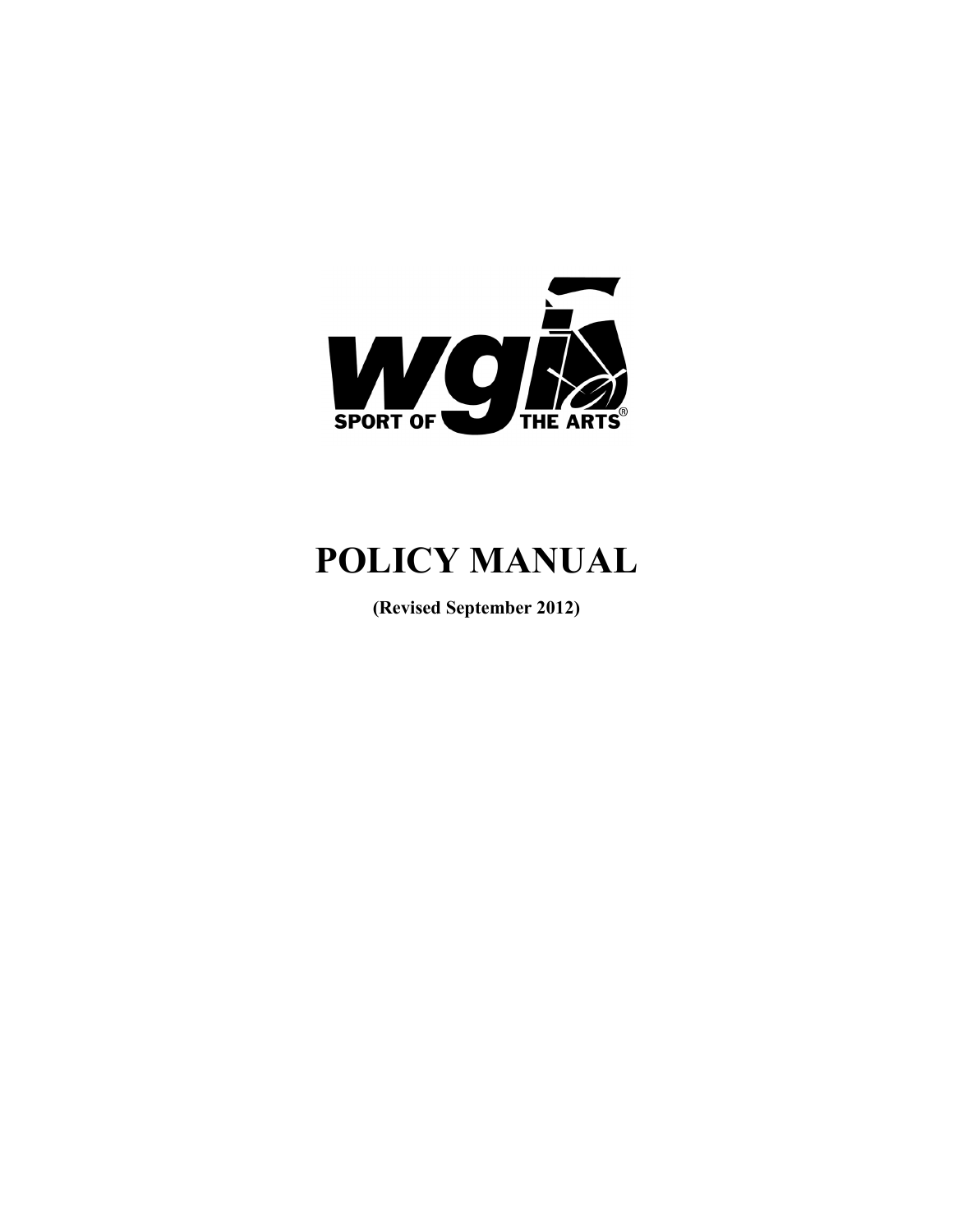# **WGI Policy Manual Table of Contents**

| 1.12 |                                                                                                                                                                              |  |
|------|------------------------------------------------------------------------------------------------------------------------------------------------------------------------------|--|
|      |                                                                                                                                                                              |  |
| 1.14 |                                                                                                                                                                              |  |
|      |                                                                                                                                                                              |  |
| 1.16 |                                                                                                                                                                              |  |
| 1.17 |                                                                                                                                                                              |  |
| 1.18 |                                                                                                                                                                              |  |
|      |                                                                                                                                                                              |  |
| 1.21 |                                                                                                                                                                              |  |
| 1.22 |                                                                                                                                                                              |  |
| 1.23 |                                                                                                                                                                              |  |
| 1.24 |                                                                                                                                                                              |  |
|      |                                                                                                                                                                              |  |
| 1.31 |                                                                                                                                                                              |  |
|      |                                                                                                                                                                              |  |
|      |                                                                                                                                                                              |  |
|      |                                                                                                                                                                              |  |
|      |                                                                                                                                                                              |  |
|      |                                                                                                                                                                              |  |
|      |                                                                                                                                                                              |  |
|      |                                                                                                                                                                              |  |
|      |                                                                                                                                                                              |  |
|      |                                                                                                                                                                              |  |
|      |                                                                                                                                                                              |  |
|      |                                                                                                                                                                              |  |
|      |                                                                                                                                                                              |  |
|      |                                                                                                                                                                              |  |
|      |                                                                                                                                                                              |  |
|      |                                                                                                                                                                              |  |
|      |                                                                                                                                                                              |  |
|      |                                                                                                                                                                              |  |
|      |                                                                                                                                                                              |  |
|      |                                                                                                                                                                              |  |
|      |                                                                                                                                                                              |  |
|      |                                                                                                                                                                              |  |
| 1.61 |                                                                                                                                                                              |  |
|      |                                                                                                                                                                              |  |
| 1.63 |                                                                                                                                                                              |  |
| 1.64 |                                                                                                                                                                              |  |
| 1.65 |                                                                                                                                                                              |  |
| 1.66 |                                                                                                                                                                              |  |
|      |                                                                                                                                                                              |  |
| 1.71 |                                                                                                                                                                              |  |
| 1.72 |                                                                                                                                                                              |  |
|      |                                                                                                                                                                              |  |
|      |                                                                                                                                                                              |  |
| 1.75 |                                                                                                                                                                              |  |
|      | 1.13<br>1.15<br>1.32<br>1.33<br>1.34<br>1.35<br>1.36<br>1.41<br>1.42<br>1.43<br>1.44<br>1.45<br>1.46<br>1.51<br>1.52<br>1.53<br>1.54<br>1.55<br>1.56<br>1.62<br>1.73<br>1.74 |  |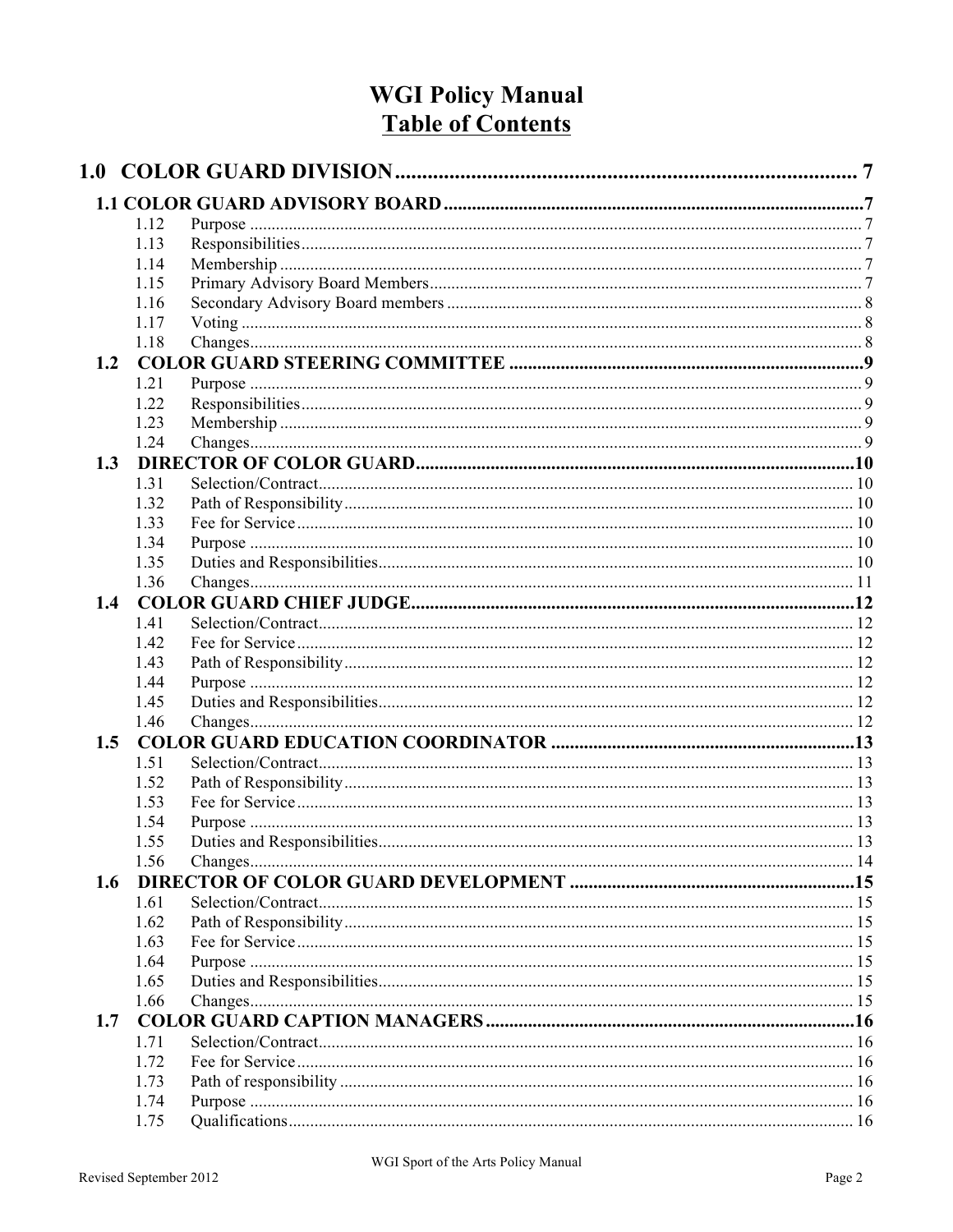|            | 1.76         |  |
|------------|--------------|--|
|            | 1.77         |  |
| 1.8        |              |  |
|            | 1.81         |  |
|            | 1.82         |  |
| <b>2.0</b> |              |  |
|            |              |  |
| 2.1        |              |  |
|            | 2.11<br>2.12 |  |
|            | 2.13         |  |
|            | 2.14         |  |
|            | 2.15         |  |
|            | 2.16         |  |
|            | 2.17         |  |
| 2.2        |              |  |
|            | 2.21         |  |
|            | 2.22         |  |
|            | 2.23         |  |
|            | 2.24         |  |
| 2.3        |              |  |
|            | 2.31         |  |
|            | 2.32         |  |
|            | 2.33         |  |
|            | 2.34         |  |
|            | 2.35         |  |
|            | 2.36         |  |
|            |              |  |
|            | 2.41         |  |
|            | 2.42         |  |
|            | 2.43         |  |
|            | 2.44         |  |
|            | 2.45         |  |
|            | 2.46         |  |
| 2.5        |              |  |
|            | 2.51         |  |
|            | 2.52         |  |
|            | 2.53         |  |
|            | 2.54         |  |
|            | 2.55         |  |
|            | 2.56         |  |
| 2.6        |              |  |
|            | 2.61         |  |
|            | 2.62         |  |
|            | 2.63         |  |
|            | 2.64         |  |
|            | 2.65         |  |
|            | 2.66         |  |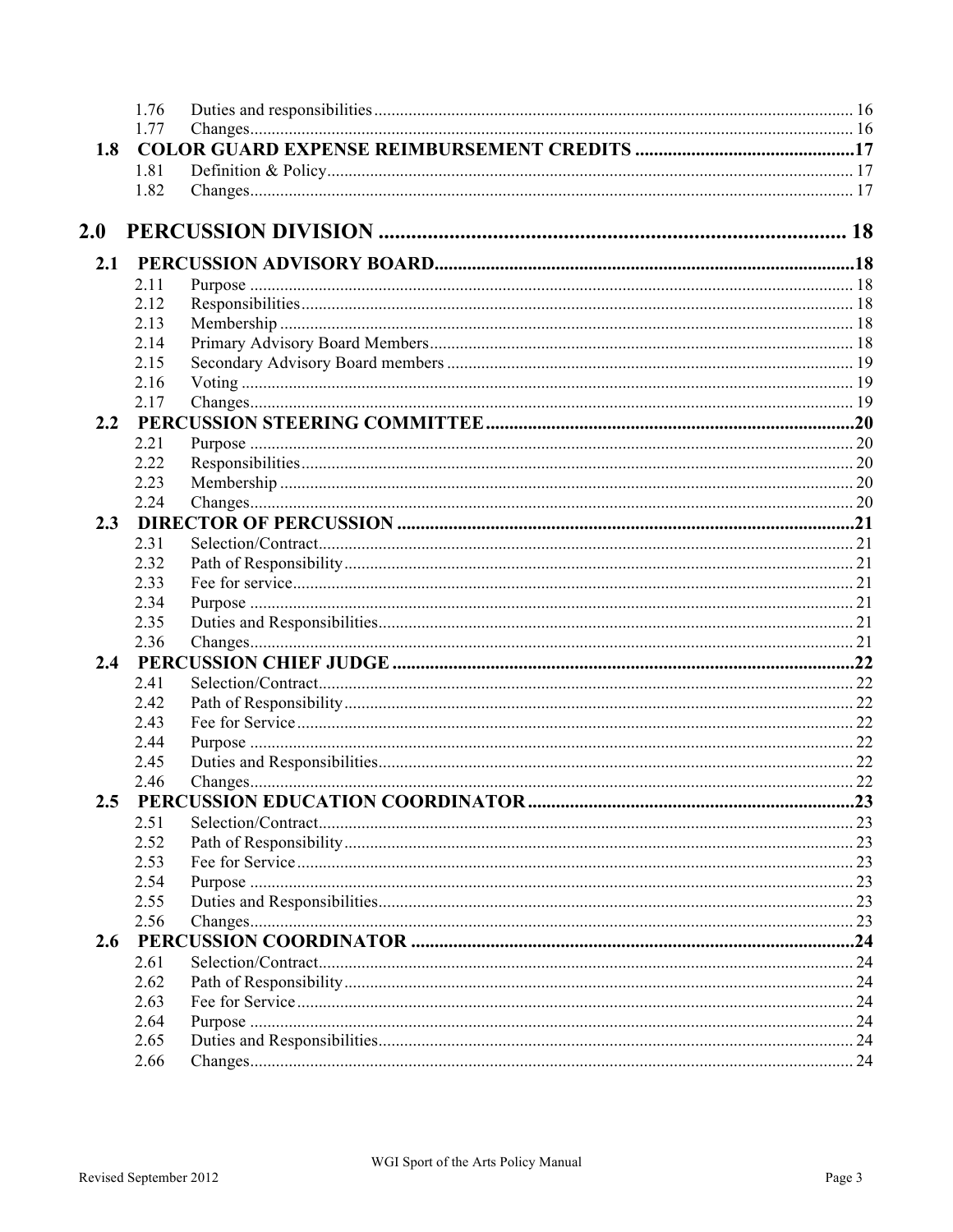| 3.1 |       |  |
|-----|-------|--|
|     | 3.11  |  |
|     | 3.12  |  |
|     | 3.13  |  |
|     | 3.14  |  |
|     | 3.15  |  |
|     | 3.16  |  |
|     | 3.17  |  |
|     | 3.18  |  |
|     | 3.19  |  |
|     | 3.110 |  |
|     | 3.111 |  |
|     | 3.112 |  |
|     | 3.113 |  |
|     | 3.114 |  |
|     | 3.115 |  |
|     | 3.116 |  |
|     | 3.117 |  |
|     | 3.118 |  |
|     | 3.119 |  |
|     | 3.120 |  |
|     | 3.121 |  |
|     |       |  |
|     | 3.21  |  |
|     | 3.22  |  |
|     | 3.23  |  |
|     | 3.24  |  |
|     | 3.25  |  |
|     | 3.26  |  |
| 4.0 |       |  |
| 4.1 |       |  |
|     |       |  |
| 4.3 |       |  |
| 4.4 |       |  |
| 4.5 |       |  |
|     | 4.51  |  |
|     | 4.52  |  |
| 4.6 |       |  |
| 4.7 |       |  |
|     | 4.71  |  |
|     | 4.72  |  |
| 4.8 |       |  |
|     | 4.81  |  |
|     | 4.82  |  |
| 4.9 |       |  |
|     | 4.91  |  |
|     | 4.92  |  |
|     |       |  |
|     |       |  |
|     |       |  |
|     |       |  |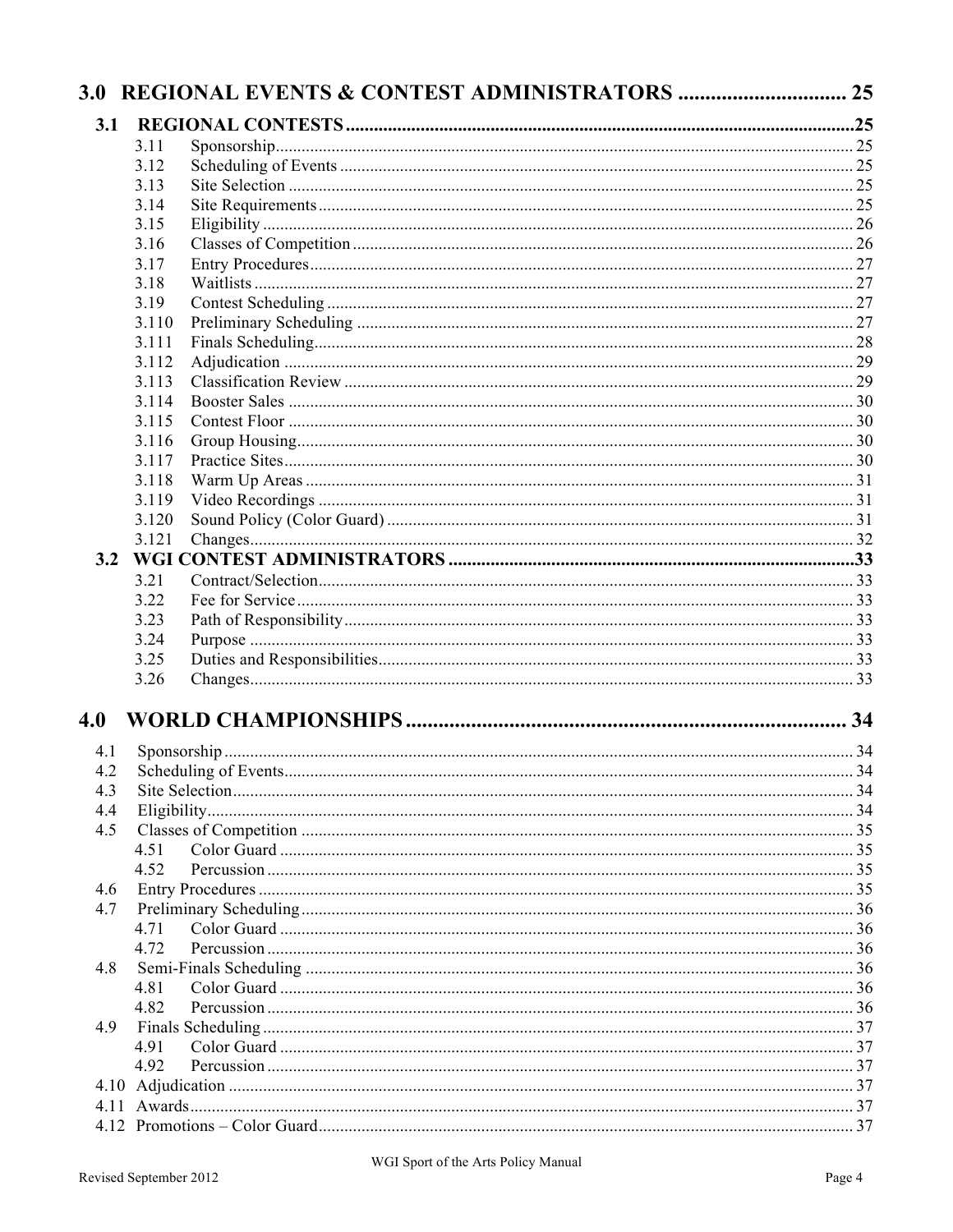| 5.1 |              |  |
|-----|--------------|--|
|     |              |  |
|     | 5.11         |  |
|     | 5.12<br>5.13 |  |
|     | 5.14         |  |
| 5.2 |              |  |
|     | 5.21         |  |
|     | 5.22         |  |
|     | 5.23         |  |
|     | 5.24         |  |
| 5.3 |              |  |
|     | 5.31         |  |
|     | 5.32         |  |
|     | 5.33         |  |
|     | 5.34         |  |
|     |              |  |
|     |              |  |
|     |              |  |
| 6.1 |              |  |
|     | 6.11         |  |
|     | 6.12         |  |
|     | 6.13         |  |
|     | 6.14         |  |
|     | 6.15         |  |
| 6.2 |              |  |
|     | 6.21         |  |
|     | 6.22         |  |
|     | 6.23         |  |
|     | 6.24         |  |
| 7.1 |              |  |
|     | 7.11         |  |
|     | 7.12         |  |
|     | 7.13         |  |
|     | 7.14         |  |
|     | 7.15         |  |
|     | 7.16         |  |
|     | 7.17         |  |
| 7.2 |              |  |
|     | 7.21         |  |
|     | 7.22         |  |
|     | 7.23         |  |
|     | 7.24         |  |
|     | 7.25         |  |
|     | 7.26         |  |
|     | 7.27         |  |
| 7.3 |              |  |
|     | 7.31         |  |
|     | 7.32         |  |
|     | 7.33         |  |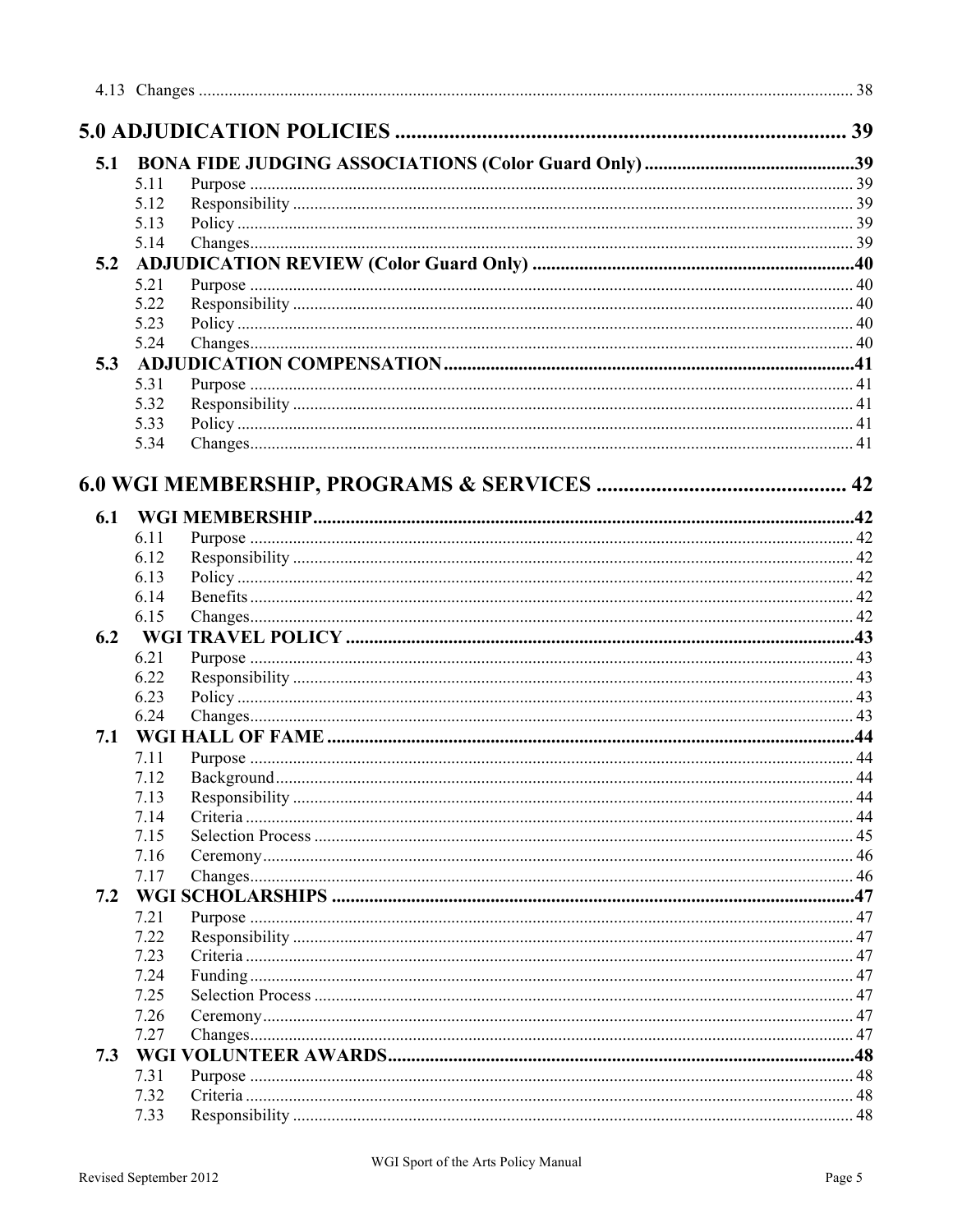|     | 7 34         |  |
|-----|--------------|--|
|     | 7.35<br>7.36 |  |
| 8.0 |              |  |
|     | 8.1          |  |
|     | 8.2          |  |
|     | 8.3          |  |
|     | 8.4          |  |
|     | 8.5          |  |
|     | 86           |  |
|     | 8.7          |  |
| 9.0 |              |  |
|     | 9.1          |  |
|     | 9.2          |  |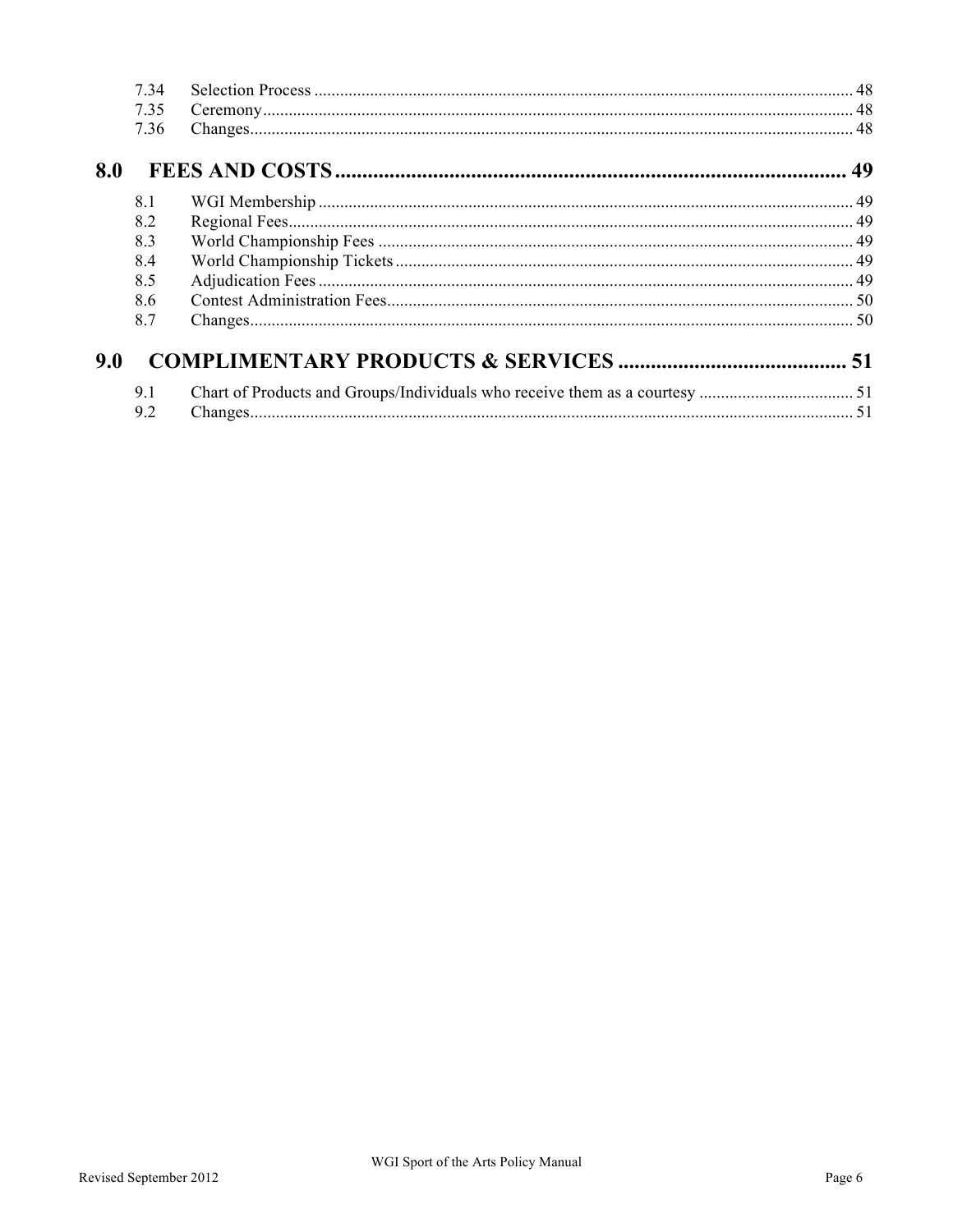# **1.0 COLOR GUARD DIVISION**

### **1.1 COLOR GUARD ADVISORY BOARD**

#### **1.12 Purpose**

Determine the competitive aspects of the Color Guard division, including judging, scoring, Regionals and World Championships.

#### **1.13 Responsibilities**

- Meet within sixty (60) days after the end of the competitive season
- Vote on rule change proposals
- Vote on policy change proposals
- Elect persons to the Board of Directors from amongst the Primary Advisory Board Members (one half each year)
- Review division reports
- Elect Steering Committee members each year
- Confirm Caption Managers (based on recommendations from Color Guard Steering Committee which serves as a Nominating Committee in this regard)

#### **1.14 Membership**

- Co-chaired by the Vice-President (Color Guard) and Director of Color Guard
- The Color Guard Advisory Board shall be composed of one representative from each Independent World and Scholastic World finalist and the top three (3) finalists from all other classes of competition at the preceding world championships for the term of one (1) year. For color guards from outside North America, the term shall be two (2) years.
- Color guard must be present at annual Color Guard Advisory Board meeting to maintain membership.
- Representative's name must appear on color guard's published staff list
- WGI employees or contractors may not be representatives
- Advisory Board members must be actively competing in WGI the following season after qualifying to maintain membership and benefits.

#### **1.15 Primary Advisory Board Members**

- Primary Advisory Board members are those World Class color guards that have been Advisory Board members for three consecutive years. Upon a group's third consecutive year, designated representatives of Primary Advisory Board members are eligible for election to Board of Directors. For color guards from outside North America, Primary Advisory Board status is conferred as of the third occasion on which the color guard achieves membership on the Advisory Board, not considering years in which the ensemble did not enter the World Class Championships. Open and A Class color guards are not considered Primary Advisory Board Members.
- Should a Primary Advisory Board member fail to achieve Advisory Board status in subsequent years, Primary status is regained if the color guard returns to the Advisory Board within a three-year period and has not taken more than one year off from active competition in the World Class. For color guards from outside North America, the color guard would again be considered a Primary Advisory Board member if it achieves finalist status within its next three entries in World Class Championships, regardless of years in which it did not enter the competition.
- Primary members are eligible to receive Expense Reimbursement Credits (ERCs) (see section 1.8)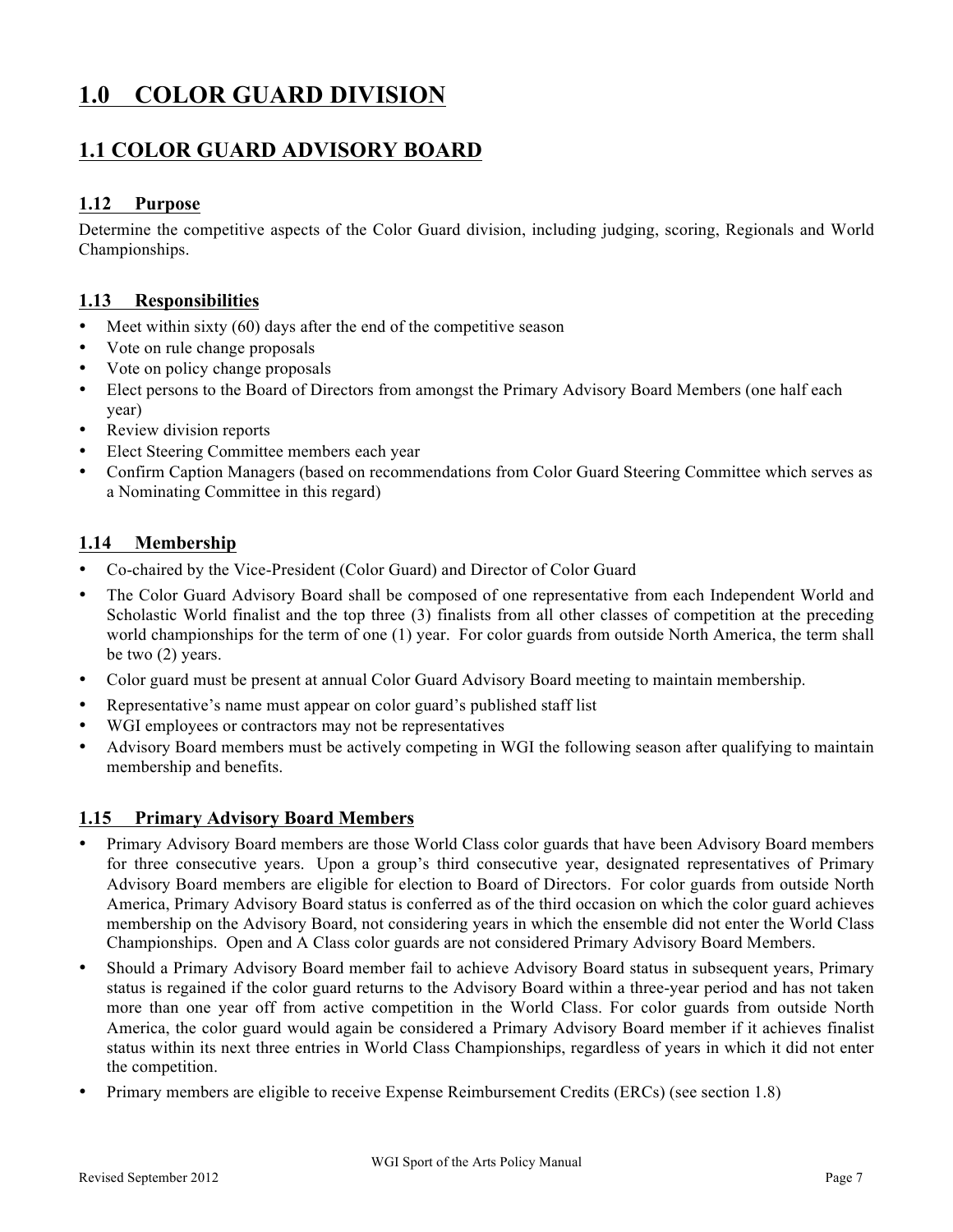#### **1.16 Secondary Advisory Board members**

- Secondary Advisory Board members are those World, Open and A Class color guards that have been Advisory Board members for one or two consecutive years. Representatives of Secondary Advisory Board members are not eligible for election to the Board of Directors.
- Secondary members have full voting rights in all matters before the Advisory Board, and their representatives may serve on the Steering Committee, if elected.

#### **1.17 Voting**

- Quorum is 50% of eligible Color Guard representatives.
- Members must be present to vote on any matter and a non-vote is not considered either positive or negative.
- Elected positions are determined by which candidate receives the most votes (simple plurality). Ties must be broken and no alternates for positions shall be elected.
- Members may only represent one color guard any meeting. Proxy voting is not allowed.

#### **1.18 Changes**

Changes to this section may be made by the Advisory Board with the approval of the Board of Directors for those matters with a financial impact or which relate to the bylaws of WGI.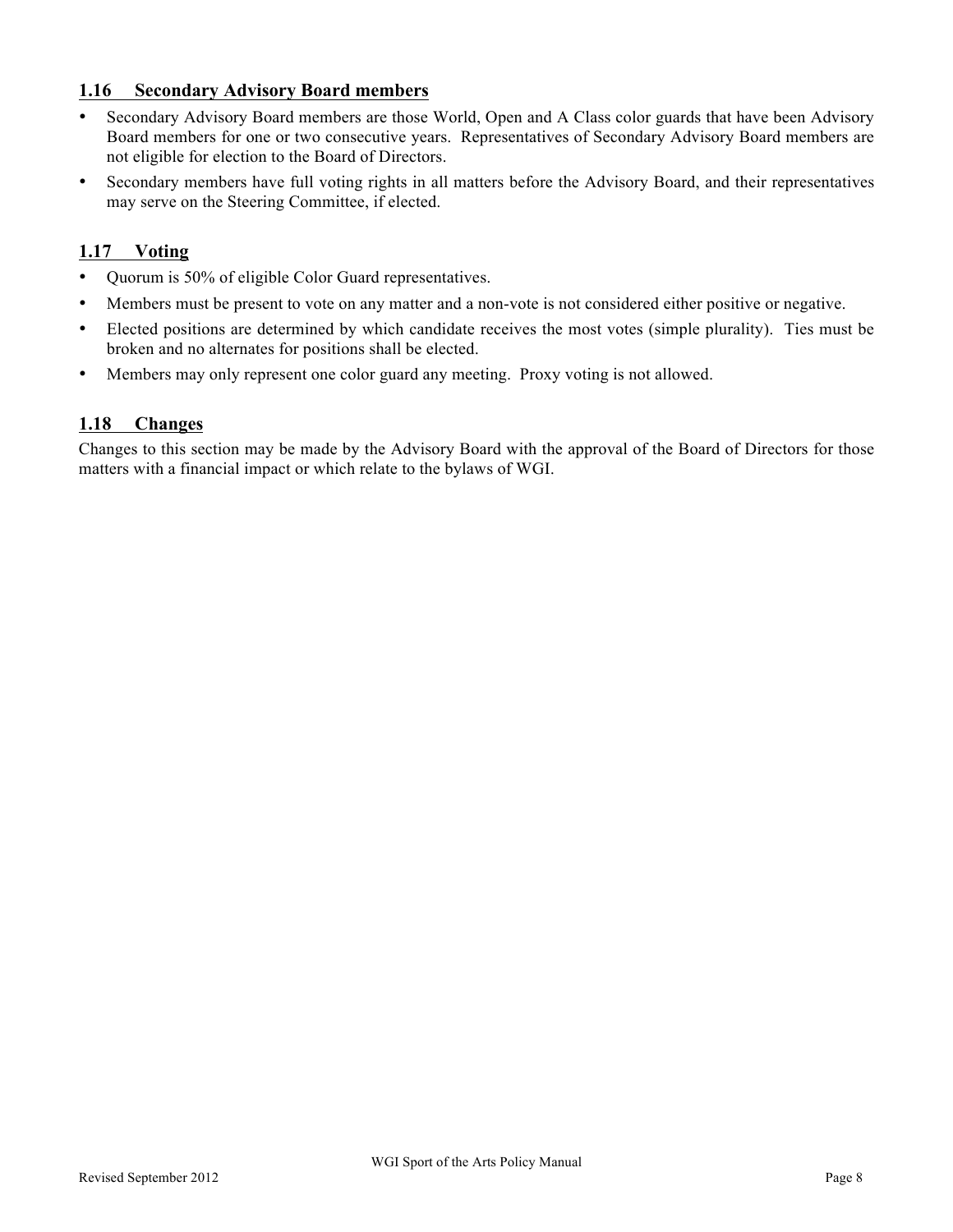### **1.2 COLOR GUARD STEERING COMMITTEE**

#### **1.21 Purpose**

- Provide active leadership in the direction of the Color Guard activity and the creation of its philosophy and scoring
- Between meetings of the Color Guard Advisory Board, provide direction on competitive aspects of the division and serve as a focal point for guidance and direction
- Continually enhance and promote the Color Guard activity

#### **1.22 Responsibilities**

- Responsible to the Advisory Board
- *Philosophy and Scoring System*
	- Develop and evaluate scoring system and philosophy
	- Develop and evaluate score sheets
	- Provide rule & legal equipment rulings until season starts
	- World Class instructors, Education Coordinator, Chief Judge and Director of Color Guard serve as Review Committee
- *Education*
	- Act as a resource on developing ongoing instructor education
	- Provide skill and expertise for *Spinfest!*
	- Develop and administer judge training
- *Judging Feedback & Evaluation*
	- Evaluate bona fide judge association
	- Define local association judging requirement
	- Define local association judge education requirements
	- Review list of adjudicators based on recommendations from the Caption Manager
	- Evaluate Academy participants/new judge applicants

#### **1.23 Membership**

Eight persons:

- Five Instructors: four (4) World Class representatives elected to a two-year term by the Advisory Board World Class representatives and one Open and A Class Representative elected by the Advisory Board Open and A Class representatives.
- Chief Judge (1) who has full voting rights, while the other Caption Managers, if they participate, are non-voting
- Education Coordinator  $(1)$  who has full voting rights
- Director of Color Guard (1) ex-officio, votes in the event of a tie

### **1.24 Changes**

Changes to this section may be made by the Advisory Board or the Board of Directors for those matters with a financial impact.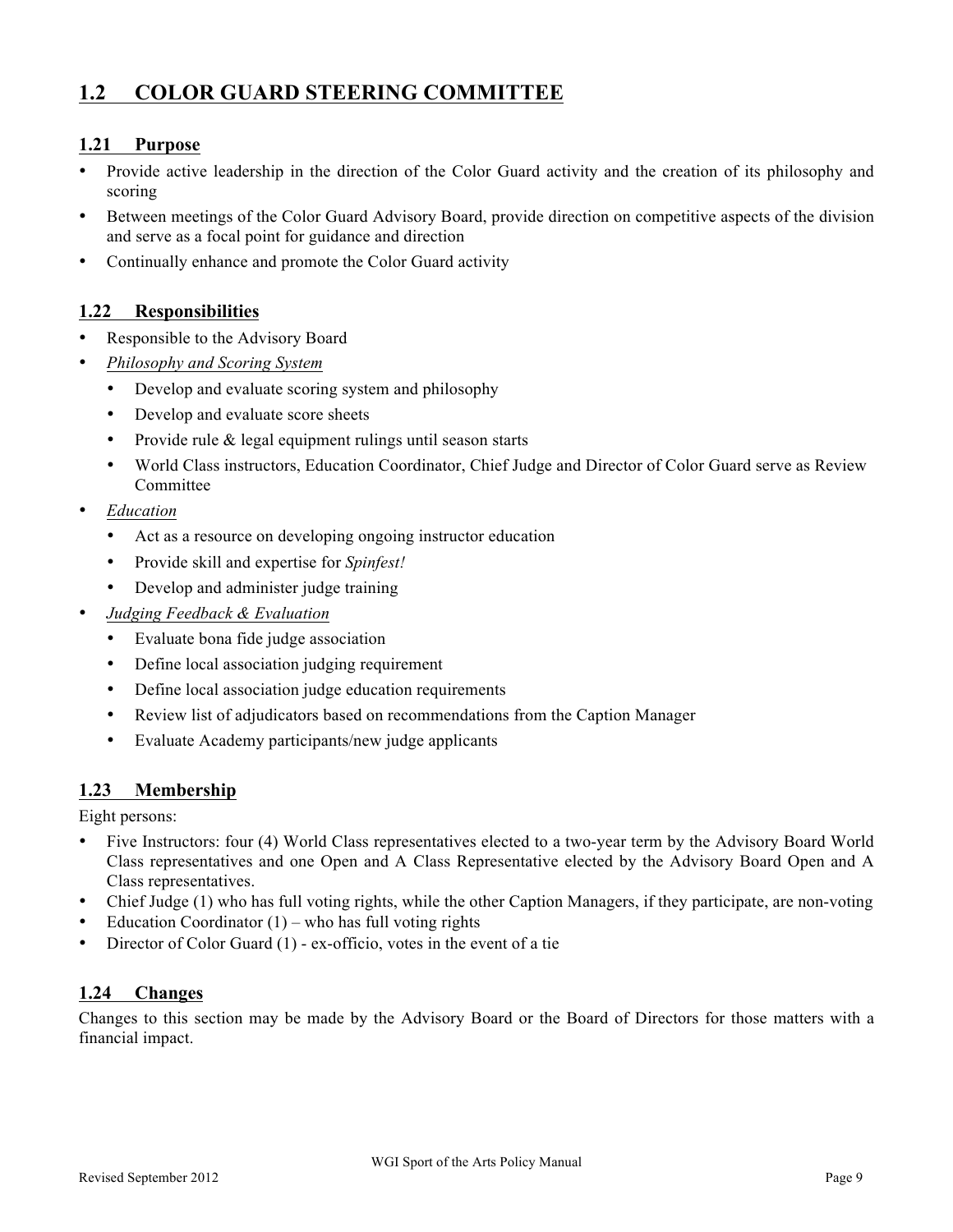### **1.3 DIRECTOR OF COLOR GUARD**

#### **1.31 Selection/Contract**

The functions of the Director of Color Guard shall be performed on a contract basis by an individual selected by the Executive Director with the approval of the Board of Directors. The Director of Color Guard shall not have an affiliation with any color guard.

#### **1.32 Path of Responsibility**

The Director of Color Guard is responsible to the Executive Director.

#### **1.33 Fee for Service**

The fee paid for the services of the Director of Color Guard shall be determined by the Executive Director with the approval of the Executive Committee and approved by the Board as part of the overall budget.

#### **1.34 Purpose**

To plan, direct and review the overall activities of the Color Guard division of WGI and to coordinate and implement the adjudication and training activities of the Color Guard activity.

#### **1.35 Duties and Responsibilities**

#### *Color Guard Division*

- Coordinate with staff members on Color Guard division issues
- Maintain ongoing communications with the Executive Director, Color Guard Advisory Board, Steering Committee, Chief Judge and Education Coordinator to ensure coordination of all areas of joint responsibility
- Promote awareness of changes in procedures, policies and identify problems
- Communicate effectively with color guards, circuits, and Event Partners, aiding the development of color guard activities
- Develop the division budget providing input to the Executive Director.

#### *Regionals and Championships*

- Develops the competitive event calendar and approves all contest venues
- Work with the Contest Administrators and World Championship Committee to ensure proper color guard competition arrangements

#### *Adjudication*

- Maintain positive working relationships with the Judges
- Identify candidates for the position of Chief Judge
- Provides input to the performance review of working judges when selecting adjudicators

#### *Advisory Board and Steering Committee*

- Provide an annual report to the Color Guard Advisory Board and the Board of Directors.
- Organize Color Guard Advisory Board meetings
- Participate in meetings of the Steering Committee as a non-voting member
- Appoints Steering Committee chairperson
- Any other duties as assigned by the Executive Director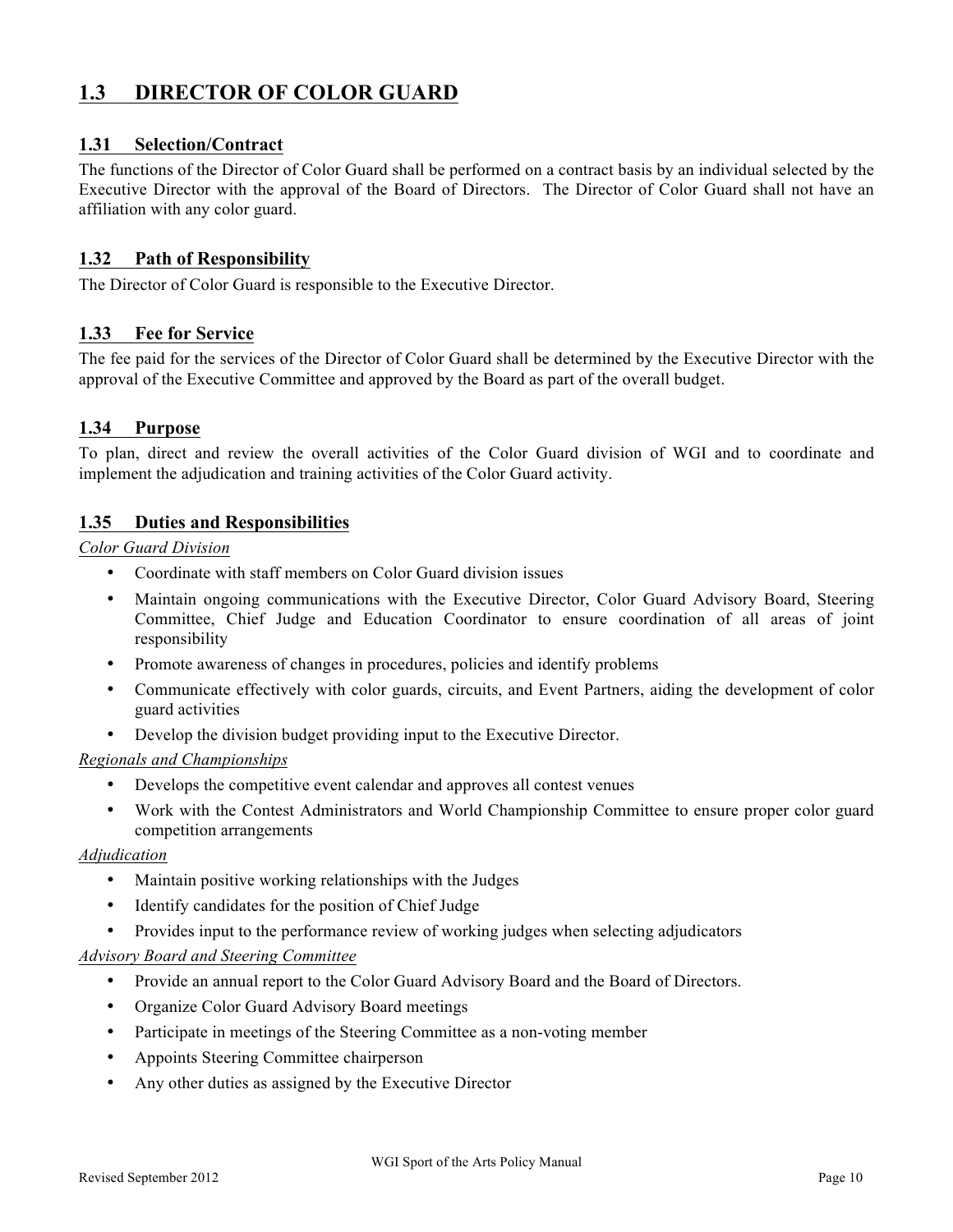### **1.36 Changes**

Changes in the role of the Director of Color Guard may be made by the Board of Directors, the Color Guard Advisory Board or by the Executive Director.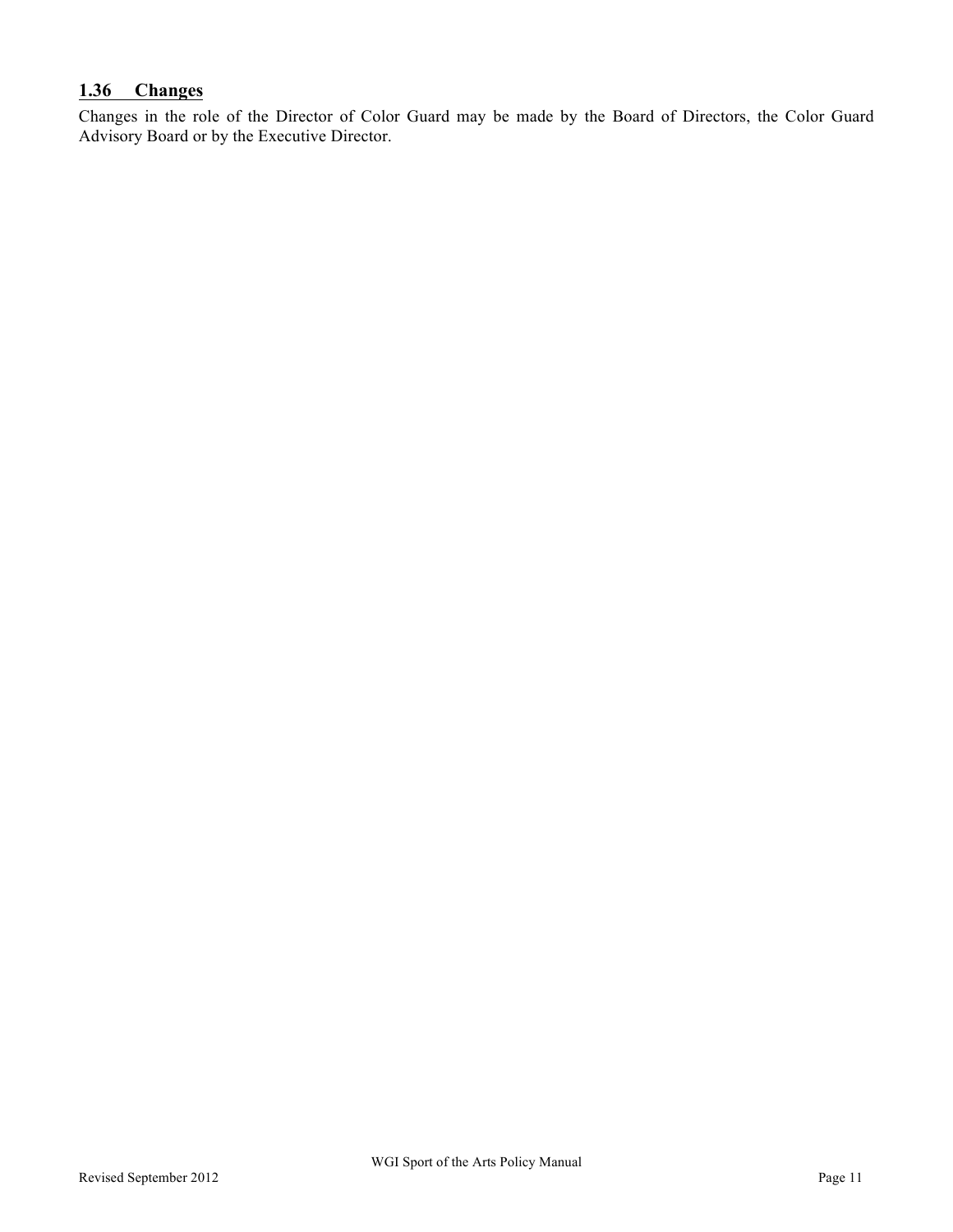### **1.4 COLOR GUARD CHIEF JUDGE**

#### **1.41 Selection/Contract**

The Chief Judge is identified by the Director of Color Guard and approved biennially by the Color Guard Advisory Board. The Caption Manager shall not have an affiliation with any ensemble as defined by the WGI Judges Code of Ethics.

If the position should become vacant, the Director of Color Guard will seek applications from interested parties. The Steering Committee will evaluate the applications and select up to three nominees. The Director of Color Guard may then make a recommendation and seek the approval of the Advisory Board, whose decision is final.

#### **1.42 Fee for Service**

The fee paid to the Caption Manager shall be set each year by the Executive Director with the approval of the Executive Committee and approved by the Board of Directors as part of the overall budget.

#### **1.43 Path of Responsibility**

The Caption Manager is responsible to the Color Guard Advisory Board through the Director of Color Guard.

#### **1.44 Purpose**

Coordinate and implement the adjudication activities of the Color Guard division of WGI.

#### **1.45 Duties and Responsibilities**

• Maintain ongoing communications with the Director of Color Guard and Education Coordinator to ensure coordination of all areas of joint responsibility

#### *Manage Judges*

- Supervise, coordinate and ensure the quality control of working judges' numbers management, dialog and adherence to the philosophy
- Supervise and review job performance of all judges.
- Responsible for adjudicator assignments for all WGI Color Guard contests.
- Address judges' issues of ethics, behavior or standards when necessary. Communication on issues of this nature will be investigated, documented and discussed with all parties relative to the situation.

#### *Act as Chief Judge*

- Act as Chief Judge at any contest when in attendance. When attendance is not possible, assign another Caption Manager or other qualified judge to act as chief judge.
- Solicit input from current working judges for the position of Open and A Class Caption Managers

#### *Steering Committee/Advisory Board*

- Act as a voting member of the Steering Committee
- Provide an annual report to the Color Guard Advisory Board
- Other duties as assigned by the Director of Color Guard and/or Executive Director

#### **1.46 Changes**

Changes to this section may be made by the Color Guard Advisory Board or by the Steering Committee.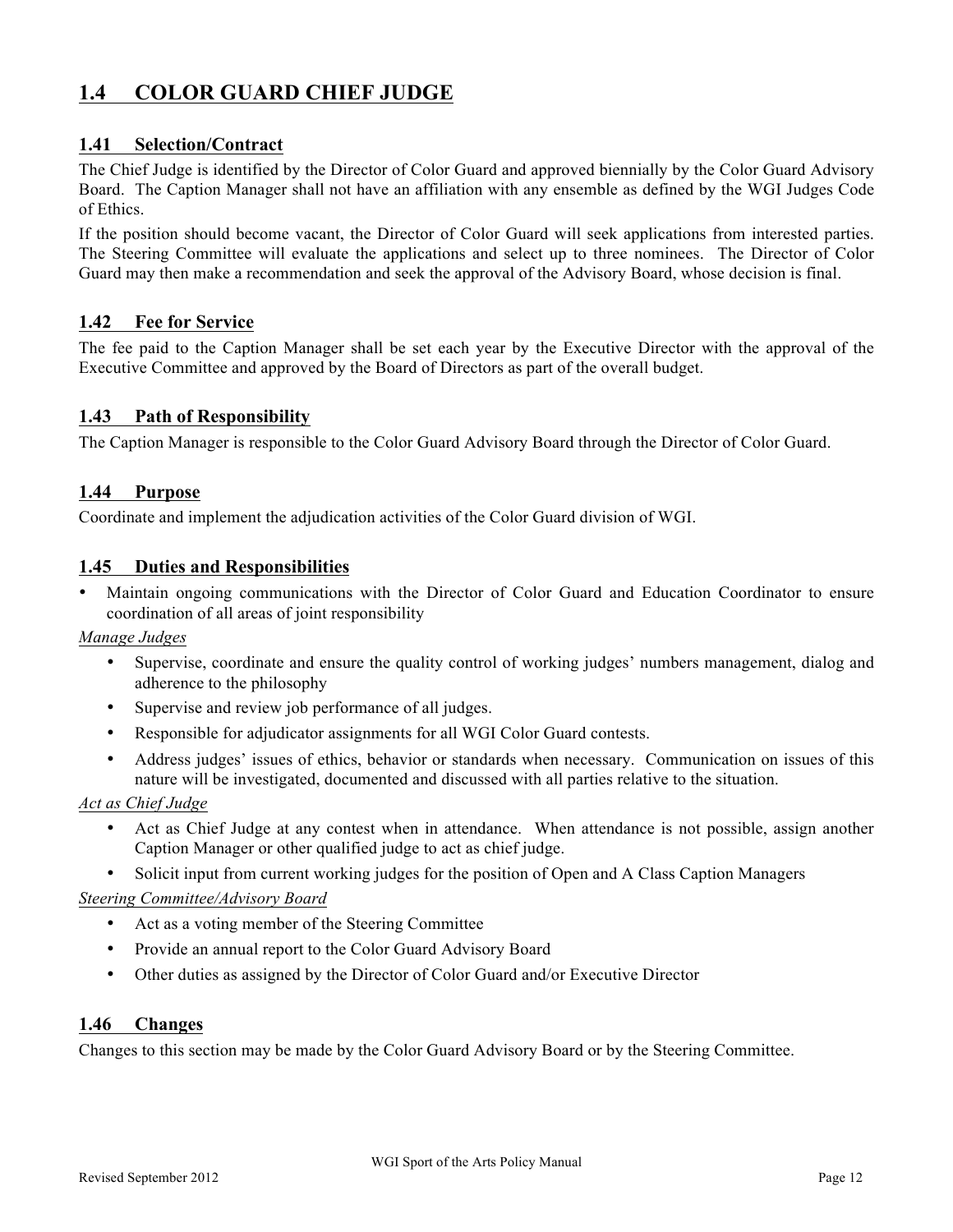### **1.5 COLOR GUARD EDUCATION COORDINATOR**

#### **1.51 Selection/Contract**

The functions of the Color Guard Education Coordinator shall be performed on a contract basis by an individual selected by the Executive Director with the approval of the Board of Directors. The Color Guard Education Coordinator shall not have an affiliation with any color guard.

#### **1.52 Path of Responsibility**

The Color Guard Education Coordinator is responsible to the Director of Color Guard.

#### **1.53 Fee for Service**

The fee paid for the services of the Color Guard Education Coordinator shall be determined by the Executive Director with the approval of the Executive Committee and approved by the Board as part of the overall budget.

#### **1.54 Purpose**

Coordinate the development and dissemination of the adjudication philosophy to the various communities within WGI.

#### **1.55 Duties and Responsibilities**

*Philosophy*

- Provide functional direction and guidance to the Caption Managers year-round in the proper and full application of the scoring philosophy as set forth by the Steering Committee.
- Publish an annual "Philosophy Statement" that outlines judging goals and objectives for the competitive season as determined by the Steering Committee.
- Develop and test any potential new scoring system changes.

#### *Adherence to the Philosophy*

- Analyze instructor judge reviews as to the philosophy to ensure adherence to directives of the Steering Committee and identify any areas of concern to Caption Managers.
- Create an instructor adjudicator evaluation system to use as a resource by the Chief Judge when selecting adjudicators.

#### *Educational outreach*

- Develop curriculum for judge training meetings in conjunction with the Caption Managers.
- Coordinate color guard instructor educational outreach programs via the web, printed materials and local circuit clinics.

#### *Events and Products*

- Oversee staffing and curriculum of bi-annual *Spinfest*! national event.
- Develop and supervise creation of educational DVDs as needed.

#### *Community and liaison*

- Maintain ongoing communications with the Director of Color Guard, Color Guard Advisory Board members, Steering Committee instructors, Chief Judge, Caption Managers and Director of Color Guard Development to assure coordination of all areas of joint responsibility.
- Provide an annual report to the Color Guard Advisory Board.
- Participate in all Steering Committee meetings and provide necessary support and follow-up.
- Maintain positive working relationships within the instructor and judging community.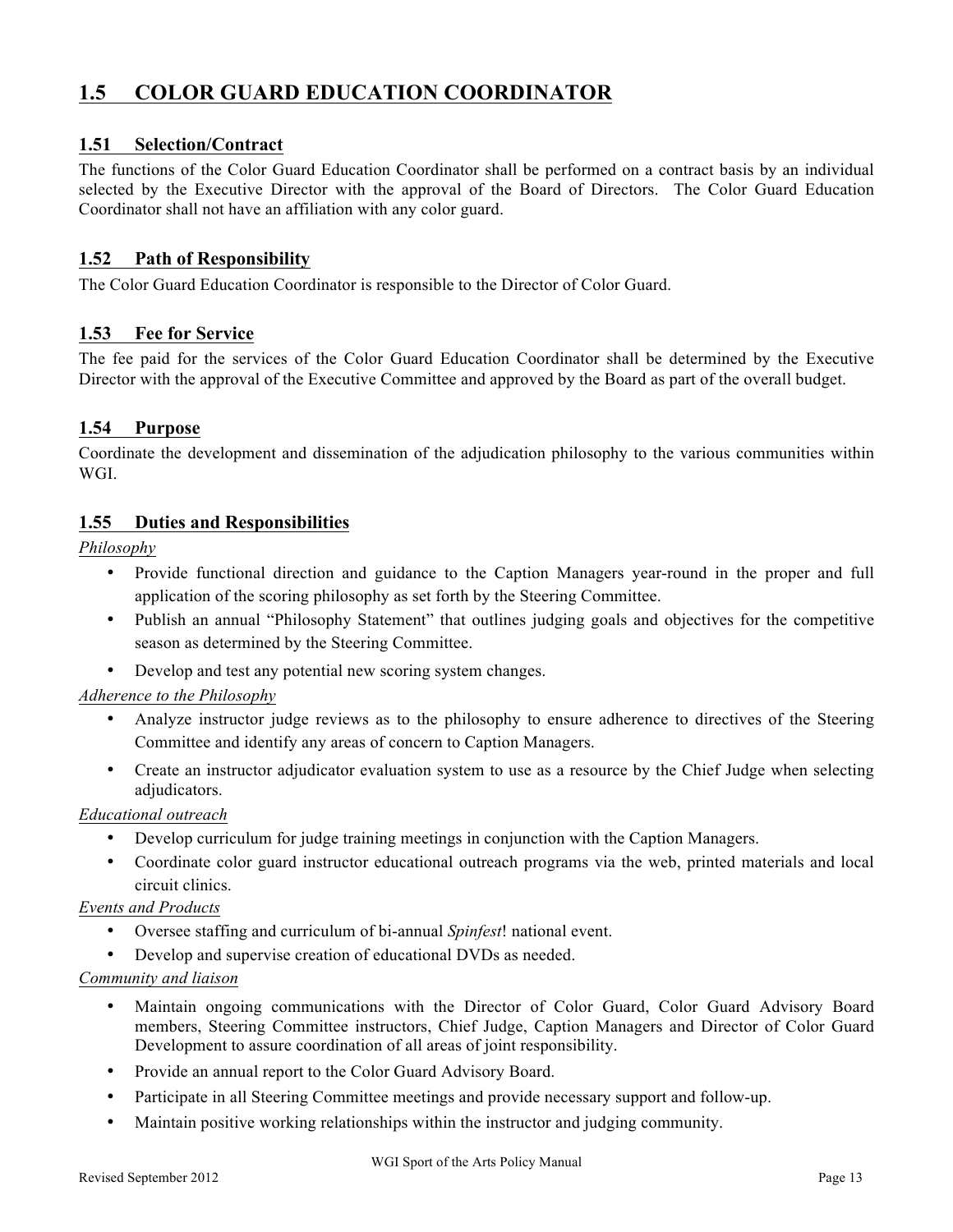• Any other duties as assigned by the Director of Color Guard.

#### **1.56 Changes**

Changes in the role of the Color Guard Education Coordinator may be made by the Board of Directors, the Color Guard Advisory Board, and the Color Guard Steering Committee or by the Executive Director.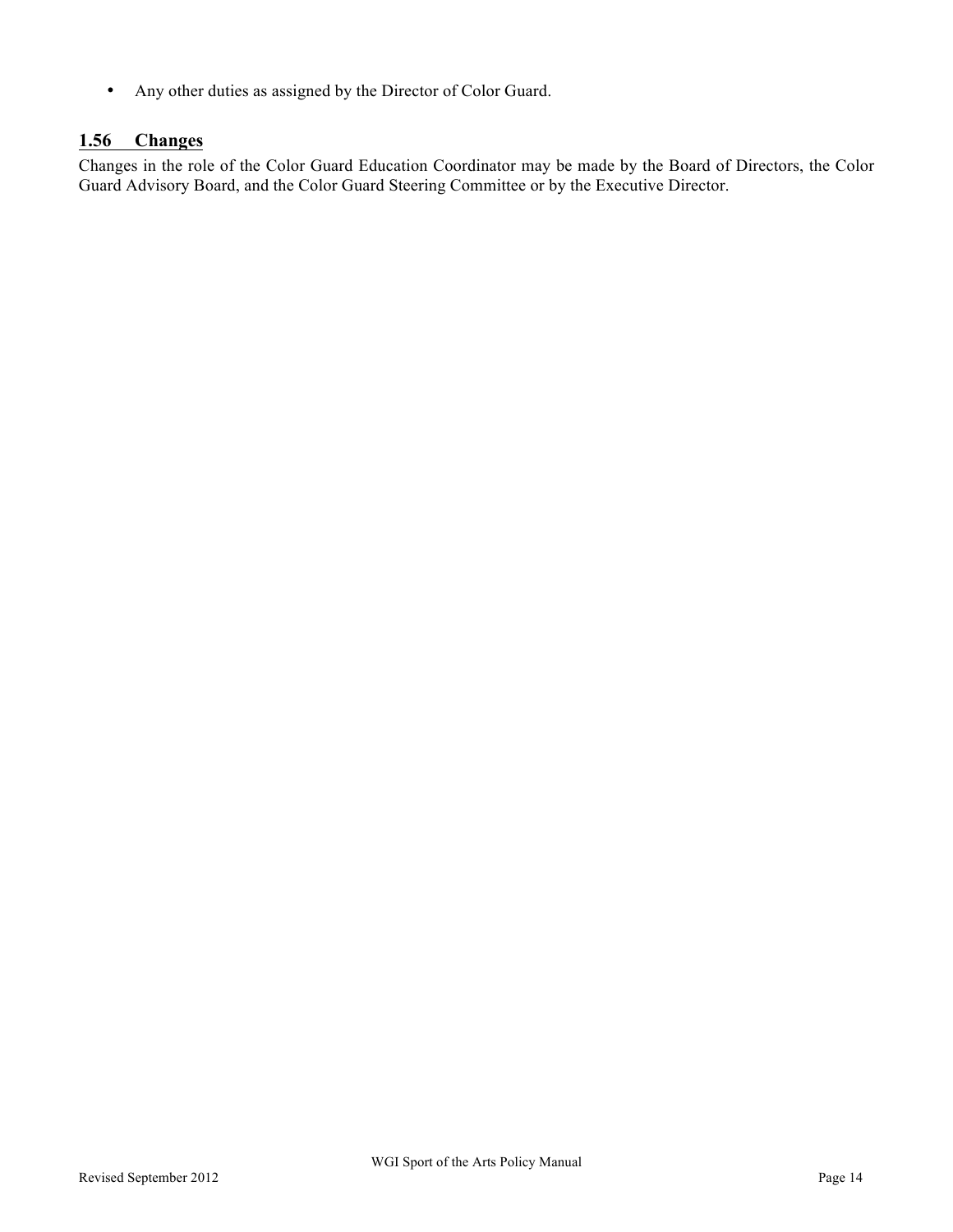### **1.6 DIRECTOR OF COLOR GUARD DEVELOPMENT**

#### **1.61 Selection/Contract**

The functions of the Director of Color Guard Development shall be performed on a contract basis by an individual selected by the Executive Director with the approval of the Board of Directors. The Director of Color Guard Development shall not have an affiliation with any color guard.

#### **1.62 Path of Responsibility**

The Director of Color Guard Development is responsible to the Director of Color Guard.

#### **1.63 Fee for Service**

The fee paid for the services of the Director of Color Guard Development shall be determined by the Executive Director with the approval of the Executive Committee and approved by the Board as part of the overall budget.

#### **1.64 Purpose**

Act as a resource in the interpretation of the adjudication philosophy to participating color guards as well as various committees within WGI.

#### **1.65 Duties and Responsibilities**

- Establish and maintain an ongoing line of communication with instructors via email and online videos on various subjects affecting the color guard activity.
- Assist the Education Coordinator, Chief Judge and Caption Managers in identifying philosophical issues in the application of the adjudication system.
- Assist in the development and testing of any potential new scoring system changes.
- Assist in the development of curriculum of bi-annual *Spinfest!* national event and local clinics.
- Maintain ongoing communications with the Director of Color Guard, Education Coordinator, Steering Committee instructors and Chief Judge to assure coordination of all areas of joint responsibility.
- Provide an annual report to the Color Guard Advisory Board.
- Maintain positive working relationships within the instructor and judging community.
- Any other duties as assigned by the Director of Color Guard.

#### **1.66 Changes**

Changes in the role of the Director of Color Guard Development may be made by the Board of Directors, the Color Guard Advisory Board or the Color Guard Steering Committee or by the Executive Director.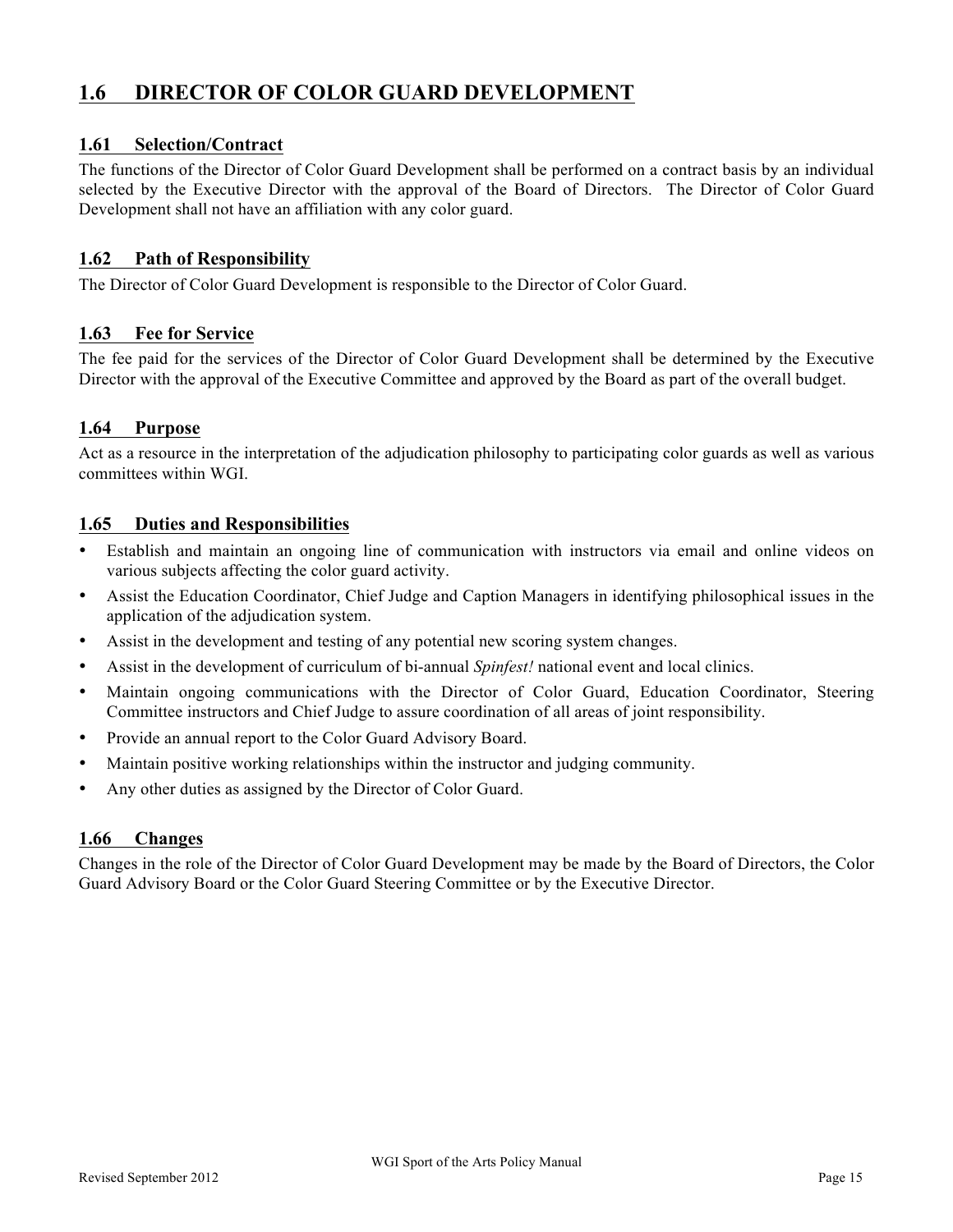### **1.7 COLOR GUARD CAPTION MANAGERS**

#### **1.71 Selection/Contract**

Caption Managers are identified by the Director of Color Guard and Chief Judge and approved by the Color Guard Advisory Board. Caption Managers shall not have an affiliation with any ensemble as defined by the WGI Judges Code of Ethics.

#### **1.72 Fee for Service**

The fee paid to the Caption Managers shall be set each year by the Executive Director with the approval of the Executive Committee and approved by the Board of Directors as part of the annual budget.

#### **1.73 Path of responsibility**

The Caption Managers are responsible directly and solely to the Chief Judge.

#### **1.74 Purpose**

Coordinate and implement the adjudication activities of the Color Guard division of WGI.

#### **1.75 Qualifications**

- Adjudicator with at least four years experience.
- Must have ability to effectively communicate with those in their respective caption with special emphasis on providing feedback on performance.
- An ability to work with diverse viewpoints and resolve differences of opinion to resolve issues.

#### **1.76 Duties and responsibilities**

- Maintain ongoing communications with the Chief Judge, Director of Color Guard and Education Coordinator to ensure coordination of all areas of joint responsibility.
- Supervise, coordinate and ensure the quality control of working judges' numbers management, dialog and adherence to the philosophy within their assigned caption and class.
- Make recommendations for adjudicator assignments for all WGI Color Guard contests to the Chief Judge.
- Speak with any judge, privately, in regard to complaints, tape content, or issues of numbers management, etc., expediently and with discretion.
- Review competitive issues within their respective class, offering both the instructor and the judge immediate response to any concern.
- Act as Chief Judge at any contest whenever needed.
- Perform written evaluations on all judges in their caption at the conclusion of the season.
- Other duties as deemed necessary by the Chief Judge or Director of Color Guard.

#### **1.77 Changes**

Changes to this section may be made by the Color Guard Advisory Board or the Steering Committee.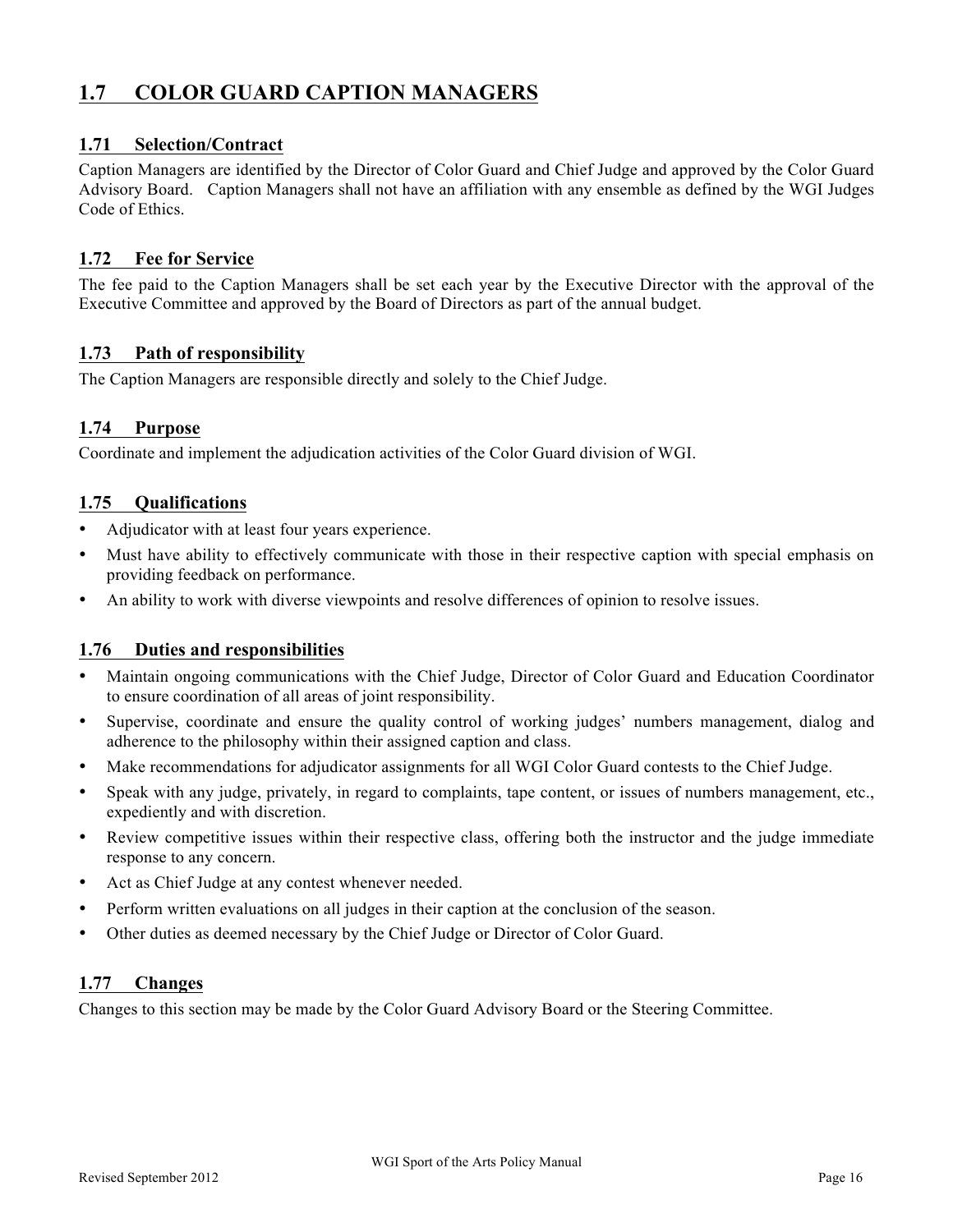### **1.8 COLOR GUARD EXPENSE REIMBURSEMENT CREDITS**

#### **1.81 Definition & Policy**

- Expense Reimbursement Credits (ERCs) shall be based upon the net surplus for the fiscal year and shall not exceed **17%** of World Class ticket sales of the world championships (color guard participant ticket sales are not added into the formula). A color guard must be a Primary Advisory Board member in order to be eligible to receive one credit for each year of Advisory Board membership. Expense reimbursement credits are computed by taking the total number of years the color guard has been on the Advisory Board minus any years taken off.
- ERCs are paid only to color guards, not individuals.
- Color guards are eligible to receive 50% their expense reimbursement credits after July 1. The remaining 50% of their credits are distributed after October 1 of the same year.

#### **1.82 Changes**

Changes to this section may be made by the Color Guard Advisory Board with the approval of the Board of Directors.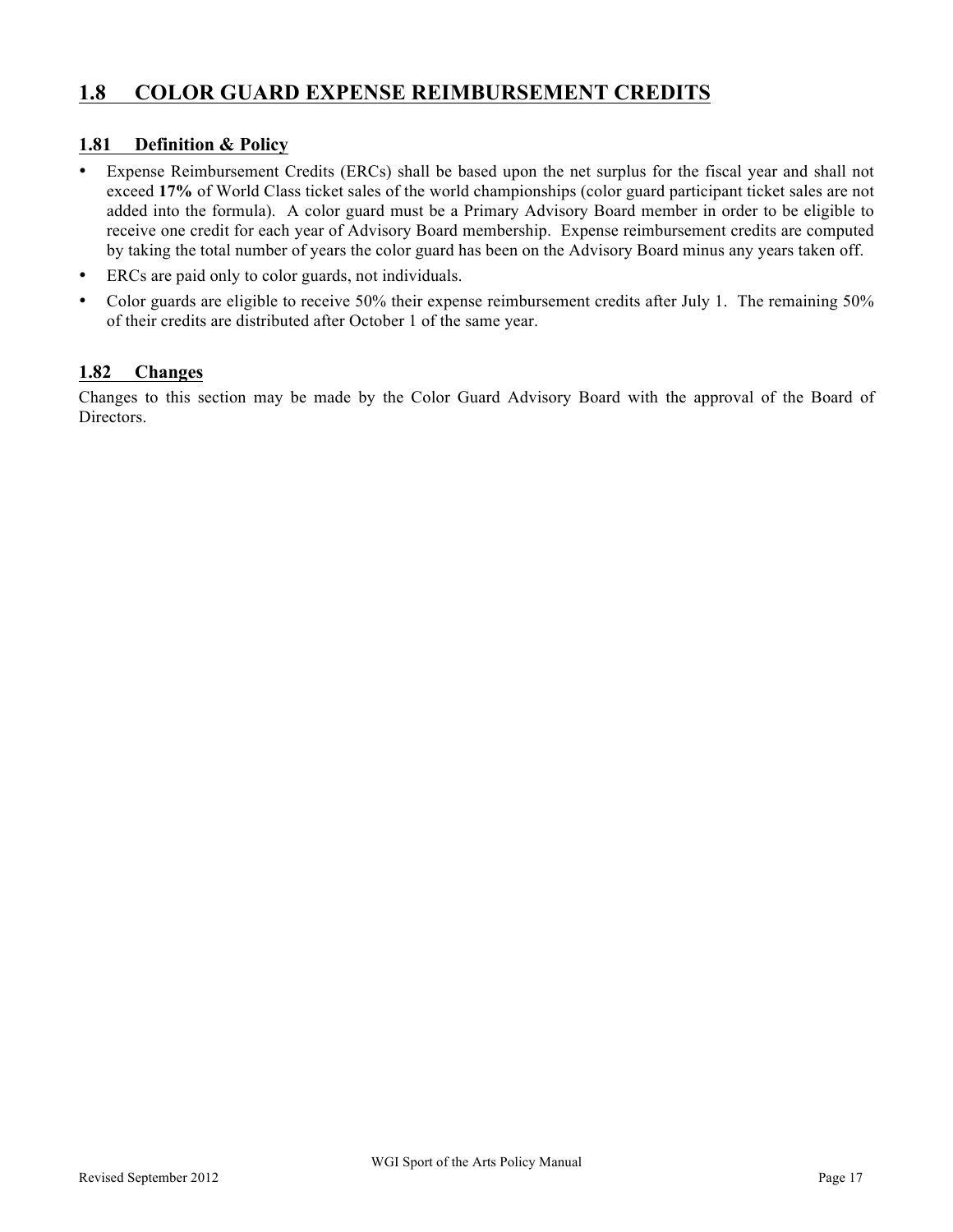# **2.0 PERCUSSION DIVISION**

### **2.1 PERCUSSION ADVISORY BOARD**

#### **2.11 Purpose**

Determine the competitive aspects of the Percussion division, including judging, scoring, Regionals and World Championships.

#### **2.12 Responsibilities**

- Meet within sixty (60) days following the end of the competitive season
- Vote on rule change proposals
- Vote on policy change proposals
- Elect persons to the Board of Directors from amongst Primary Advisory Board Members
- Review division reports
- Elect Steering Committee members

#### **2.13 Membership**

- The Board is co-chaired by the Vice-President (Percussion) and the Director of Percussion.
- The Percussion Advisory Board shall be composed of one representative from each of the Independent and Scholastic World finalists and the top three (3) finalists from all other classes of competition at the preceding world championships for the term of one (1) year. For percussion ensembles from outside North America, the term shall be two (2) years.
- Ensemble must be present at annual Percussion Advisory Board meeting to maintain membership.
- Representative's name must appear on a ensemble's published staff list
- WGI employees or contractors may not be representatives
- Advisory Board members must be actively competing in WGI the following season after qualifying to maintain membership and benefits.
- •

#### **2.14 Primary Advisory Board Members**

- Primary Advisory Board members are those percussion ensembles that have been Advisory Board members for three consecutive years. Upon a group's third consecutive year, designated representatives of Primary Advisory Board members are eligible for election to Board of Directors and the Steering Committee. For percussion ensembles from outside North America, Primary Advisory Board status is conferred as of the third occasion on which the ensemble achieves membership on the Advisory Board, not considering years in which the ensemble did not enter the World Class Championships.
- Should a Primary Advisory Board Member fail to achieve Advisory Board status in subsequent years, Primary status is regained if the percussion ensemble returns to the Advisory Board within a three-year period and has not taken more than one year off from active competition in World Class. For ensembles from outside North America, the percussion ensemble would again be considered a Primary Advisory Board member if it achieves finalist status within its next three entries in World Class Championships, regardless of years in which it did not enter the competition.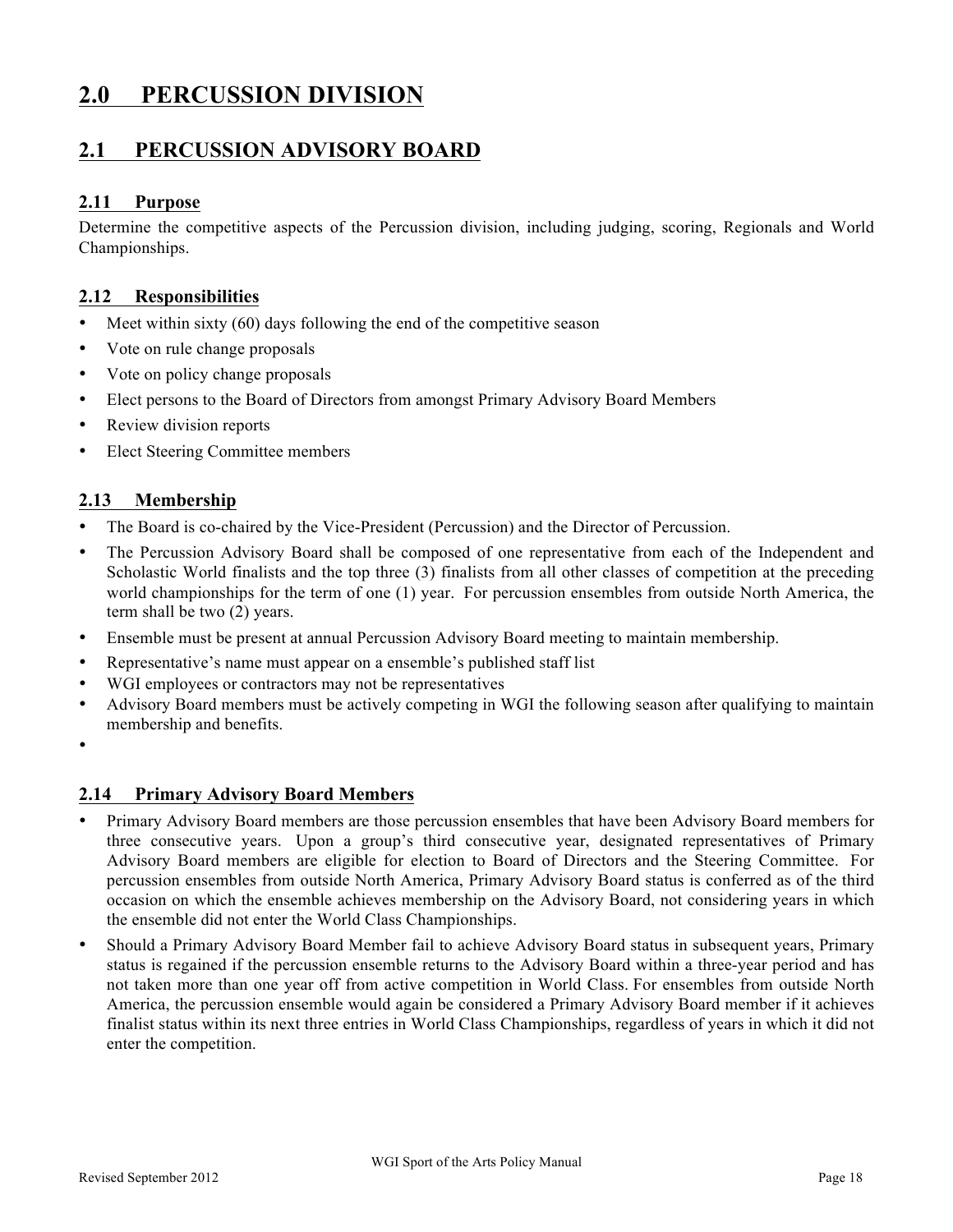#### **2.15 Secondary Advisory Board members**

- Secondary Advisory Board members are those percussion ensembles that have been Advisory Board members for one or two consecutive years as well as all representatives of the Open and A Classes. Representatives of Secondary Advisory Board members are not eligible for election to the Board of Directors or the Steering Committee.
- Secondary members have full voting rights in all matters before the Advisory Board.

#### **2.16 Voting**

- Members must be present to vote on any matter and a non-vote is not considered to be either positive or negative.
- Quorum is 50% of eligible designated representatives.
- Elected positions are determined by which candidate(s) receive the most votes (simple plurality). No ties are acceptable and no alternates for positions shall be elected.
- Members may only represent one ensemble at the meeting. There will be no proxy voting.

#### **2.17 Changes**

Changes to this section may be made by the Advisory Board with the approval of the Board of Directors for those matters with a financial impact or which relate to the Bylaws of WGI.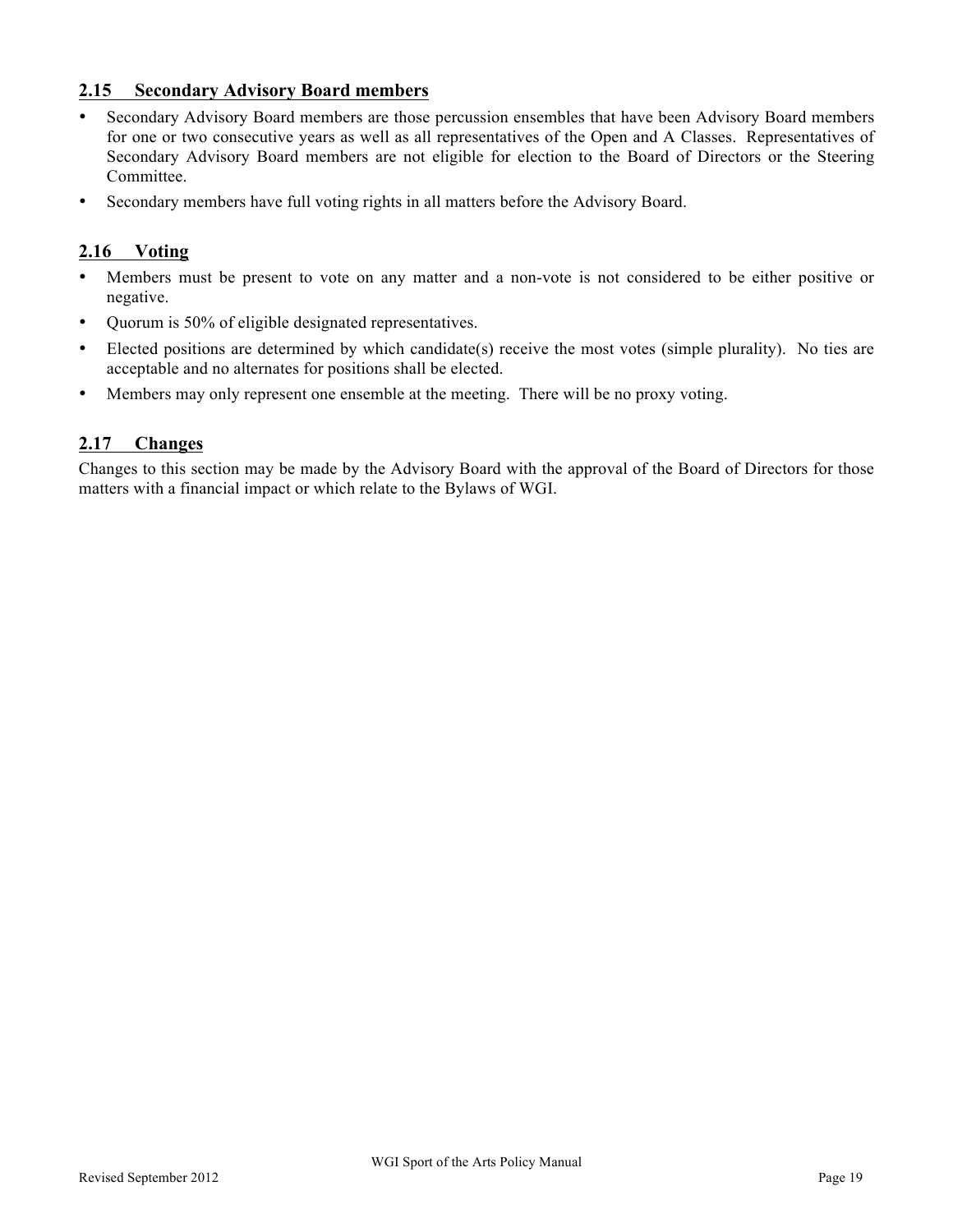### **2.2 PERCUSSION STEERING COMMITTEE**

#### **2.21 Purpose**

- Provide active leadership in the direction of the Percussion activity and the creation of its philosophy and scoring
- In between meetings of the Percussion Advisory Board, govern the Percussion division
- Continually enhance and promote the Percussion activity

#### **2.22 Responsibilities**

- Responsible to the Percussion Advisory Board *Philosophy and Scoring System*
	- Develop and evaluate scoring system and philosophy
	- Develop and evaluate score sheets
	- Provide rule & legal equipment rulings
	- Serve as "promotion/review" committee

#### *Education*

- Develop ongoing instructor education
	- Instructor videos
	- Instructor manual/handbook
	- Develop educational events
- Develop and administer judges training

#### *Judging*

- Develop and update judges handbook
- Develop and update judging manual

#### **2.23 Membership**

Twelve (12) persons:

- Director of Percussion (1)
- Instructors  $(5)$
- Judges  $(3)$
- Chief Judge (1) non-voting
- Percussion Coordinator (1) non-voting
- Percussion Education Coordinator (1) non-voting

Steering Committee Chairperson, Chief Judge and Instructors are recommended by the Director of Percussion and ratified by the Advisory Board for a two-year term. Terms are staggered.

#### **2.24 Changes**

Changes to this section may be made by the Advisory Board, or for those matters with a financial impact, with the approval of the Board of Directors.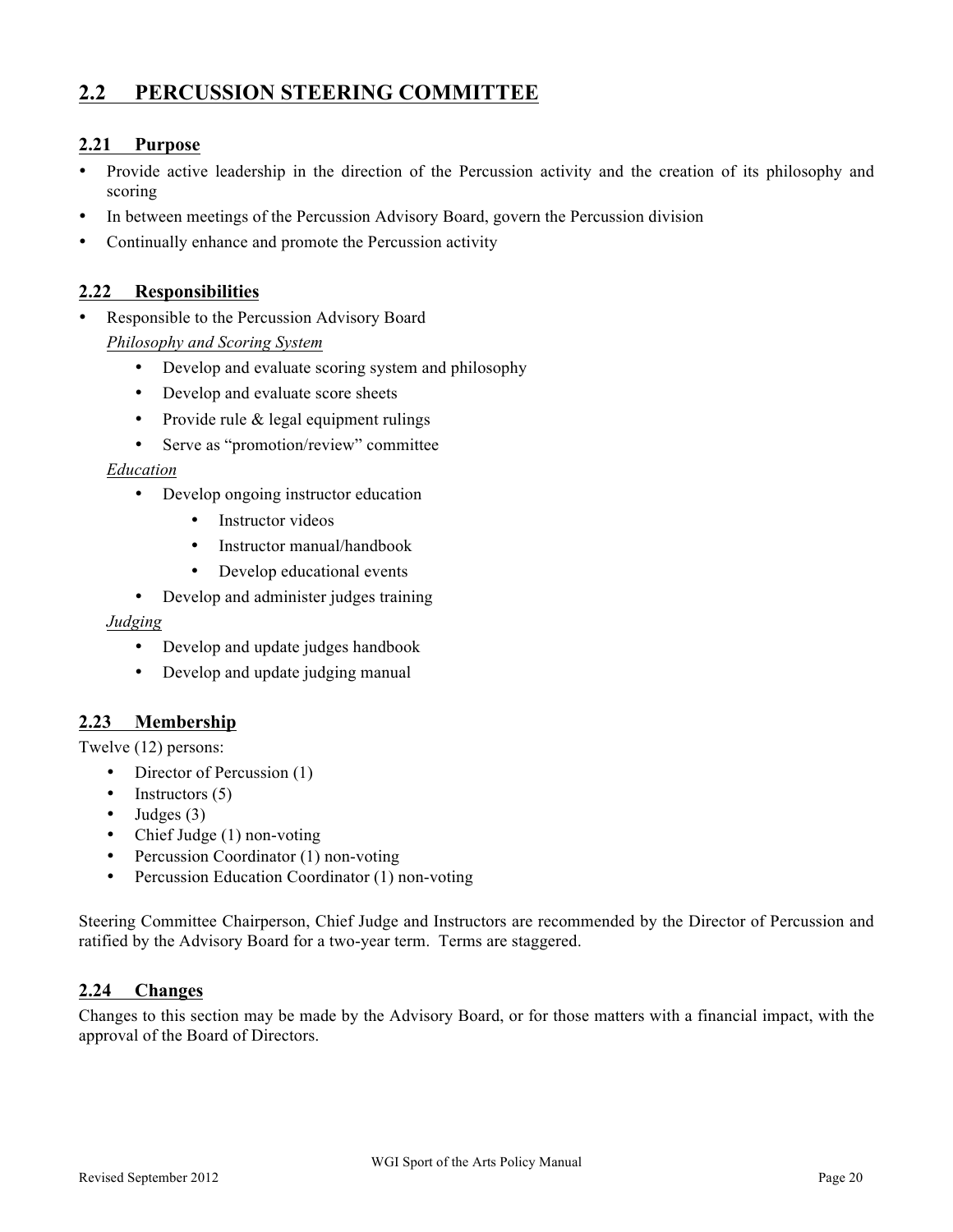### **2.3 DIRECTOR OF PERCUSSION**

#### **2.31 Selection/Contract**

The functions of the Director of Percussion shall be performed on a contract basis by an individual selected by the Executive Director with the approval of the Board of Directors. The Director of Percussion shall not have an affiliation with any ensemble.

#### **2.32 Path of Responsibility**

The Director of Percussion is responsible to the Executive Director.

#### **2.33 Fee for service**

A fee for services provided shall be determined by the Executive Director with the approval of the Executive Committee and approved by the Board as part of the overall budget.

#### **2.34 Purpose**

To plan, direct and review the overall activities of the Percussion division of WGI. Coordinate and implement the adjudication and training activities of the Percussion activity.

#### **2.35 Duties and Responsibilities**

#### *Percussion Division*

- Maintain ongoing communications with the Executive Director, Chief Judge and Percussion Coordinators to ensure coordination of all areas of joint responsibility; maintain common awareness of changes in procedures, policies and/or problems.
- Ensure promotion and communication with Percussion Ensembles, circuits, and Event Partners, etc. aiding the development of Percussion activities

#### *Regionals and World Championships*

- Develops the competitive event calendar and approves all contest venues
- Work with Regional Event Partners, Contest Administrators and World Championship Committee to ensure proper competition arrangements.

#### *Adjudication*

- Supervise, direct and evaluate Chief Judge and Percussion Coordinator in the performance of their duties.
- Prepare the Judges' Manual

#### *Advisory Board and Steering Committee*

- Organize Percussion Advisory Board and Steering Committee meetings.
- Provide an annual report to the Percussion Advisory Board and the Board of Directors.
- Any other duties as assigned by the Executive Director.

#### **2.36 Changes**

Changes in the role of the Director of Percussion may be made by the Board of Directors, the Percussion Advisory Board or by the Executive Director.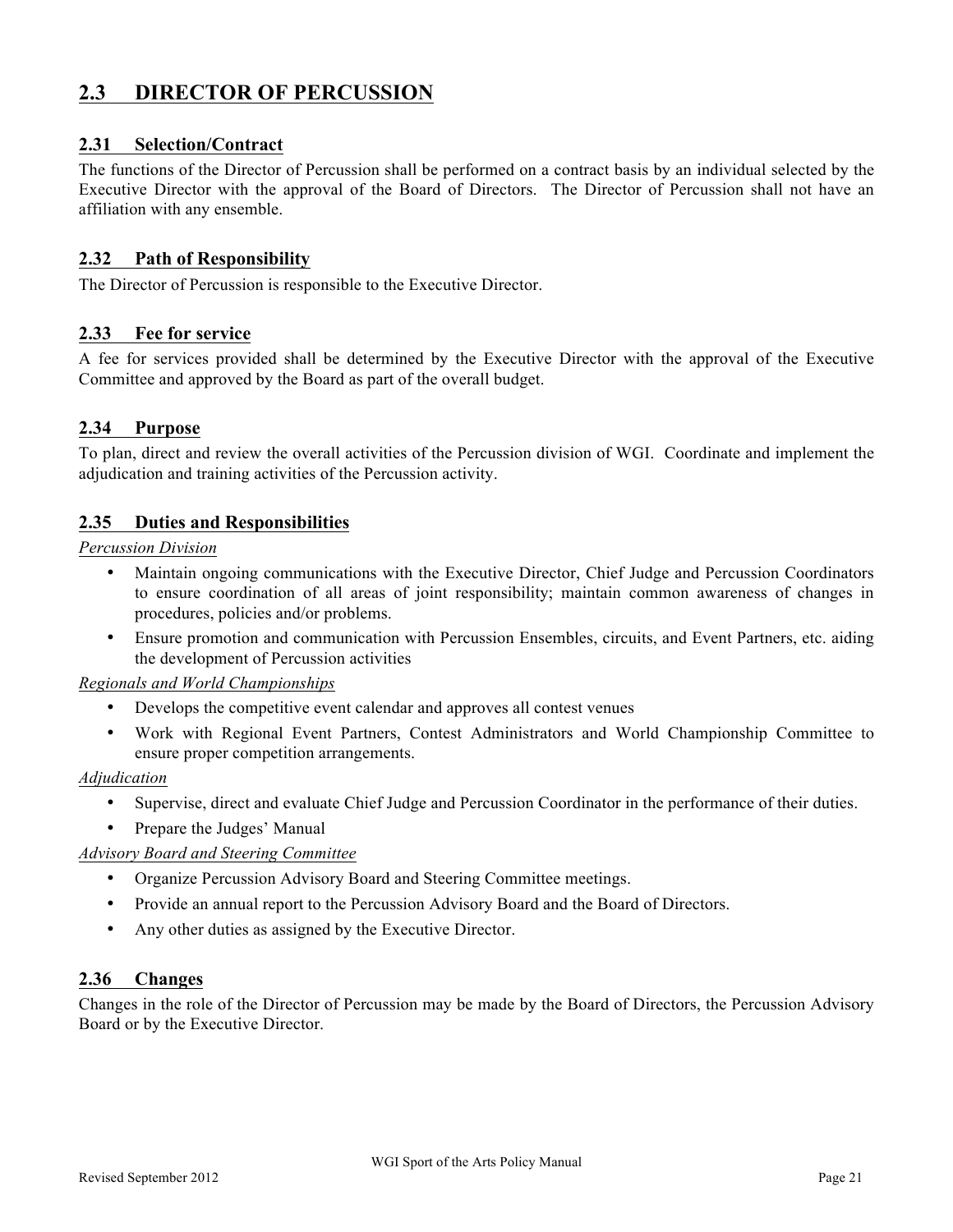### **2.4 PERCUSSION CHIEF JUDGE**

#### **2.41 Selection/Contract**

The Chief Judge is appointed by the Director of Percussion with the approval of the Executive Director and Advisory Board. The Chief Judge shall not have an affiliation with any ensemble, as defined by the WGI Judges Code of Ethics.

#### **2.42 Path of Responsibility**

Responsible to the Percussion Advisory Board through the Director of Percussion.

#### **2.43 Fee for Service**

The fee paid to the Chief Judge shall be set each year by the Executive Director with the approval of the Executive Committee and approved by the Board of Directors as part of the overall budget

#### **2.44 Purpose**

Coordinate and implement the adjudication activities of the Percussion division of WGI.

#### **2.45 Duties and Responsibilities**

*Manage Adjudicators*

- Maintain ongoing communications with the Director of Percussion and Percussion Coordinator(s) to ensure coordination of all areas of joint responsibility.
- Supervise, coordinate and ensure the quality control of working judges' numbers management, dialog and adherence to the philosophy.
- Responsible for adjudicator assignments for all WGI Percussion contests.
- Address judges issues of ethics or standards when necessary. Communication on issues of this nature will be investigated, documented and discussed with all parties relative to the situation.
- Act as Chief Judge at any contest when in attendance. When attendance is not possible, assign another qualified judge to act as chief judge.

*Advisory Board and Steering Committee Meetings*

- Provide an annual report to the Percussion Advisory Board.
- Participates in Advisory Board and Steering Committee meetings as a non-voting member.
- Plan, direct and supervise annual judge training meeting in conjunction with Director of Percussion.
- Other duties as deemed necessary by the Director of Percussion and/or Executive Director.

#### **2.46 Changes**

Changes to this section may be made by the Percussion Advisory Board or the Steering Committee.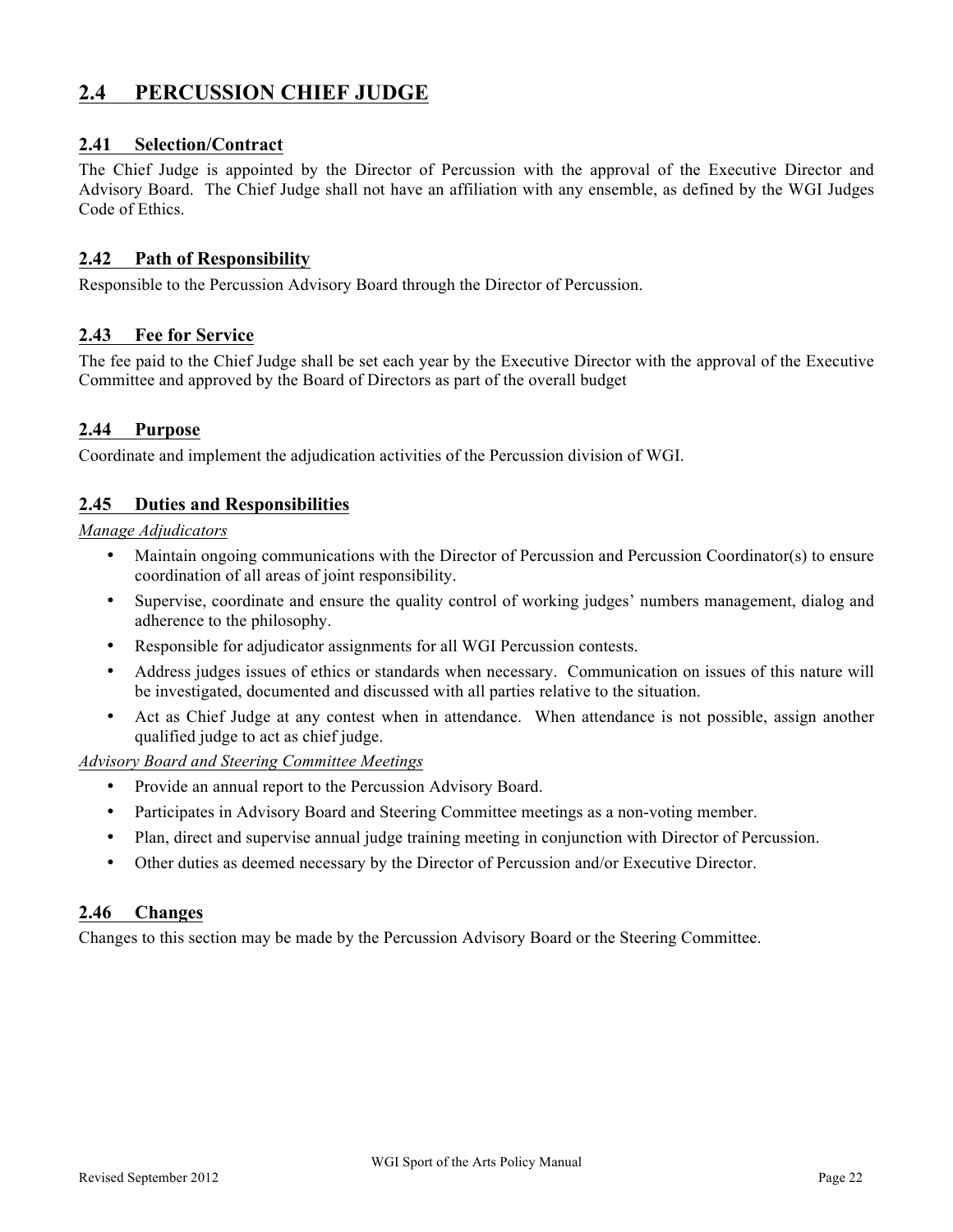### **2.5 PERCUSSION EDUCATION COORDINATOR**

#### **2.51 Selection/Contract**

The functions of the Percussion Education Coordinator shall be performed on a contract basis by an individual selected by the Executive Director with the approval of the Board of Directors. The Percussion Education Coordinator shall not have an affiliation with any percussion ensembles.

#### **2.52 Path of Responsibility**

The Percussion Education Coordinator is responsible to the Director of Percussion.

#### **2.53 Fee for Service**

The fee paid for the services of the Percussion Education Coordinator shall be determined by the Executive Director with the approval of the Executive Committee and approved by the Board as part of the overall budget.

#### **2.54 Purpose**

Coordinate the development and dissemination of the adjudication philosophy to the various communities within WGI.

#### **2.55 Duties and Responsibilities**

*Philosophy*

- Outline educational needs for the Percussion division including organizational, participant, design, instructional and adjudication needs as set forth by the Director of Percussion and Steering Committee.
- Assist in the implementation of any new scoring system changes.

#### *Adherence to the Philosophy*

• Provide educational direction with the assistance of the Director of Percussion and Chief Judge year-round in the proper and full application of the scoring system philosophy as set forth by the Steering Committee

#### *Educational outreach*

• Coordinate Percussion instructor educational outreach programs via the web, printed materials and local circuit clinics.

#### *Events and Products*

• Develop and supervise creation of educational DVDs as needed.

#### *Community and liaison*

- Maintain ongoing communications with the Director of Percussion, Percussion Advisory Board members, Steering Committee instructors, Chief Judge, and Percussion Administrators to assure coordination of all areas of joint responsibility.
- Provide an annual report to the Percussion Advisory Board.
- Participate in all Steering Committee meetings and provide necessary support and follow-up.
- Maintain positive working relationships within the instructor and judging community.
- Any other duties as assigned by the Director of Percussion.

#### **2.56 Changes**

Changes in the role of the Percussion Education Coordinator may be made by the Board of Directors, the Percussion Advisory Board, and the Percussion Steering Committee or by the Executive Director.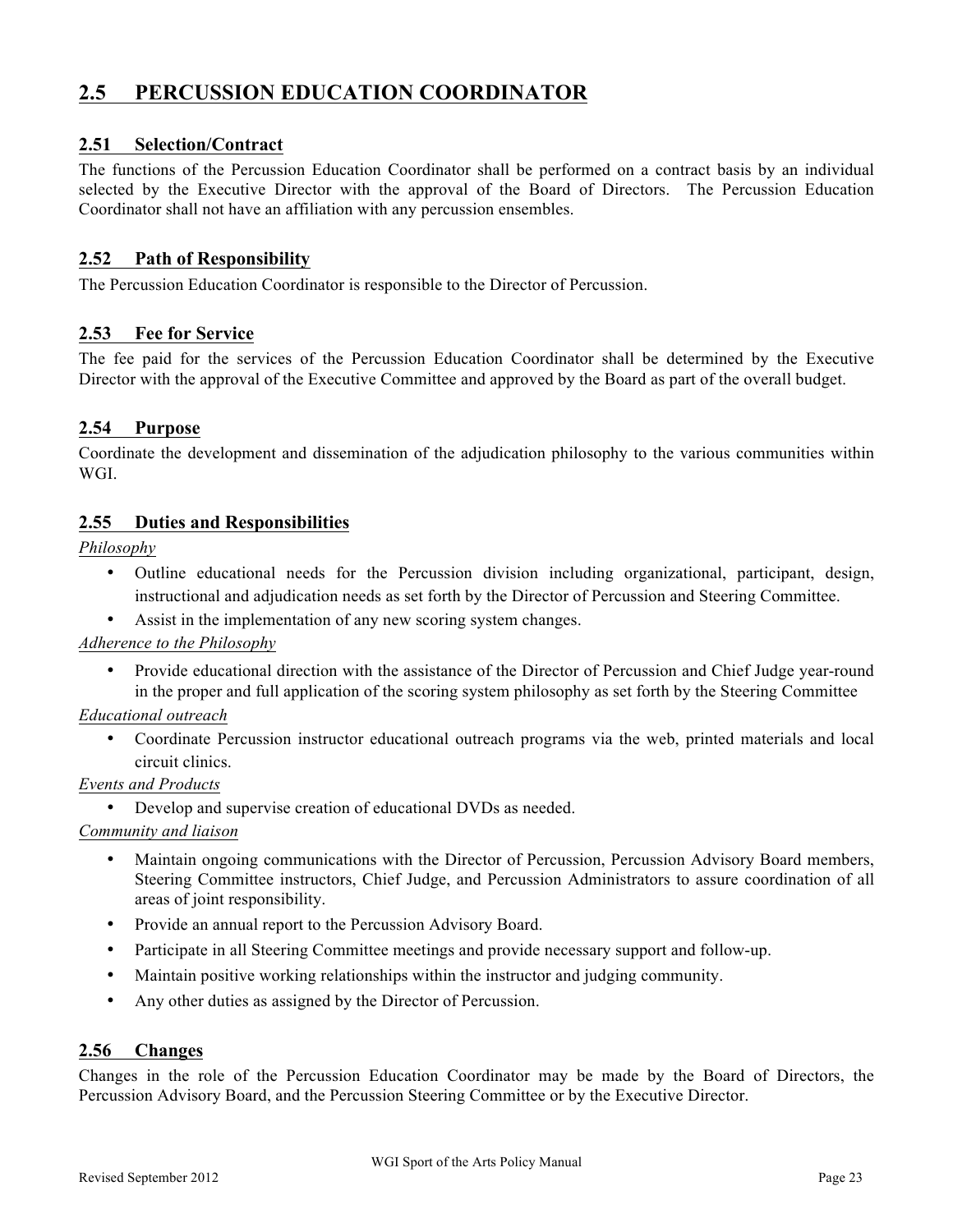### **2.6 PERCUSSION COORDINATOR**

#### **2.61 Selection/Contract**

The position(s) of Percussion Coordinator shall be appointed by the Executive Director on the recommendation of the Director of Percussion.

#### **2.62 Path of Responsibility**

Responsible to the Percussion Advisory Board through the Director of Percussion.

#### **2.63 Fee for Service**

A contractual fee for service and expense allocations shall be determined by the Executive Director with the approval of the Executive Committee.

#### **2.64 Purpose**

Assist in the planning and review of the overall activities of the Percussion division of WGI in conjunction with the Director of Percussion. Implement and assist in communication to ensembles and WGI Office.

#### **2.65 Duties and Responsibilities**

- Advance, promote, and manage the Percussion events under the direction of the Director of Percussion and Executive Director.
- Work with Contest Administrators and World Championship Committee to ensure proper percussion competition arrangements.
- Assist the WGI office in locating Event Partners for the various WGI events within the Percussion activity.
- Coordinate and provide the office with written materials.
- Participates in Advisory Board and Steering Committee meetings as a non-voting member.

#### **2.66 Changes**

Changes in the role of the Percussion Coordinators may be made by the Percussion Advisory Board, the Steering Committee or by the Executive Director.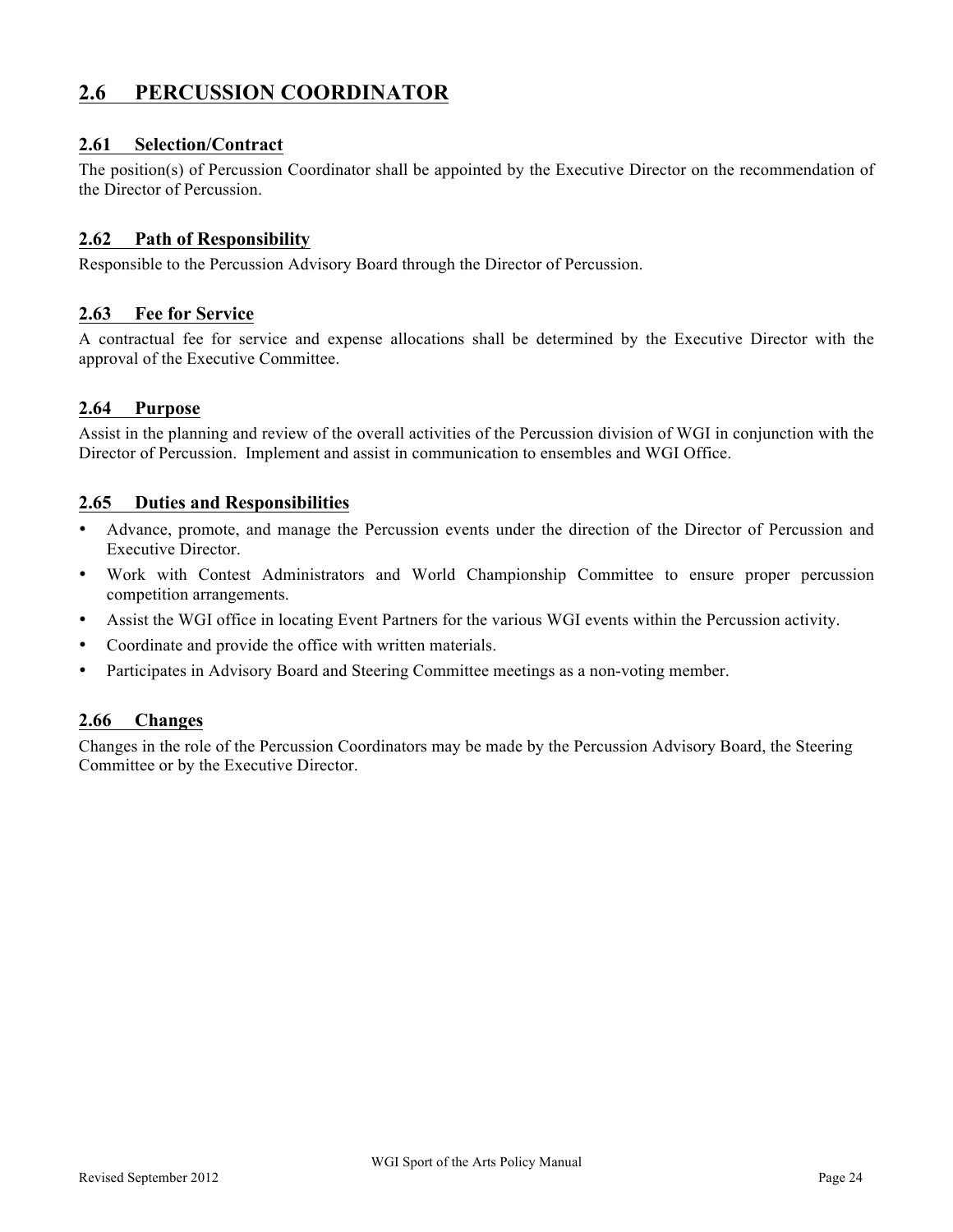# **3.0 REGIONAL EVENTS & CONTEST ADMINISTRATORS**

## **3.1 REGIONAL CONTESTS**

#### **3.11 Sponsorship**

- WGI will award Regional contests to local Event Partners based on quality and location of contest site, ability of organization to provide adequate staffing, availability of practice sites, and adequate housing for contest personnel.
- Director of Color Guard and Director of Percussion shall oversee the relationship between WGI and local Event Partners including selection, review and discontinuation of the host ensemble or group as well as the area of the regional.
- Executive Director will execute a detailed contract outlining all financial responsibilities of the Event Partner.
- Event Partner must provide proof of liability insurance with combined single limit of \$1,000,000 for bodily injury and/or property damage by way of certificate of insurance and endorsement adding WGI as additional ensured.
- Regional Event Partners are not allowed to offer corporate sponsorships to their Regional without contacting the WGI Marketing Department. No signs or banners other than official WGI signs or those of official WGI sponsors may be displayed at the contest site without the approval of the Contest Administrator.

#### **3.12 Scheduling of Events**

- The Directors of Color Guard and/or Percussion are responsible for the Regional calendar with approval by the Executive Director.
- Regionals that fall below a minimum number of thirty (30) color guard entries or (10) percussion entries may be rotated off the contest calendar for the following year and may apply in two years for reinstatement.

#### **3.13 Site Selection**

- Any group participating in WGI can submit a proposal to become an Event Partner for a new or existing regional.
- In the event of competing proposals, the Directors of Color Guard and/or Percussion will submit all proposals to Board of Directors Events & Sponsorships Committee for final decision with their recommendation.

#### **3.14 Site Requirements**

- Competition area at least 70' x 100' in size. The 70' must be from the bottom row of spectator seating across to the bottom row of back stands. There must be a safety zone of at least five (5) feet around the minimum size 60'x90' competition area at all times. The Director of Color Guard and/or Director of Percussion have the discretion to waive these requirements, if necessary, given the facilities.
- Seating at least 15 rows high.
- Adequate color guard warm-up facilities for body and equipment.
- Adequate Percussion warm up areas (band room, choral room without risers) so sound does not carry to competition area.
- Room for staging equipment and props.
- Separate, private Judges' room.
- Concession stand or snack bar available during contest times.
- Expo/booster sales space.
- Adequate parking facilities for competing groups and spectators.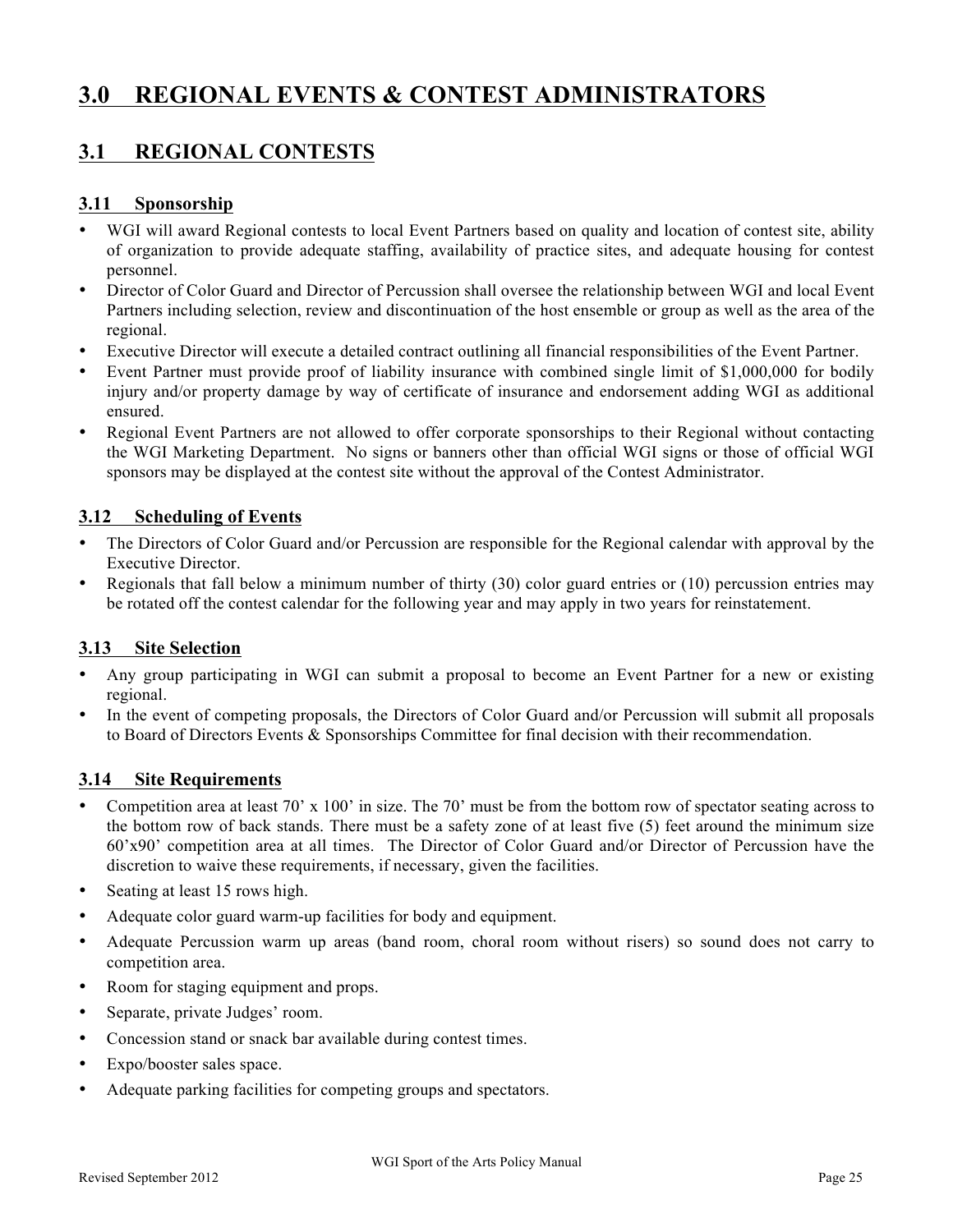- For color guard contests, a sound system with mixing board, variable speed CD player, input for MP3 or IPod, amplifier, etc.
- Secure tabulation area with Internet access.
- Four-outlet electrical boxes (two for percussion or one for color guard) to be placed at front and back centerline in the competition area. These must have a minimum of 25 feet of cord in order to be used in the entire performance area. Electrical boxes must be solely dedicated for use of the performing groups only (no other use by computers, phone chargers, sound systems, etc.) For color guard, an ordinary wall outlet is satisfactory. For percussion, a 30 amp dedicated electrical box is preferred if possible.
- Doors with center bar removal or double doors for easy access and/or exit of equipment and carts (Six feet in width).
- For color guard, sound decibel levels for each performance venue will be measured from the area designated for the General Effect judges

#### **3.15 Eligibility**

In order to be able to compete, the following must be satisfied:

- All members of any color guard or percussion ensemble competing in any scholastic class must be approved for participation by the principal of the sponsoring school. Each scholastic ensemble shall submit a form either notarized by a notary public OR stamped with an official seal by the school registrar listing all approved participants of that school's group. The Scholastic Eligibility Certification form will be provided by WGI.
	- An ensemble (Color Guard or Percussion) that combines students from multiple schools within their district or zone must compete under the name of a single school. Combined ensembles may only use students that are in their district or zone as well as home-schooled students that would be zoned for those schools. Combined ensembles may not combine school names or use another name. (Example: If Mountain East HS and Mountain West HS combine, they must choose one of those names as the official name. They would not be allowed to compete as Mountain HS, as it does not legally exist.)
	- The principals of all schools involved must sign off on the roster. This roster must be notarized. If a school does not have a notary on campus, it is the responsibility of the director to provide one.
	- A letter from the district superintendent that allows combining students from multiple schools within the district must be provided to the satisfaction of WGI.
- Independent Class color guards and percussion ensembles must provide proof of \$1,000,000 general liability coverage and adequate accident medical coverage (suggested limit of \$5,000 but can be less) per school or organization to the WGI office no later than December 15.
- Color guards and percussion ensembles competing in those classes with age restrictions must be prepared to show proof of age on each performing member.
- Color guards and percussion ensembles having outstanding balances to WGI will not be allowed to enter contest(s) until the debt has been satisfied.
- Any color guard or percussion ensemble which violates a member eligibility rule will be disqualified from that contest and must forfeit any scores, placements or awards. If the infraction occurs within the season, that ensemble will not be allowed to compete in that class for the remainder of the season. Competition in other classes will be determined by the Steering Committee after a review of the infraction has been completed.
- All programs, soundtracks, thematic and costuming choices must reflect the qualities that would be acceptable for performance at a scholastic venue or suitable for marketing to sponsors on a national level. Any breach in the above philosophy could result in performance denial or possible disqualification as determined by the Executive Director in consultation with the Director of Color Guard and/or Director of Percussion. Designated Contest Administrators will serve as a liaison to the Executive Director.

#### **3.16 Classes of Competition**

• The following classes will be offered at Color Guard Regionals:

| Scholastic Regional A | Independent Regional A |
|-----------------------|------------------------|
| Scholastic A          | Independent A          |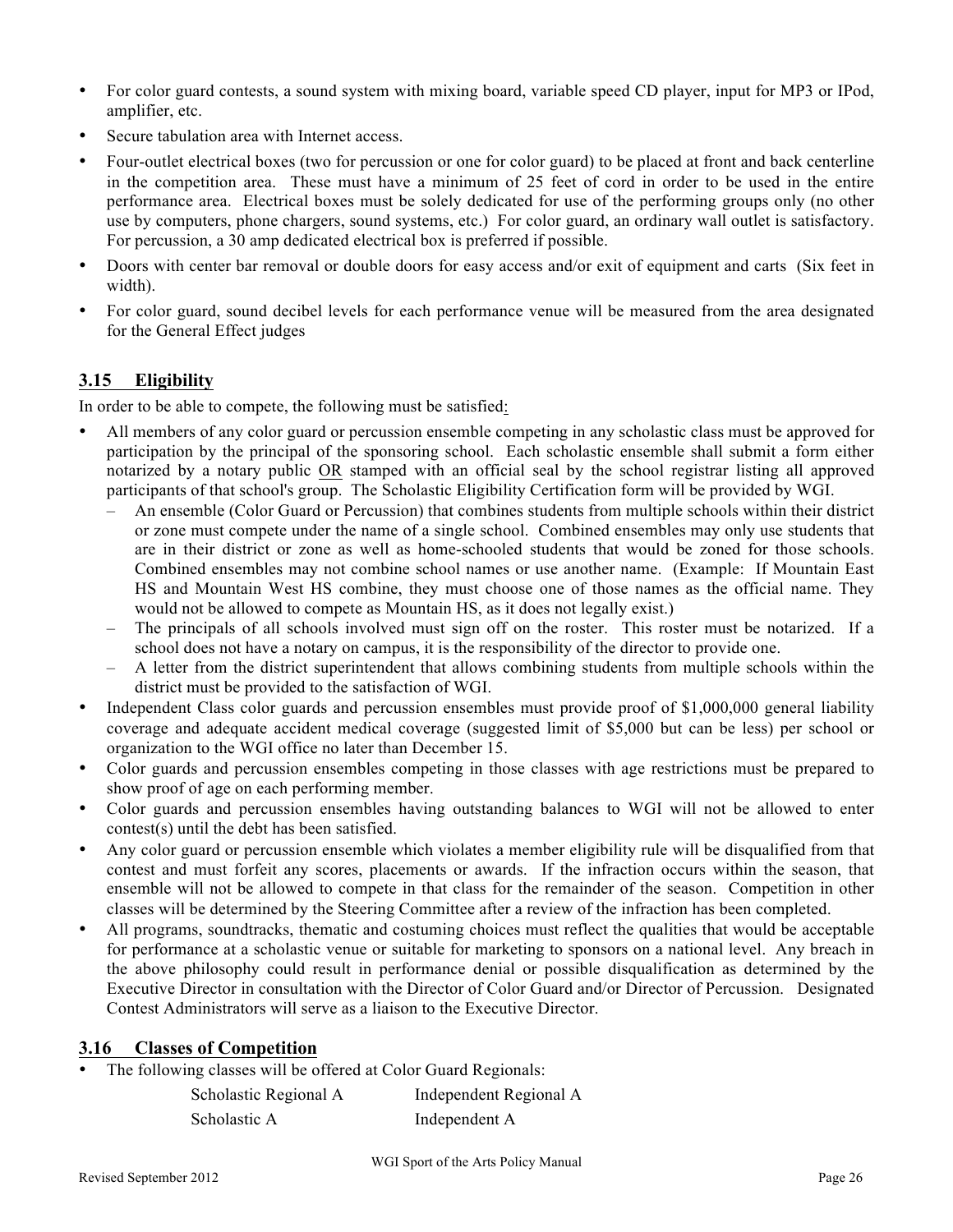| Scholastic Open  | Independent Open  |
|------------------|-------------------|
| Scholastic World | Independent World |

• The following classes will be offered at Color Guard Elite Events:

| Scholastic A     | Independent A     |
|------------------|-------------------|
| Scholastic Open  | Independent Open  |
| Scholastic World | Independent World |

• The following classes will be offered at Percussion Regionals:

| Scholastic A     | Scholastic Concert A           | Independent A     |
|------------------|--------------------------------|-------------------|
| Scholastic Open  | <b>Scholastic Concert Open</b> | Independent Open  |
| Scholastic World | Scholastic Concert World       | Independent World |

#### **3.17 Entry Procedures**

- The Board of Directors will determine annual entry fee to all Regionals. All entry fees are non-refundable except where determined by the Director of Color Guard, Director of Percussion or Executive Director.
- A color guard or percussion ensemble may transfer to another Regional for a fee. Group postmark will change to the date of transfer.
- Premium Members will have a premium postmark date designated in the month of September. If an entry form is postmarked prior to that date, they will be recorded as the designated postmark date. Standard Members earliest postmark date will be seven (7) days after the premium designated postmark date.
- Deadline for entry is five (5) weeks before contest date.
- A color guard or percussion ensemble may withdraw prior to that date with no penalty. Groups who withdraw or fail to appear will be assessed a penalty of an amount equal to the entry fee. Proceeds from the penalty payments will be donated to the scholarship fund. Groups withdrawing must do so in writing using the WGI Withdraw Form prior to the penalty deadline date to avoid penalty. No verbal changes to entries will be accepted, however, the Executive Director has the final authority to waive any entry penalty.
- A color guard or percussion ensemble having outstanding balances to WGI will not be allowed to perform until the debt has been satisfied.
- Each participating color guard and percussion ensemble will receive:
	- Passes for performing members plus seven (7) staff, ten (10) staff for Advisory Board members.
	- Ability to purchase discounted backside tickets for all finals contests if not a finalist.

#### **3.18 Waitlists**

- Regionals may close when reaching the maximum number of entries as dictated by the schedule.
- Color guards and percussion ensembles may be placed on "wait-list". Once entry deadline has passed, the wait-list is dissolved and the contest is closed to any further entries.
- Once the schedule has been posted, no wait-listed entrants will be added to the schedule.

#### **3.19 Contest Scheduling**

- Regionals should begin as late as possible and not before 9 am. All performances must conclude by 11 pm.
- The Color Guard and Director of Percussion will determine the maximum number of entries into each regional based on number of groups entered and number of groups advancing to finals.

#### **3.110 Preliminary Scheduling**

#### **Color Guard**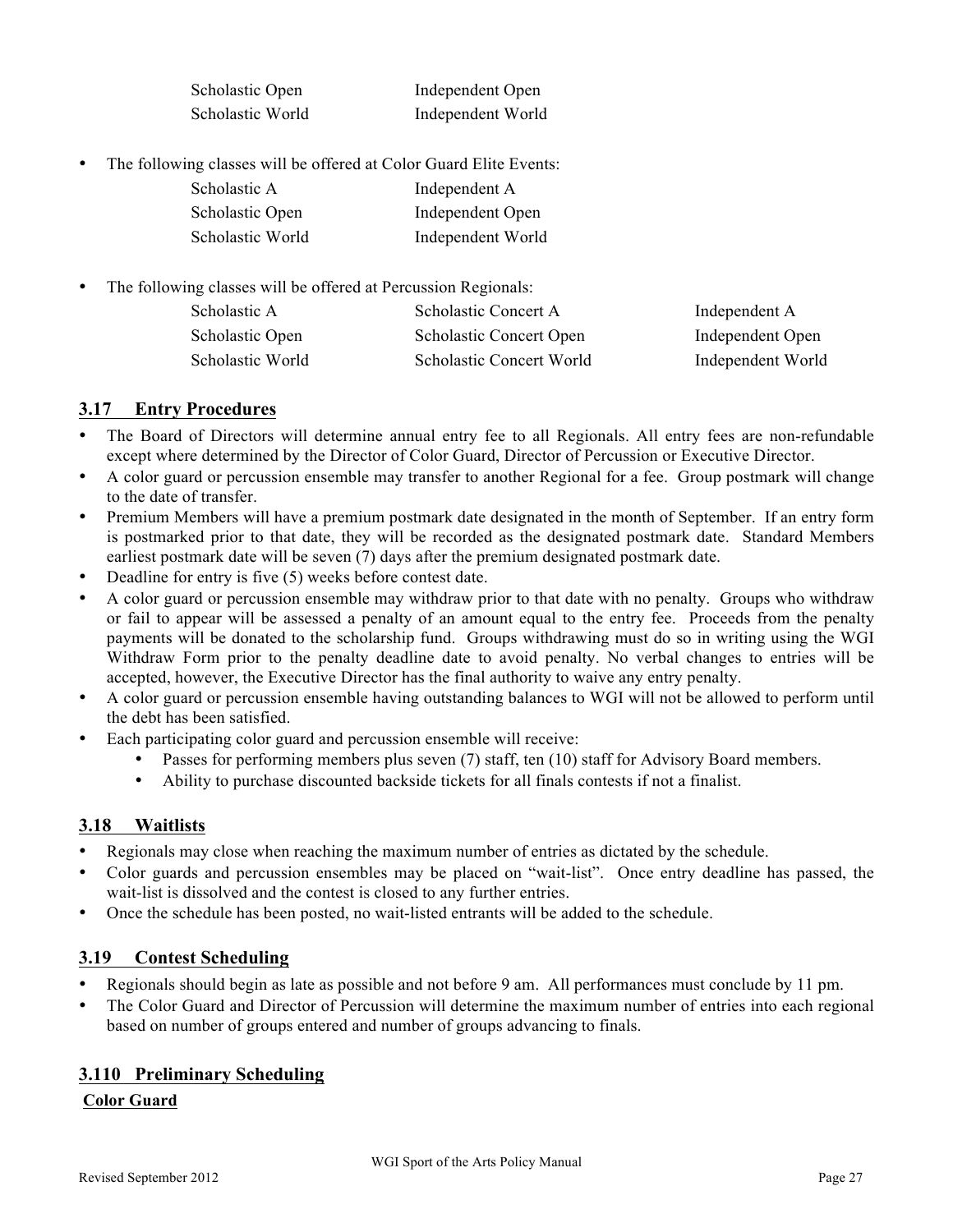- Classes with 16 or more entries will be seeded into "tournament-style" rounds with a maximum of ten (10) color guards in any single round using a random draw. After rounds have been determined, the Director of Color Guard may adjust the rounds based on the current year's regional and local scores if available and the random draw has created a significant imbalance within the rounds. Appearance order will based on postmark date within the round.
- Classes with 15 or fewer entries will not use rounds and appearance order will be based on postmark date of entry.
- Order of performance for all classes in prelims or rounds will be determined by the postmark date of entry. The earlier the entry postmark, the later that color guard will appear in the schedule. Color guards sharing the same postmark date will be randomly drawn within that group with the same postmark date.
- The Director of Color Guard will have discretion, based on situations such as number of entries or judge rotation, to have the independent class perform prior to the scholastic class in a preliminary competition.

#### **Percussion**

• All classes will be scheduled by postmark with earliest postmark going on last. Ensembles sharing the same postmark will be randomly drawn within groups with the same postmark.

#### **3.111 Finals Scheduling**

#### **Color Guard**

- The number of finalists at all Regionals shall be determined by the formula of 100% of World Class, 75% of Open Class and 50% of A Class color guards. The maximum number of finalists in any class shall never exceed the maximum number at World Championships of fifteen (15) color guards. Each Finals contest will accept a minimum of three (3) finalists in each class.
- The number of finalists in Regional A Classes shall be determined by the formula of 50% of entries up to a maximum of three (3). The Director of Color Guard has the sole discretion to increase the number of Regional A finalists based on the total number of entries and time permitting. Each Finals contest will accept a minimum of three (3) finalists in each class.
- In cases where applying the finalist percentages would eliminate only one (1) color guard, all would advance to Finals. The percentage is also rounded to the nearest whole number when determining number of finalists.
- All World and Open Class color guards must achieve the minimum prelim score set by the Color Guard Steering Committee in order to advance to finals.
- Order of appearance in Finals shall be determined by the reverse order of finish in prelims. If rounds are used, the winner of each round automatically advances to Finals plus the next highest scores to complete the prescribed number of finalists with those round winners performing last in ascending order of score.
- The number of finalists at all Elite Event Finals shall be applied using the same method as Regionals (see above) with the maximum number of eight (8) finalists in every class. In cases where the number of finalists does not reach eight (8), the Director of Color Guard has sole discretion to increase the number of finalists in any other class based on the total number of entries and time permitting. Each Finals contest will accept a minimum of three (3) finalists in each class.
- Order of appearance in Elite Event Finals shall be determined by the reverse order of finish in prelims. If rounds are used, the winner of each round automatically advances to Finals plus the next highest scores to complete the prescribed number of finalists with those round winners performing last in ascending order of score.
- The Director of Color Guard will have discretion, based on situations such as number of entries, judge rotation or semi-finals performance times, to have the independent class perform prior to the scholastic class in a finals competition.

#### **Percussion**

• The number of finalists at all Regionals shall be determined by the formula of 100% of World Class, 75% of Open Class and 50% of A Class percussion ensembles. Each Finals contest will accept a minimum of three (3) finalists in each class.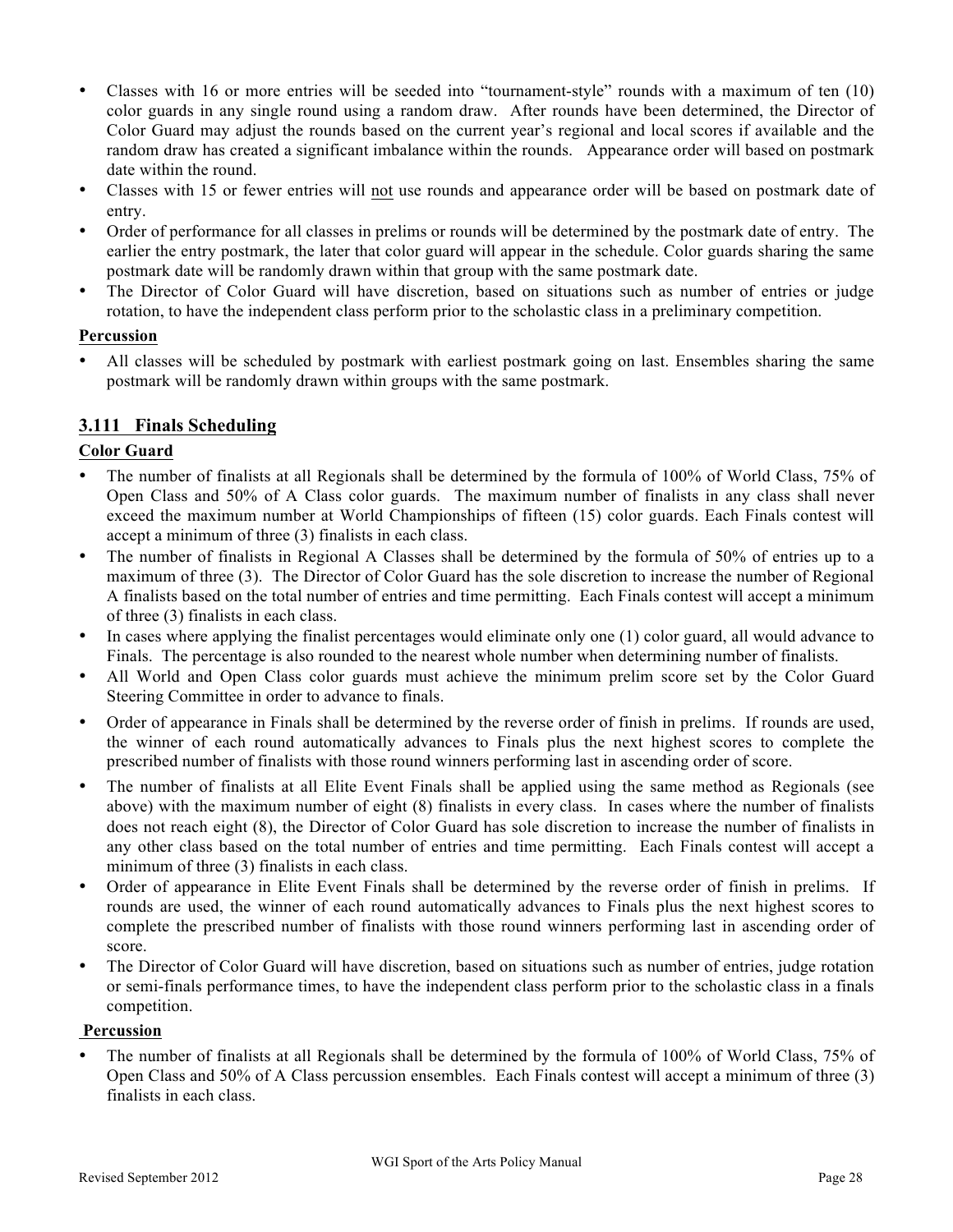- The number of finalists at all Elite Event Finals shall be applied using the same method as Regionals (see above). In cases where the number of finalists does not reach eight (8), the Director of Percussion has sole discretion to increase the number of finalists in any other class based on the total number of entries and time permitting. Each Finals contest will accept a minimum of three (3) finalists in each class.
- In cases where applying the finalist percentages would eliminate only one (1) percussion ensemble, all would advance to Finals. The percentage is also rounded to the nearest whole number when determining number of finalists.
- Order of appearance in Finals shall be determined by the reverse order of finish in prelims.
- Percussion Regionals fewer than fifteen (15) entries can opt for a "finals only" contest at the discretion of the Director of Percussion. Contests over fifteen (15) entries must have a prelims and finals.
- The Event Partner may allow one (1) exhibition after the final ensemble in Finals during tabulation time. The Director of Percussion must approve this exhibition in advance

#### **3.112 Adjudication**

#### **Color Guard**

- A single panel of judges will adjudicate Regionals. Multiple single panels will be assigned when schedule dictates. A double panel of judges will be assigned for all Elite Event Finals.
- Critiques will be offered at Regionals when there is sufficient time in the schedule. The Director of Color Guard and the Chief Judge shall have discretion over whether critique is offered.
- At Elite Events, an extended critique for color guards planning to attend the World Championships will be offered.

#### **Percussion**

- A single panel of judges will adjudicate Regionals. Multiple single panels will be assigned when schedule dictates. A double panel of judges will be assigned for all Elite Event Finals.
- It is the goal to have critiques at all Percussion regional contests and have as many ensembles participate, as the schedule will allow.

#### **3.113 Classification Review**

#### **Color Guard**

- The top three Scholastic and Independent A Class color guards will automatically be reviewed at every Regional.
- A classification review may be instituted at any Regional if any color guard instructor, Chief Judge, or WGI administrator feels such action is appropriate.
- No color guard shall be reviewed more than once during the regional season.
- Classification review may only occur until week five of the competitive calendar (or the color guard's first regional appearance).
- Color guard in question will be recorded at finals and made available to the Review Committee consisting of the Steering Committee instructors and Education Coordinator who will vote on reclassification. The Director of Color Guard will break any ties.
- A decision will be made within ten (10) days and Director of Color Guard will notify the color guard in question of the result.
- If the Review Committee reclassifies a color guard, the director may submit a letter of appeal on extenuating circumstances on why this would adversely affect their color guard. The committee may then re-open the review and decide whether the circumstances warrant a reversal of the decision.
- Appeals will be reviewed by a committee of three individuals not on the original committee consisting of the Director of Color Guard, Chief Judge and Executive Director. If the Director of Color Guard broke a tie in the original decision, a caption manager will take their place on the appeals committee.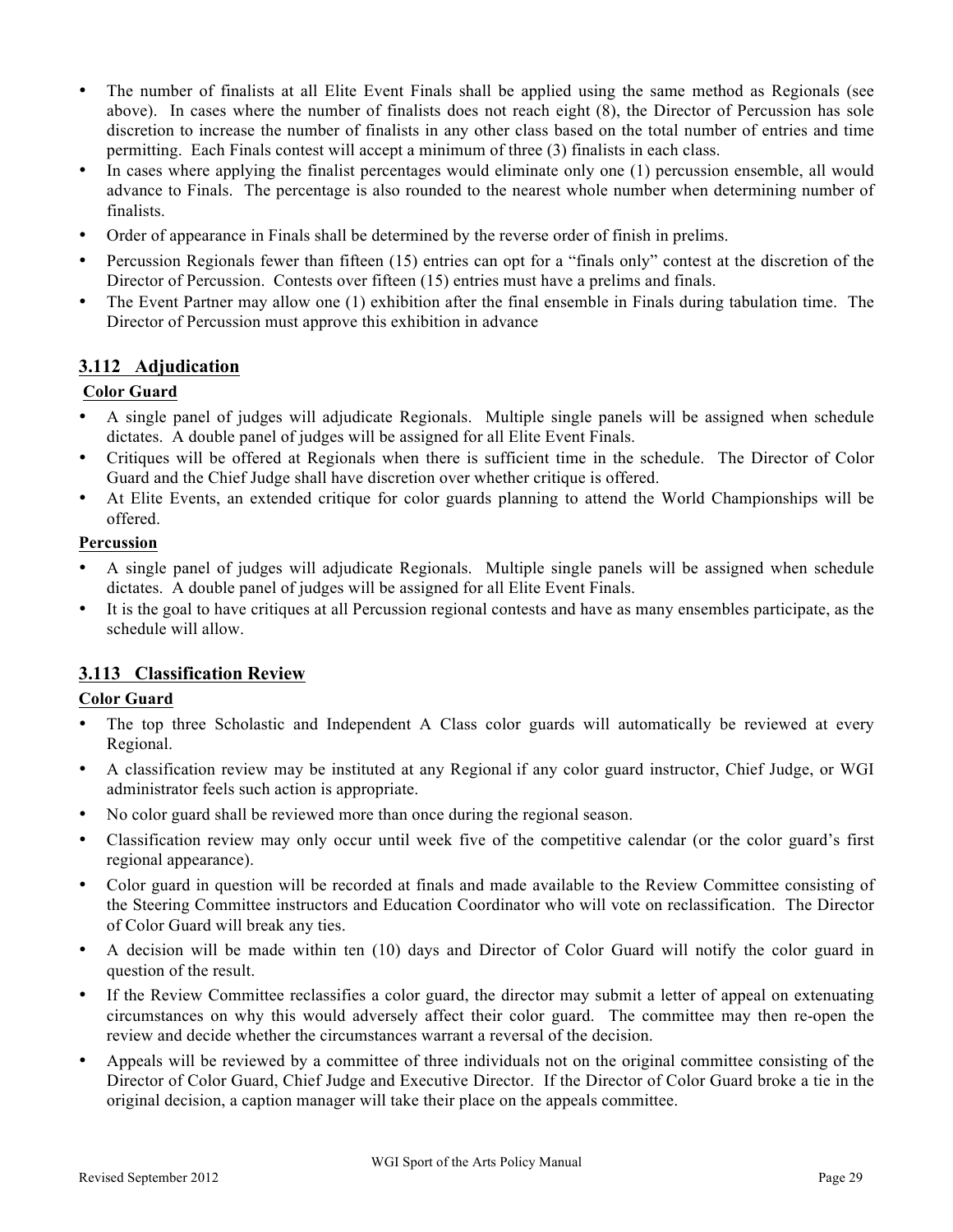• Color guards that attended the World Championships in Open and World Class and competed in the Semifinals round of that class may not choose to compete in a lower class the following season. The color guard may submit a DVD of a completed show by January 31<sup>st</sup> of the year following their appearance in Semi-finals for consideration to return to the lower class of competition.

#### **Percussion**

- A classification review may be instituted at any Regional if Percussion Administration feels such an action is appropriate. Ensembles will be notified in writing by the Director of Percussion when under review.
- Reclassification may be done between regional contests up to and including World Championships. An ensemble may be asked to produce a current performance video for evaluation within seven (7) days.
- A decision will be made within ten (10) days and Director of Percussion will notify the ensemble under review of the result.
- An ensemble may appeal reclassification with the Director of Percussion and Steering Committee and receive a final decision within ten (10) days.

#### **3.114 Booster Sales**

- Event Partner cannot charge participating color guards and percussion ensembles more than \$100.00 for a booster table or 10' x 10' booth. Maximum commercial vendor donation for a table shall be no more than \$200.00 per table or 10' x 10' booth.
- Prior to January 15, WGI may request a 10' x 30' prime space for official vendor of WGI merchandise at no cost.
- Up to five weeks prior to event, WGI may request a 10' x 10' prime booth space for each WGI Corporate Partner or Presenting Sponsor at no cost.
- If WGI merchandise vendor is not in attendance at Regional event, Event Partner may participate in consignment sales of official WGI merchandise.

#### **3.115 Contest Floor**

- The contest floor cover (if used) should be neutral in color with no writing or logos and be taped down using tape approved with Event Partner in advance (if tape is allowed at the venue) around the entire perimeter and must cover the competition area.
- Should any damage to the contest floor occur, the Timing and Penalty Judge is responsible to complete the "Floor Damage Report" and submit to the Contest Administrator.
- The Contest Administrator will inform color guard or percussion ensemble Director and make copies of report for Director of Color Guard or Percussion and forward to the WGI office.
- In most instances, WGI reimburses the facility for the amount of the repair to the floor and invoices the color guard or percussion ensemble for their part in the damage and repair costs.

#### **3.116 Group Housing**

- No Event Partner may offer overnight housing to participating color guards or percussion ensembles at any WGI contest site. This will be strictly enforced.
- Event Partners violating this policy will forfeit sponsorship of their Regional contest.

#### **3.117 Practice Sites**

• Event Partner should provide as many practice sites as possible as a service to those color guards and percussion ensembles competing in the contest. Any request for practice sites will be referred back to the Event Partner. WGI can assist with providing the information to the color guards and percussion ensembles in order to make their arrangements.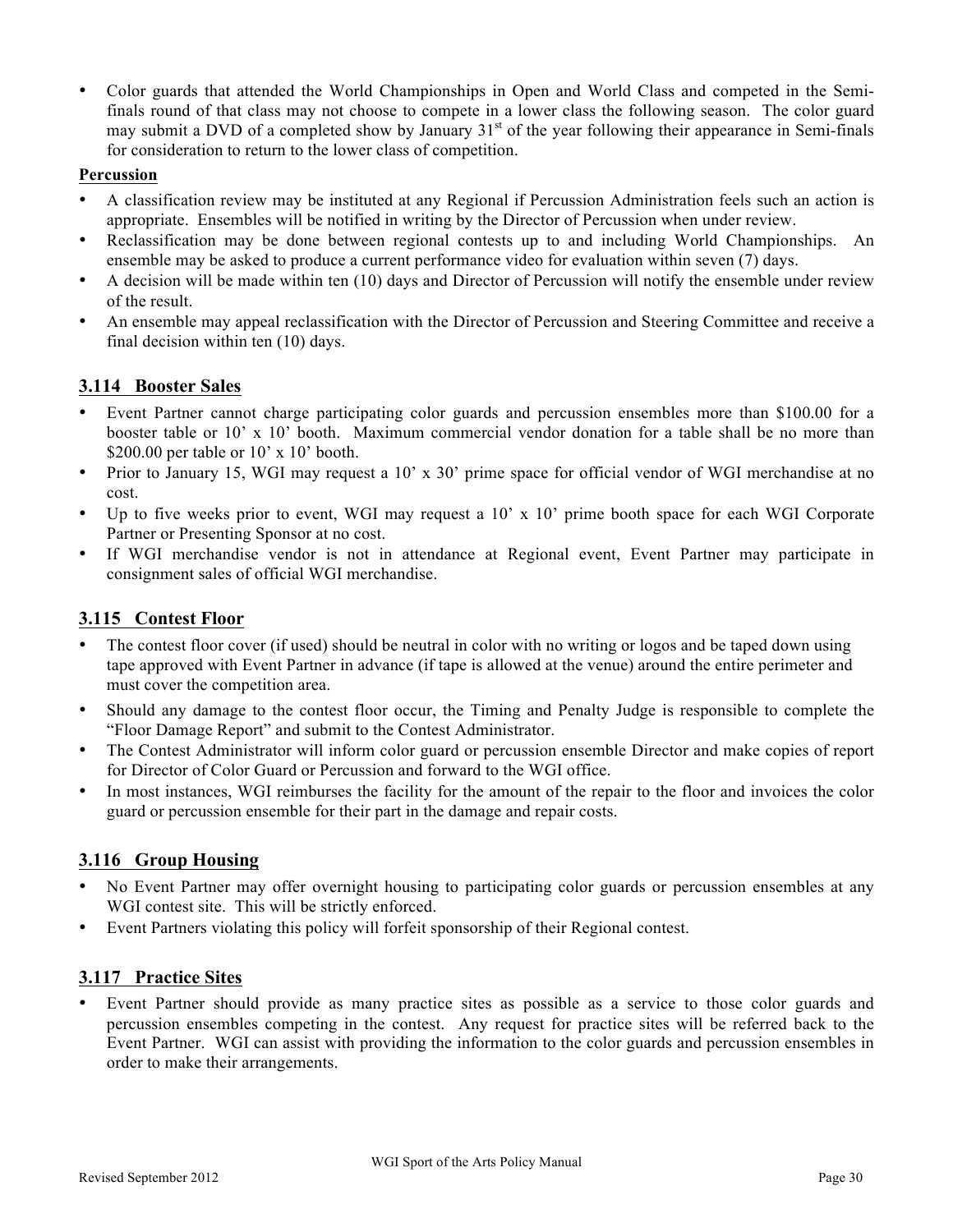#### **3.118 Warm Up Areas**

- Each color guard will receive one (1) interval time of body warm up and one (1) interval time of equipment warm up regardless of the amount of space at a particular show.
- Percussion ensembles will determine warm up areas based on the individual particulars of each regional site. Sites should allow the use of clearly marked outdoor practice floors during warm-up at all WGI events, dependent on the venue and the amount of space available.
- The WGI office will issue a detailed logistics schedule to color guards and percussion ensembles that must be adhered to.
- Warm up areas at WGI events shall be solely reserved for color guards and percussion ensembles warming up to perform. No other activities will be knowingly scheduled in these areas whenever possible (Check-in, etc.).

#### **3.119 Video Recordings**

- There is to be no video recording of any Regional contest except for color guards and percussion ensembles recording their own program (prelims and/or finals) or WGI-approved recording for the Fan Network.
- The Event Partner may provide this service for the competing groups at a nominal charge (such as \$10 maximum per performance) and should only provide one (1) copy to the Director. There is to be no selling of videos to the general public.
- Each color guard and percussion ensemble has the right to record their performance for their own use. Event Partner should provide WGI-approved video passes for prelims and finals at check-in, regardless if video service is offered.

#### **3.120 Sound Policy (Color Guard)**

- All color guards should do a sound check at the designated times provided in the contest information packet to ensure the playability of any device or CD.
- Color guard is responsible for providing the method that the music will be played, e.g. CD, MP3, computer, etc.
- Color guard must provide their music in a timely manner to the designated sound operator. Any delay in providing music is the responsibility of the color guard.
- Color guard must have a designated person at the sound table to operate any device provided to play music such as MP3 players or computers. Guard's representative is responsible to set up and play device. If a CD is provided, the color guard representative must instruct the sound operator as to what track or other relevant information is needed to start the music when directed by the contest Timing and Penalty judge or after the color guard's introduction.
- If the color guard has an issue with the music such as music is too soft, it begins in the wrong place or skips, the color guard's representative must make the decision to stop the music and tell the operator to stop the music.
- Interval timing will continue as the color guard resets and begins again. The Contest Administrator has the sole discretion in waiving any timing penalty due to the restart. If the stoppage is due to faulty sound equipment, operator error or an unexplained reason, overtime penalty may be waived.
- Issues related to the equipment provided by the color guard, quality of the CD or the color guard's representative error (using wrong playlist on MP3, etc.) will result in the actual interval timing being used and penalties, if any, being assessed.
- Volume direction must come from the color guard representative at the sound table. Direction will not be taken from the audience viewing area or across the floor. Final volume discretion is given to the sound operator based on their equipment and the Chief Judge who ultimately determines an appropriate volume level.
- The color guard representative may provide direction to the sound operator during the performance regarding equalization.
- It is the responsibility of the color guard to provide their music for each performance and to ensure that their soundtrack is working appropriately. CDs may not be left at sound table between performances.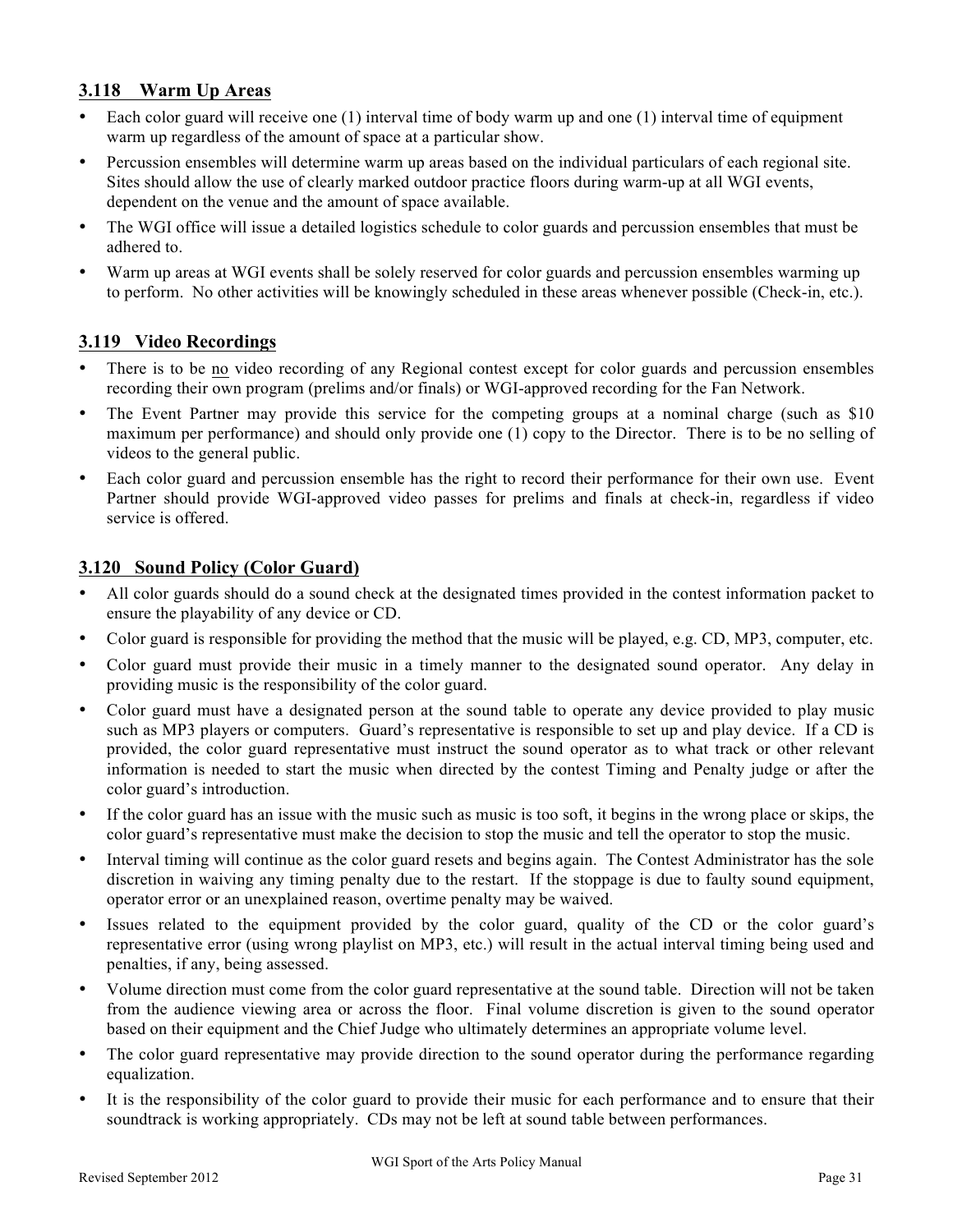• Under no circumstances will verbal abuse of the sound operator be tolerated. Penalties will be assessed per current WGI rules

#### **3.121 Changes**

• The Advisory Boards may make changes to Regional competitive issues, with the approval of the Board of Directors for those matters that have a financial implication.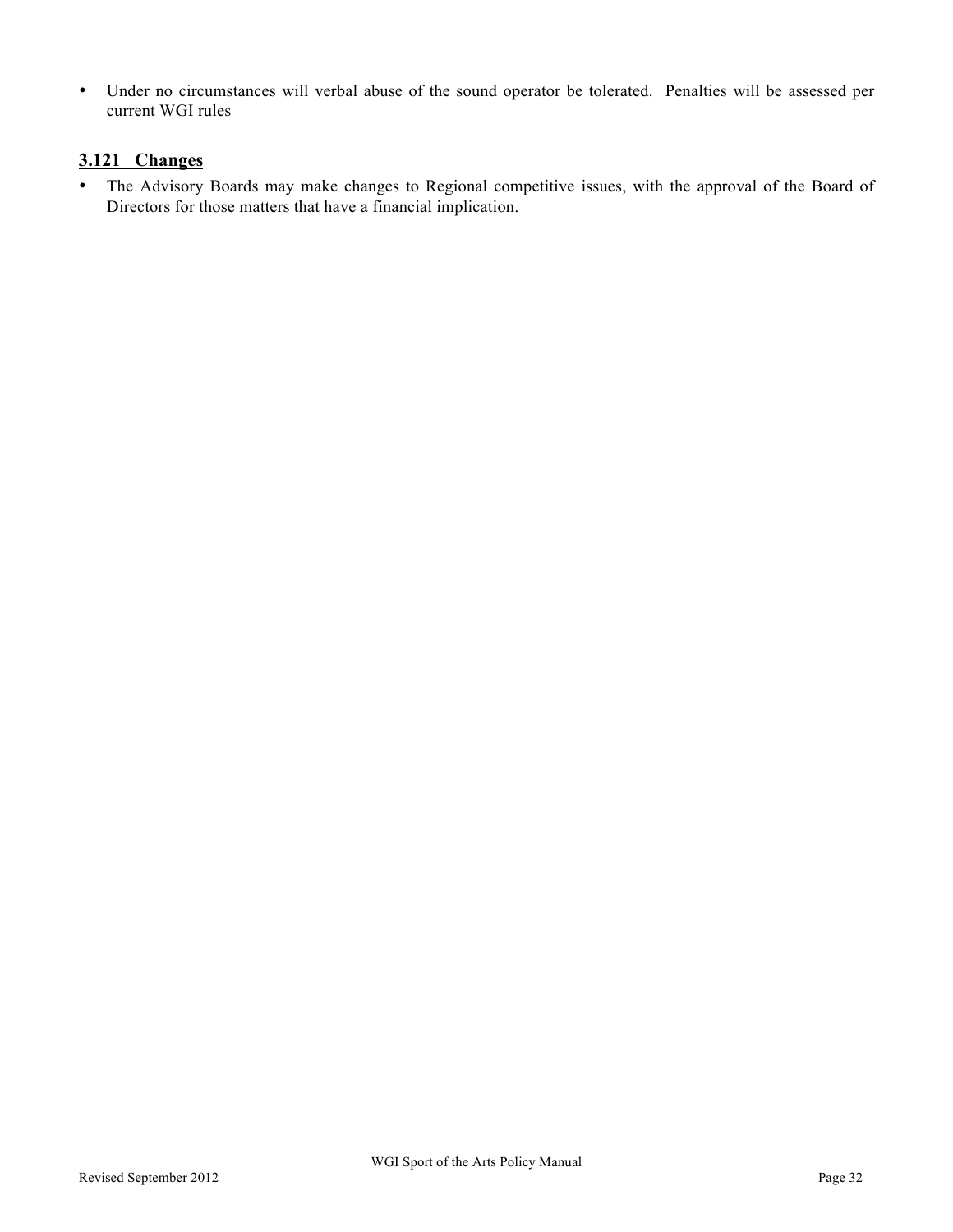### **3.2 WGI CONTEST ADMINISTRATORS**

#### **3.21 Contract/Selection**

The Directors of Color Guard and/or Percussion shall determine the number of Contest Administrators and contract based upon need. Any ensemble affiliation must be disclosed in advance of appointment and approved by the Executive Director.

#### **3.22 Fee for Service**

The fee for service for Contest Administrators shall be set each year by the Executive Director with the approval of the Executive Committee.

#### **3.23 Path of Responsibility**

The Contest Administrators shall be responsible to the Director of Color Guard and/or Percussion.

#### **3.24 Purpose**

Promote the professional administration of regional contests governed by WGI. Act as WGI's representative to assigned regional contests to ensure that the specifications and standards as defined by the Board of Directors and the Advisory Board are met.

#### **3.25 Duties and Responsibilities**

*Event Preparation and Planning*

- Work with the WGI office to establish all performance schedules with approval from Directors of Color Guard and/or Percussion.
- Ensure that the WGI office receives all proper paperwork and information for each event.
- Coordinate with Event Partner selection of Announcer(s) and ensure approved WGI script is used.

#### *Plan and Prepare for support to Adjudicators*

- Supervise the preparation of all judging materials (digital recorders, sheets, etc.) to be used at the contest.
- Coordinate all transportation needs of judges.

#### *Direct the Regional Contest on behalf of WGI*

- Act as Contest Administrator on the day of show and perform all duties as outlined in this Policy Manual.
- Ensure that all scores are posted to the WGI website within two hours of the conclusion of contest day.
- Supervise and collect materials for ensemble classification reviews.
- Report all damage to floor and/or contest site using the appropriate form.

#### *Other Duties*

- Serve as a Contest Director at World Championships if requested and as assigned.
- Any other duties assigned by Directors of Color Guard and/or Percussion.

#### **3.26 Changes**

Changes in the role of the WGI Contest Administrator(s) may be made by the Color Guard or Director of Percussion or by the Executive Director.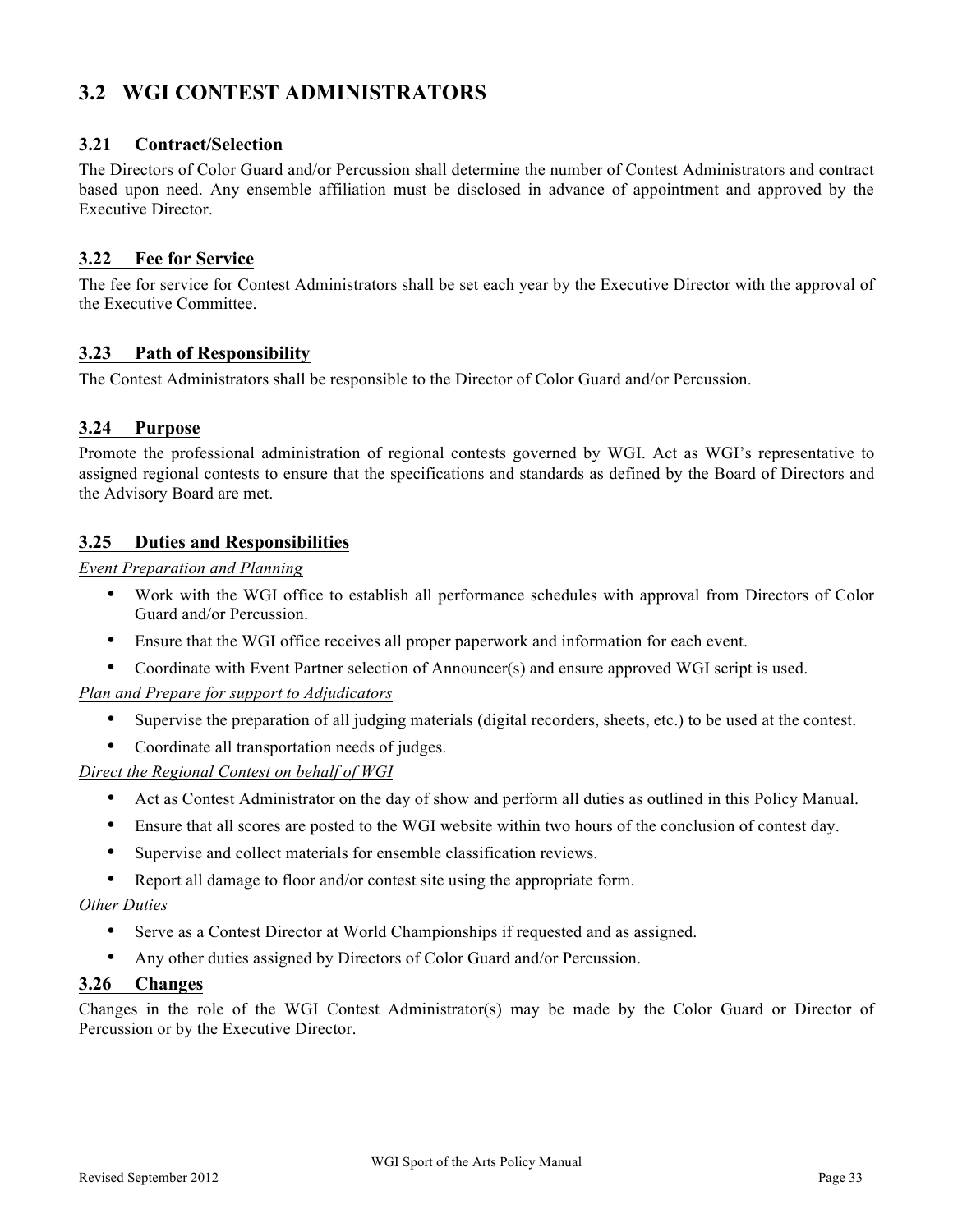# **4.0 WORLD CHAMPIONSHIPS**

#### **4.1 Sponsorship**

Winter Guard International shall sponsor a Color Guard World Championship and a Percussion World Championship to be held each year. Both events shall be open to any color guard or percussion ensemble adhering to WGI rules and policies. All contests shall be conducted using approved contest rules, operating procedures and judges.

#### **4.2 Scheduling of Events**

World Championships shall be held on two weekends (Thursday, Friday and Saturday) each year in April. The Board of Directors shall approve the dates and location. Date(s) chosen will make every attempt to avoid conflict with Easter and/or Passover. All competition schedules are to be determined by the Executive Director in consultation with the Color Guard and/or Director of Percussion.

#### **4.3 Site Selection**

The Board of Directors shall select the site for the World Championships from time to time, as necessary. The site will be selected from applications from interested cities.

#### **4.4 Eligibility**

The following must be satisfied in order for an ensemble to compete at Championships:

- A Color Guard or Percussion Ensemble must attend a Regional Contest if their hometown is within 400 miles of any regional in order to be eligible to enter the World Championships. This requirement will be waived for any ensembles from outside North America. Ensembles beyond a 400-mile radius of any Regional and/or those outside North America must submit a visual recording for classification purposes no later than March 1. The Director of Color Guard or Percussion will have final approval of any exemption to this policy.
- All members of any color guard or percussion ensemble competing in any scholastic class must be approved for participation by the principal of the sponsoring school. Each scholastic ensemble shall submit a form either notarized by a notary public OR stamped with an official seal by the school registrar listing all approved participants of that school's group. The Scholastic Eligibility Certification form will be provided by WGI.
	- Any color guard or percussion ensemble that combines students from multiple schools within their district must compete under the name of a single school. Combined ensembles may only use students that are in their district as well as home-schooled students that would be zoned for those schools. Combined ensembles may not combine school names or use another name. (Example: If Mountain East HS and Mountain West HS combine, they must choose one of those names as the official name. They would not be allowed to compete as Mountain HS, as it does not legally exist.)
	- The principals of all schools involved must sign off on the roster. This roster must be notarized. If a school does not have a notary on campus, it is the responsibility of the director to provide one. In addition, a letter from the district superintendent that allows combining students from multiple schools within the district must be provided to the satisfaction of WGI.
- Independent Class color guards and percussion ensembles must provide proof of \$1,000,000 general liability coverage and adequate accident medical coverage (suggested limit of \$5,000 but can be less) per school or organization to the WGI office no later than December 15.
- Color guards and percussion ensembles must provide music licensing information to the WGI office no later than January 1. Groups using music on "Additional Requirements List" will have specific requirements in order to use that music to compete. Groups using music on this list that do not meet these requirements will not be permitted to participate and entry fees will be forfeited.
- Color guards and percussion ensembles competing in those classes with age restrictions must be prepared to show proof of age on each performing member.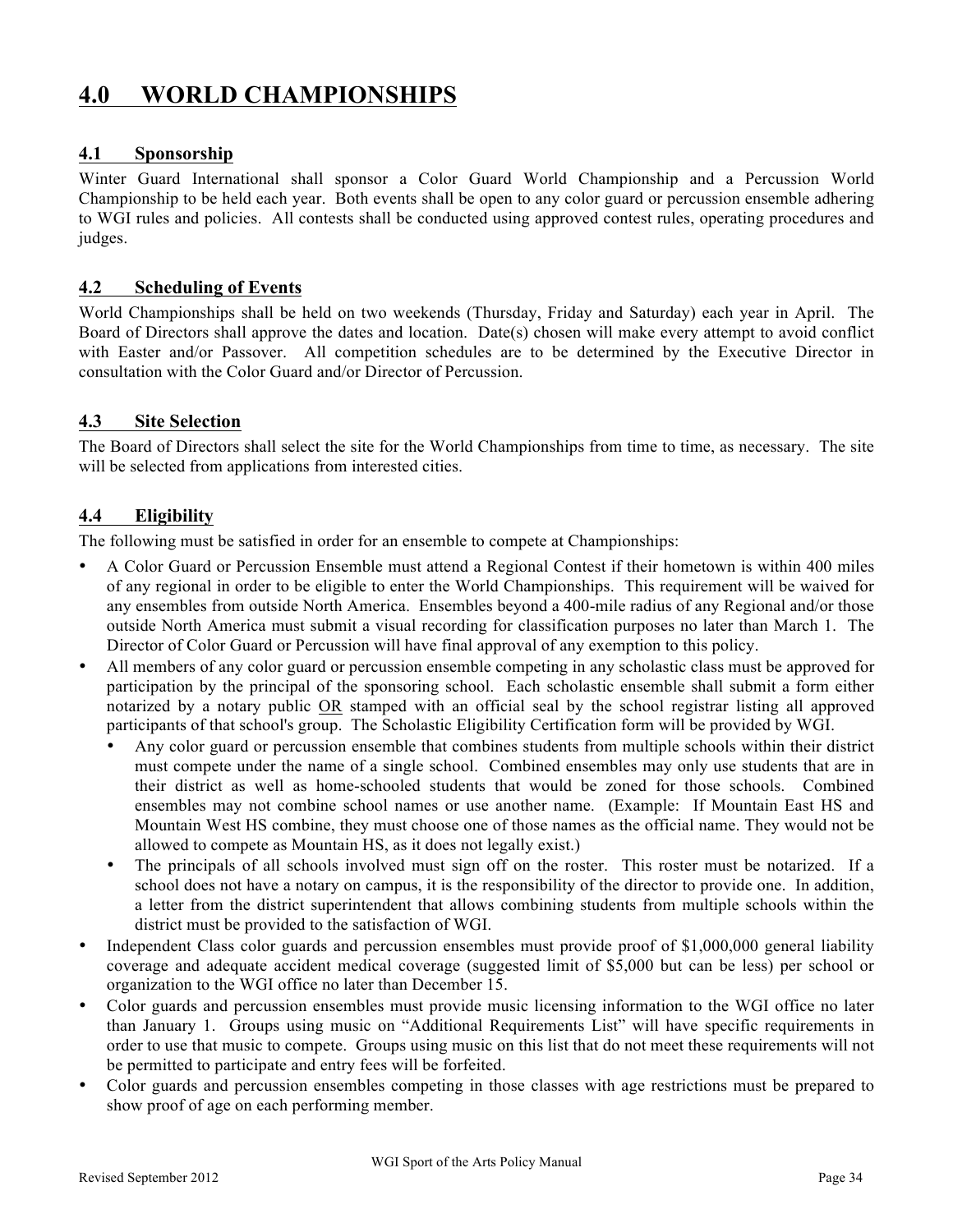- A color guard or percussion ensemble having outstanding balances to WGI will not be allowed to perform until the debt has been satisfied.
- All programs, soundtracks, thematic and costuming choices must reflect the qualities that would be acceptable for performance at a scholastic venue or suitable for marketing to sponsors on a national level. Any breach in the above philosophy could result in performance denial or possible disqualification as determined by the Executive Director in consultation with the Director of Color Guard and/or Director of Percussion. Designated Contest Administrators will serve as a liaison to the Executive Director.

### **4.5 Classes of Competition**

#### **4.51 Color Guard**

• The following classes will be offered at Color Guard World Championships:

| Scholastic A     | Independent A     |
|------------------|-------------------|
| Scholastic Open  | Independent Open  |
| Scholastic World | Independent World |

#### **4.52 Percussion**

• The following classes will be offered at Percussion World Championships (provided there are a minimum of 6 entrants):

| Scholastic A     |                                | Independent A     |
|------------------|--------------------------------|-------------------|
| Scholastic Open  | <b>Scholastic Concert Open</b> | Independent Open  |
| Scholastic World | Scholastic Concert World       | Independent World |

### **4.6 Entry Procedures**

- The Board of Directors will determine annual entry fee to World Championships. All entry fees are nonrefundable and non-transferable.
- Premium Members will have a premium postmark date designated in the month of September. If an entry form is postmarked prior to that date, they will be recorded as the designated postmark date. Standard Members earliest postmark date will be seven (7) days after the premium designated postmark date.
- Any color guard or percussion ensemble may withdraw prior to March 15 with no penalty. Color guards or percussion ensembles who withdraw or fails to appear will be assessed a penalty equal to the entry fee. Proceeds from the penalty payments will be donated to the scholarship fund. Color guard or percussion ensembles withdrawing must do so in writing using the WGI Withdraw Form prior to the penalty deadline date to avoid penalty. Color guards and percussion ensembles must be prepared to show proof of mailing or fax transmission to avoid penalty. No verbal changes to entries will be accepted, unless approved by the Executive Director.
- Each color guard or percussion ensemble shall have option to purchase PLUS entry for an additional fee that allows an extra seven staff passes as well as seven provided with entry for a total of 14 staff passes. The PLUS entry must be purchased as the entry form is submitted. Color guard or percussion ensembles must be a finalist to receive additional PLUS passes for finals contests. If color guard or percussion ensemble is not a finalist, they may purchase discounted backside seating.
- Each participating color guard or percussion ensemble will receive:
	- Passes for performing members plus seven (7) staff (10 for Advisory Board Members). Those groups purchasing the PLUS pass will receive an additional seven (7) passes.
	- One (1) copy of their group's preliminary and/or semi-finals performance on DVD.
	- Participant, semi-finalist or finalist patches.
	- Parking passes as prescribed by event venue.
	- Ability to purchase discounted backside tickets for all finals contests for which said color guard and percussion ensemble is not performing.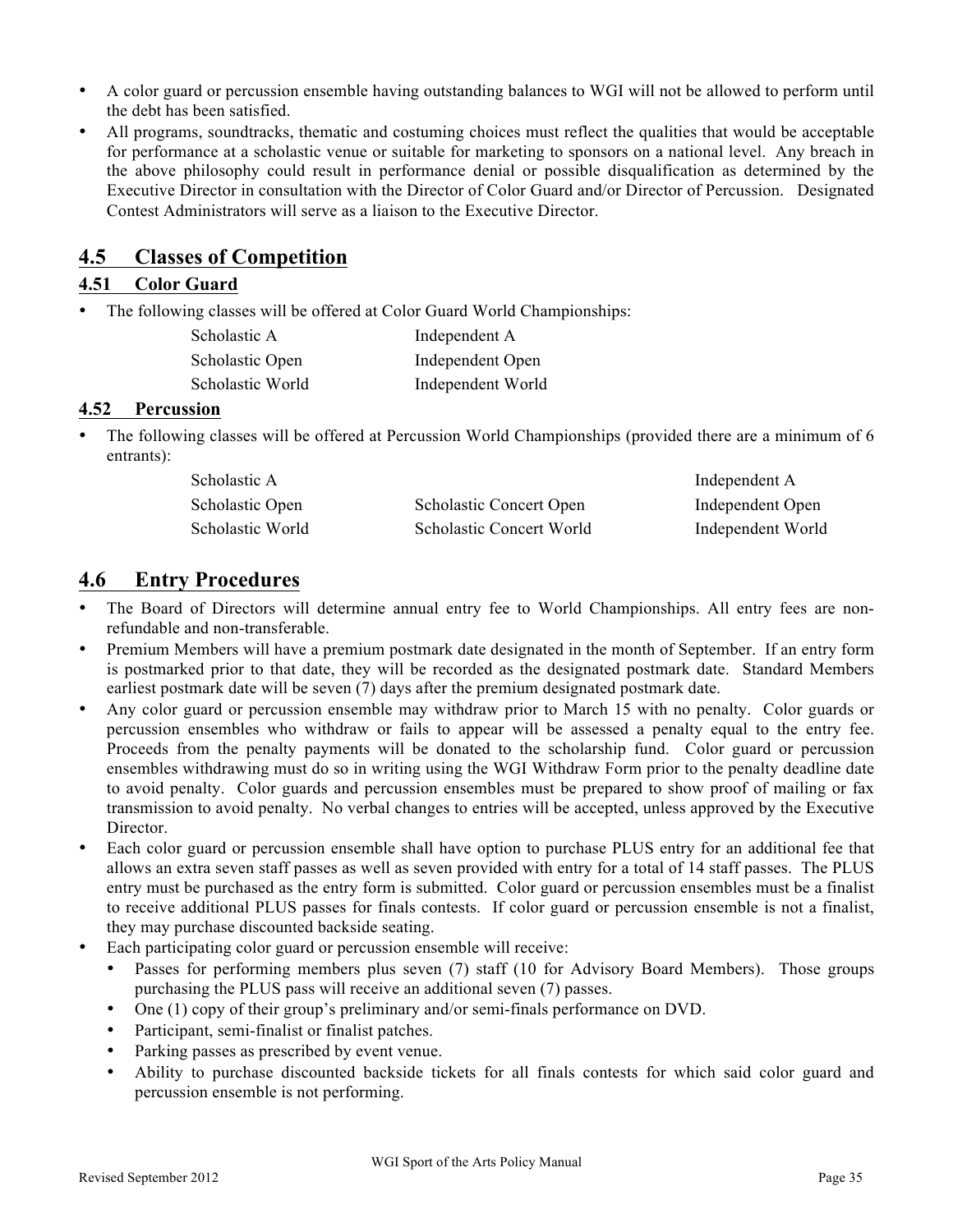### **4.7 Preliminary Scheduling**

#### **4.71 Color Guard**

- All color guards will be seeded using their most recent regional score increased by 1.5 points for each of the first four weeks of the regional calendar and 1.0 point per week until the end of the competitive calendar. The resulting "ranking list" will be used to assign color guards to their Preliminary appearance. Color guards with identical scores will be seeded randomly within their identical scores.
- All classes will use "tournament-style" rounds to seed color guards for Preliminaries. The number of rounds and guards within each round will vary depending on the number of entries. Once placed into a round, color guards will be divided into three groups according to ranking (highest ranking, next highest ranking, etc.) Color guards will random draw for performance order within their group with the highest-ranking color guards in that group performing last. The highest ranked color guard will perform in the last round.
- All World Class Preliminary performances will be in same location chosen for Finals.

#### **4.72 Percussion**

- Classes with 20 or more entries will use "tournament-style" rounds to seed percussion ensembles for Preliminaries. Ensembles will be seeded based on input from adjudicators and coordinated by the Director of Percussion. Once placed in rounds, performance order is by postmark with earliest postmark going on last.
- Classes with 19 or fewer entries will not use "tournament-style" rounds and will be scheduled by postmark with earliest postmark going on last. Ensembles sharing the same postmark will be randomly drawn within groups with the same postmark.

### **4.8 Semi-Finals Scheduling**

#### **4.81 Color Guard**

• All classes will have Semi-finals. In the "A" Classes, this is also known as Division Championships.

| <b>Number to Semi-finals</b> |
|------------------------------|
| 20                           |
| 24                           |
| 32                           |
| 40                           |
| 48                           |
|                              |

- A and Open Classes automatically advance the winner in each round to Semi-finals plus the next highest scores to complete the number in each Semi-final. In the case of multiple preliminary contest sites, an equal amount from each contest site will be taken to make the total number of Semi-finalists.
- After preliminaries are completed, A and Open Class Semi-finalists will be seeded in the same manner as their preliminary rounds using their preliminary score and placed in rounds with the highest scoring Semi-finalist in the last round. Once all color guards are placed in rounds, they will be drawn randomly in groups of four (or some other equal number) to determine the performance order.
- World Classes shall have Semi-finals performing in reverse order of Preliminary score.
- All World Class Semi-finals performances will be in same location chosen for Finals.

#### **4.82 Percussion**

- Classes with forty (40) or more entries will have a Semi-finals contest. The top three in each round will perform last in score order: lowest third place, highest third place, lowest second place, highest second place, lowest first place, and highest first place last. The wild card ensembles will perform first in ascending score order to complete the number of Semi-finalists.
- The Director of Percussion will have sole discretion, based on situations such as contest scheduling or judge availability, to add a Semi-finals contest to any class with fewer than forty (40) ensembles.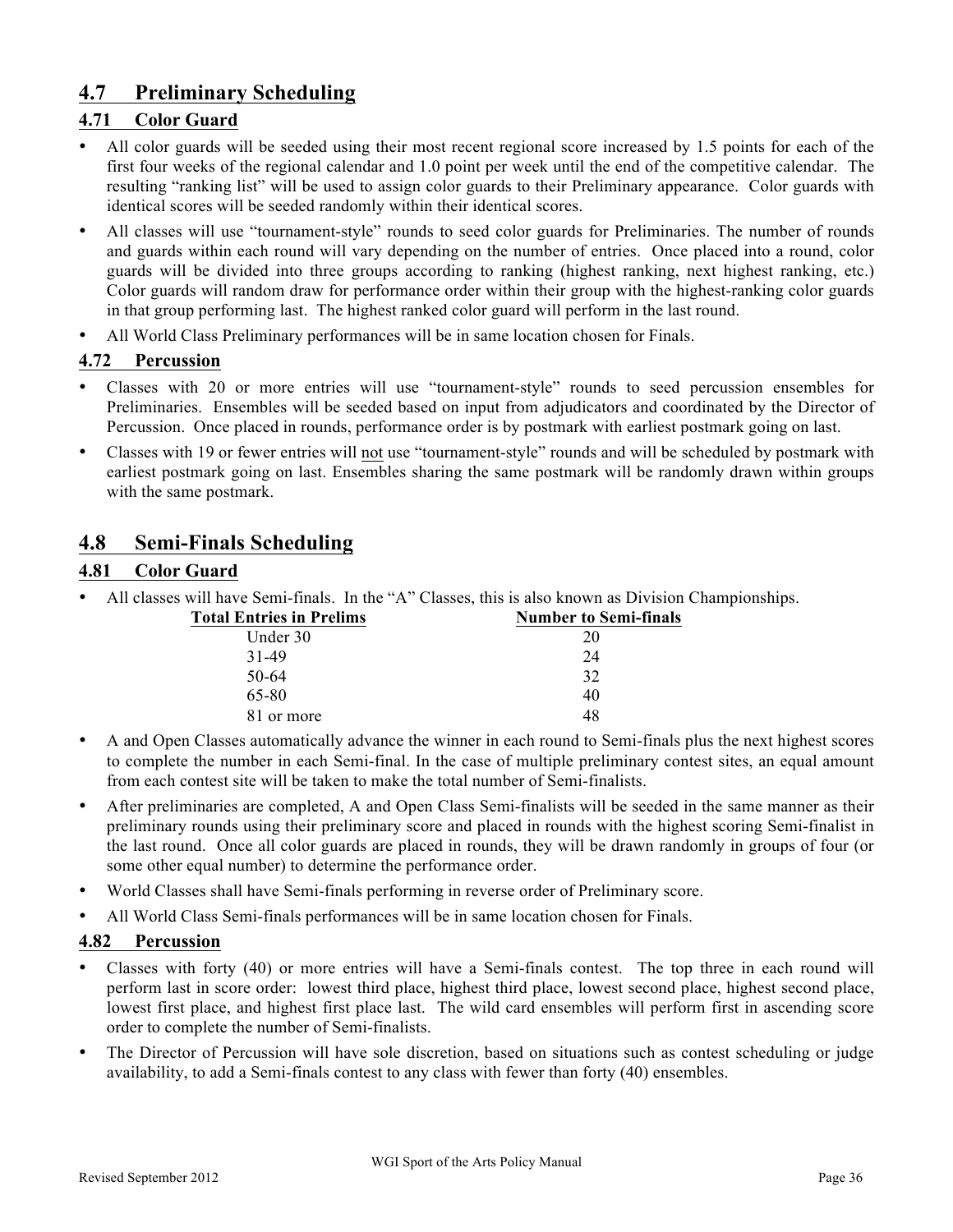### **4.9 Finals Scheduling**

#### **4.91 Color Guard**

- All classes will have Finals of fifteen (15) color guards.
- Performance order for all Finals contests will be reverse order of scores from Semi-finals regardless of rounds or round winners.
- The Director of Color Guard will have sole discretion, based on situations such as semi-finals performance times, to determine the performance order of classes in a Finals contest.

#### **4.92 Percussion**

- Scholastic World and Independent World classes will have fifteen (15) finalists.
- Concert World class will advance 75% of class up to a maximum of twelve (12).
- A Classes and Open Classes (including Concert Open) will have 50% of the class advance to Finals up to a maximum of twelve (12).
- Performance order for all Finals contests not utilizing rounds in the event leading to Finals will be in reverse order of scores.
- Performance order for all Finals contests using rounds in the event leading to Finals will utilize a wild card seeding process. Depending on the number of performing ensembles, the Director of Percussion has the discretion to choose an equal number from each round (top 3, top 4, top 5, etc.) and then add wild card ensembles to complete the designated number of finalists.
- The Director of Percussion will have sole discretion, based on situations such as semi-finals performance times, to determine the performance order of classes in a Finals contest.

### **4.10 Adjudication**

- A single panel of judges will adjudicate all Preliminary and most Semi-finals color guard contests. A double panel of judges will judge Semi-finals in classes when multiple sites are used and all Finals contests.
- A double panel of judges will adjudicate all Percussion world championships contests.

### **4.11 Awards**

- Medallions for all members of the first three places in each color guard and percussion class.
- Championship flags and/or banners for the champions in all classes.
- Trophies will be presented to  $1<sup>st</sup>$ ,  $2<sup>nd</sup>$ , and  $3<sup>rd</sup>$  place in all classes.
- Plaques will be presented to finalists in all classes.
- Plaques/Trophies for  $1^{st}$ ,  $2^{nd}$  and  $3^{rd}$  places in Color Guard Division Championships. Certificates of Achievement for finalists in Color Guard Division Championships.
- Fan's Favorite in all classes.
- Patches will be provided to all marching members of all finalists, semi-finalists and participants.

### **4.12 Promotions – Color Guard**

- Each year the top three (3) A and Open Class finalists from the World Championships will be promoted to the next higher class of competition. In addition, Scholastic and Independent A Class color guards that are finalists three (3) consecutive years will also be automatically promoted.
- Immediately following a promotion, a color guard may submit a letter of appeal on extenuating circumstances on why this may be detrimental to their color guard. The promotion may then be re-opened to decide whether the circumstances warrant a reversal of the promotion.
- Once the following season has begun, if the promoted color guard feels they are misclassified, they may submit a DVD recording of their complete program by January 31<sup>st</sup> or 21 days prior to the color guard's first regional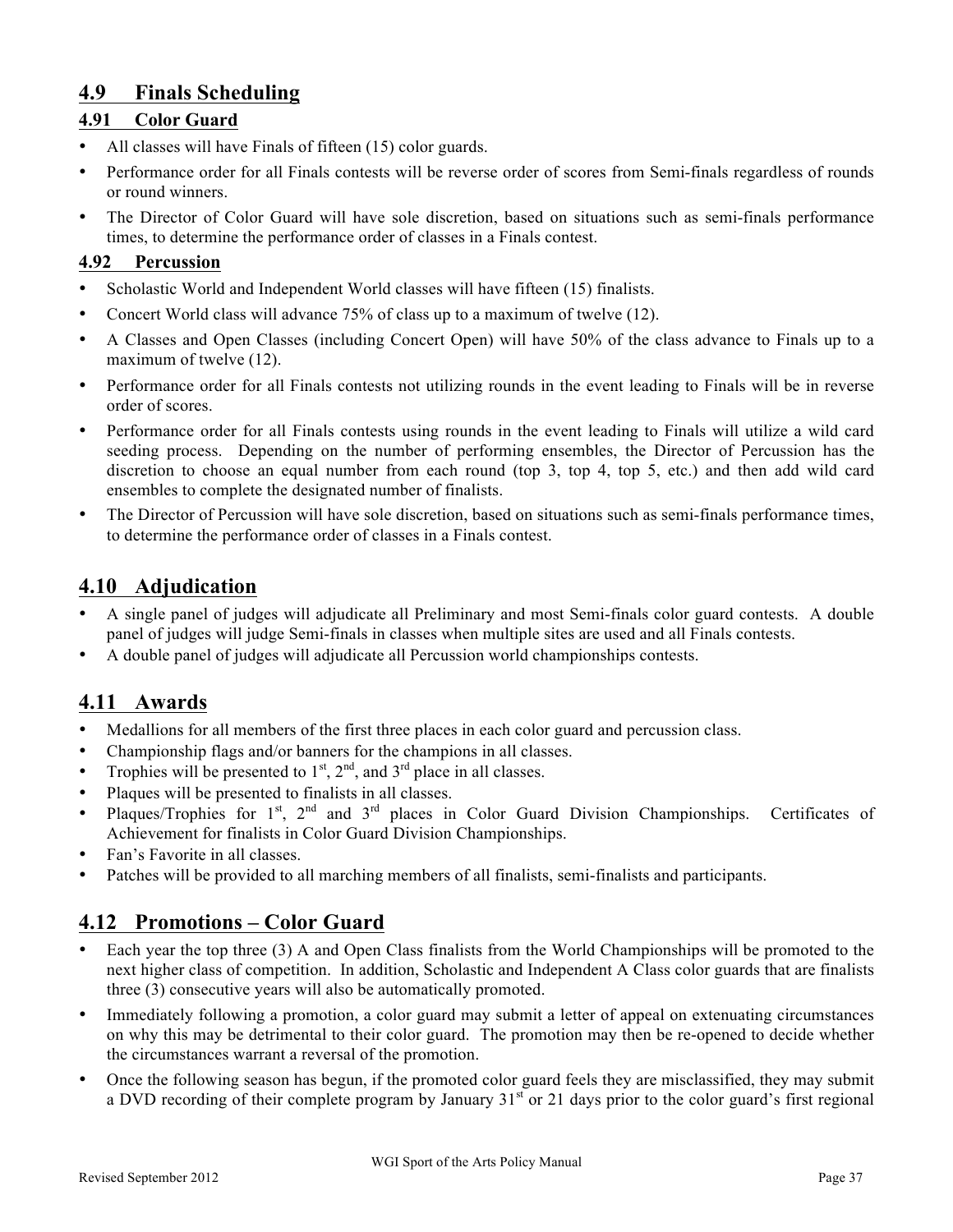appearance (whichever is later) for consideration to return to the lower class of competition. The Review Committee may then re-open the review and decide whether a reversal of the promotion is warranted.

• Appeals will be reviewed by a committee of three individuals not on the original committee consisting of the Director of Color Guard, Chief Judge and Executive Director. If the Director of Color Guard broke a tie in the original decision, a Caption Manager will take their place on the appeals committee.

### **4.13 Changes**

• The Advisory Boards may make changes to the competitive aspects of World Championships with the approval of the Board of Directors for those matters that have a financial implication.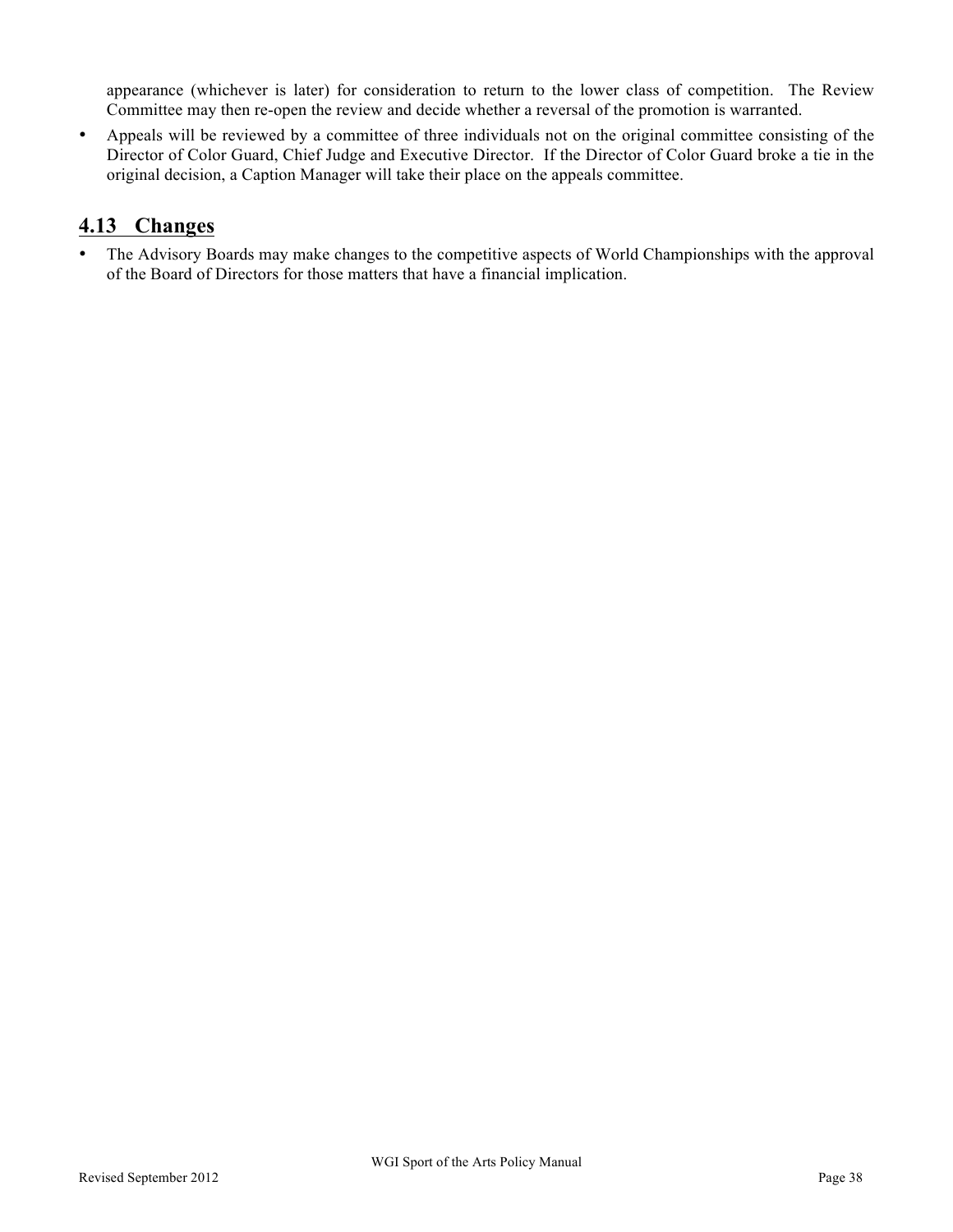# **5.0 ADJUDICATION POLICIES**

### **5.1 BONA FIDE JUDGING ASSOCIATIONS (Color Guard Only)**

#### **5.11 Purpose**

To define bona fide judging associations from which WGI personnel can be selected for Color Guard contests.

#### **5.12 Responsibility**

Responsibility of the Director of Color Guard

#### **5.13 Policy**

In order for an adjudication association to maintain WGI bona fide status, it must submit the following annually:

- Constitution and by-laws. (Once on file, this need not be repeated)
- Articles of Incorporation. (Once on file, this need not be repeated)
- Must be in existence for two years
- Participate in ongoing training. Training sessions should occur before the start of the Color Guard season and be documented, indicating name of clinician, subject matter, names of all members who were in attendance.
- Must assign full panels to at least six contests sponsored by the association.

A contest is defined as: A competitive event that calls for the judge to use skills in both ranking and rating. This event must be open to a paying public audience.

#### **5.14 Changes**

Changes to this section may be made by the Color Guard Advisory Board or Steering Committee.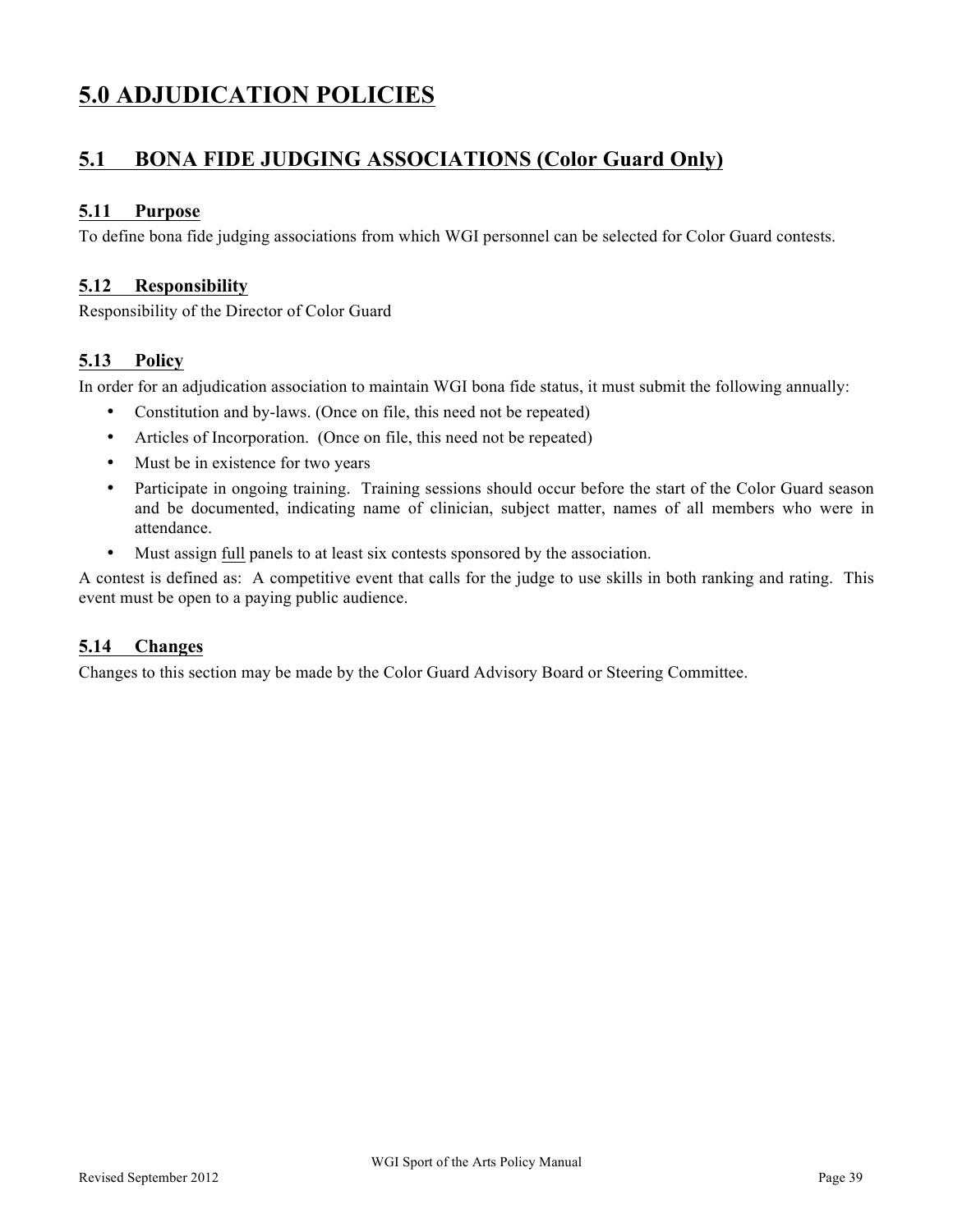### **5.2 ADJUDICATION REVIEW (Color Guard Only)**

#### **5.21 Purpose**

The purpose of this policy is to set policy for review of adjudicators.

#### **5.22 Responsibility**

The Steering Committee shall be responsible for adjudication review.

#### **5.23 Policy**

#### *New Judge Acceptance*

- The Judge Administrators will evaluate applicants to the Judge Apprentice Program and make recommendations to the Steering Committee instructors that applicant be accepted, declined or to continue further study.
- Steering Committee instructors will make final decision on hiring any new applicant after consultation with other instructors on committee. If instructor representatives are split on a particular applicant, the Chief Judge will act as a tiebreaker. To reiterate, it is the duty of the instructor representatives on the committee to make final decisions on whether to hire a new judge.

#### *Current Judge Review*

- All color guards will be invited to send in evaluations of any judge during and after the competitive season. These evaluations provide representation of all classes providing the Steering Committee and Judge Administrators as much feedback as possible.
- Evaluations of each judge take place throughout the year by the Judge Administrators. Digital recordings, recaps, and communication with the working judges are continual throughout the year. At the conclusion of the competitive season, each judge will be evaluated on their performance using input from several sources to determine whether the contract for the judge will be extended.
- The judge must be informed of any pending concerns and given the opportunity to offer written response at least two (2) weeks before the Steering Committee meeting to determine the roster for next year.
- The Judge Administrator may make recommendations relative to each judge pertaining to advancement, addition of another class or caption, supplemental education, or any other pertinent information.
- Rotation may be a point to discuss either at the judge's request or if the number of available judges exceeds the need and this option can be utilized.
- During this process the Steering Committee will consider inactive WGI judges who wish to return to active status.

The Steering Committee functions as a resource jointly in common responsibilities during the off-season. All communication between instructors and Administrators other than philosophical issues should cease once the season is underway in order to avoid any appearance of undue influence unless approved by the Chief Judge or Director of Color Guard. If a Steering Committee instructor has a judging concern, they should use the established procedures as any other active instructor.

#### **5.24 Changes**

Changes to this section may be made by the Color Guard Advisory Board or Steering Committee.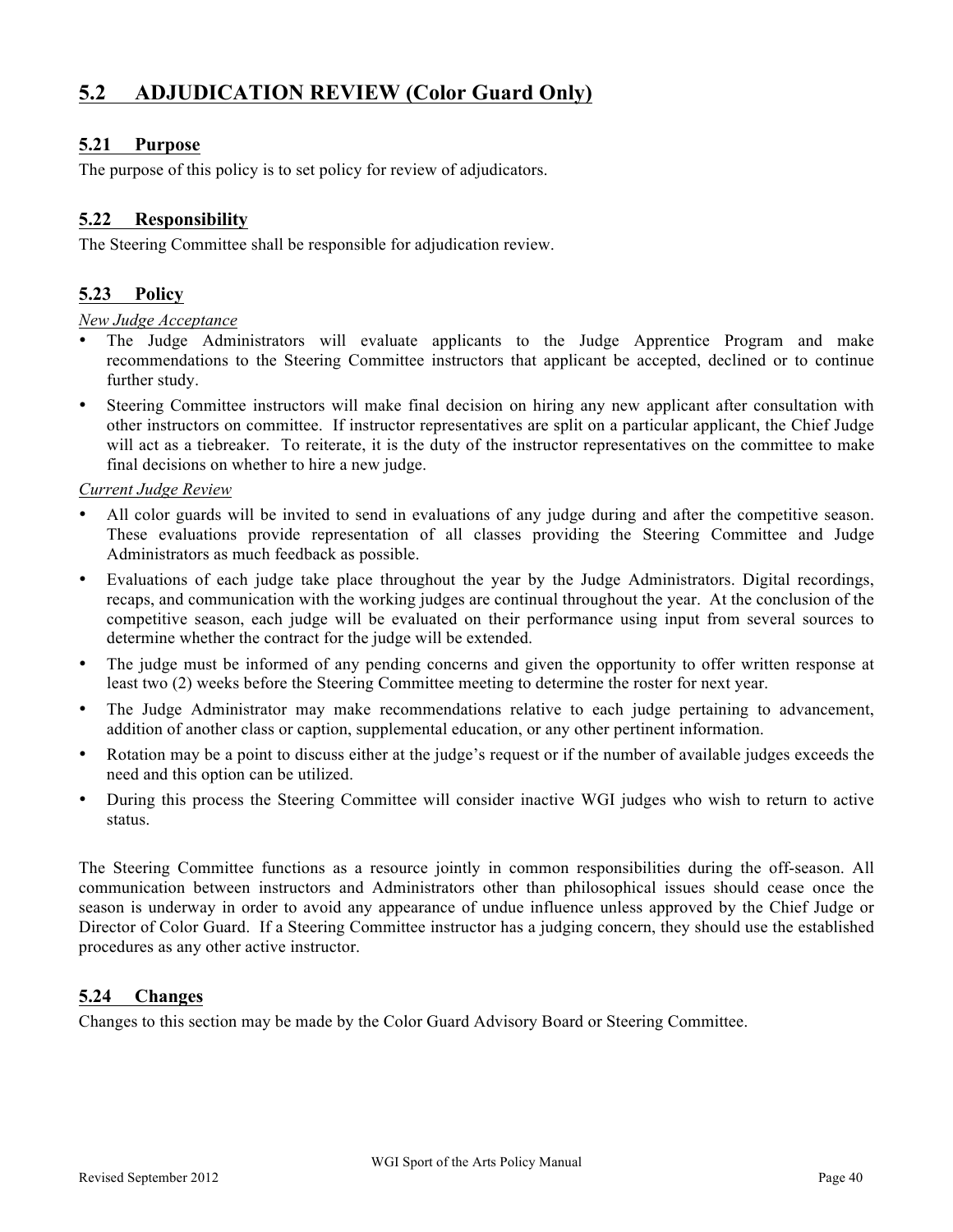## **5.3 ADJUDICATION COMPENSATION**

#### **5.31 Purpose**

The Board of Directors shall approve the compensation for contracted adjudicators based on the budgetary proposal of the Executive Director.

#### **5.32 Responsibility**

The Executive Director is responsible for the implementation of this policy with the Directors of Color Guard and Percussion.

#### **5.33 Policy**

- WGI will establish minimum payments for Regional weekends based on a fee per competing group for all judges.
- WGI will not pay judges for canceled events, provided the judge had not already started travel.
- WGI will establish payments for World Championship adjudication based on prelim and finals assignments and based on the number of competing groups judged.
- The amounts will be established by the Executive Director and approved as part of the annual budgetary process.

#### **5.34 Changes**

Changes to this section may be made by the Board of Directors. Annual amounts are approved by the Board as part of the budgetary approval process.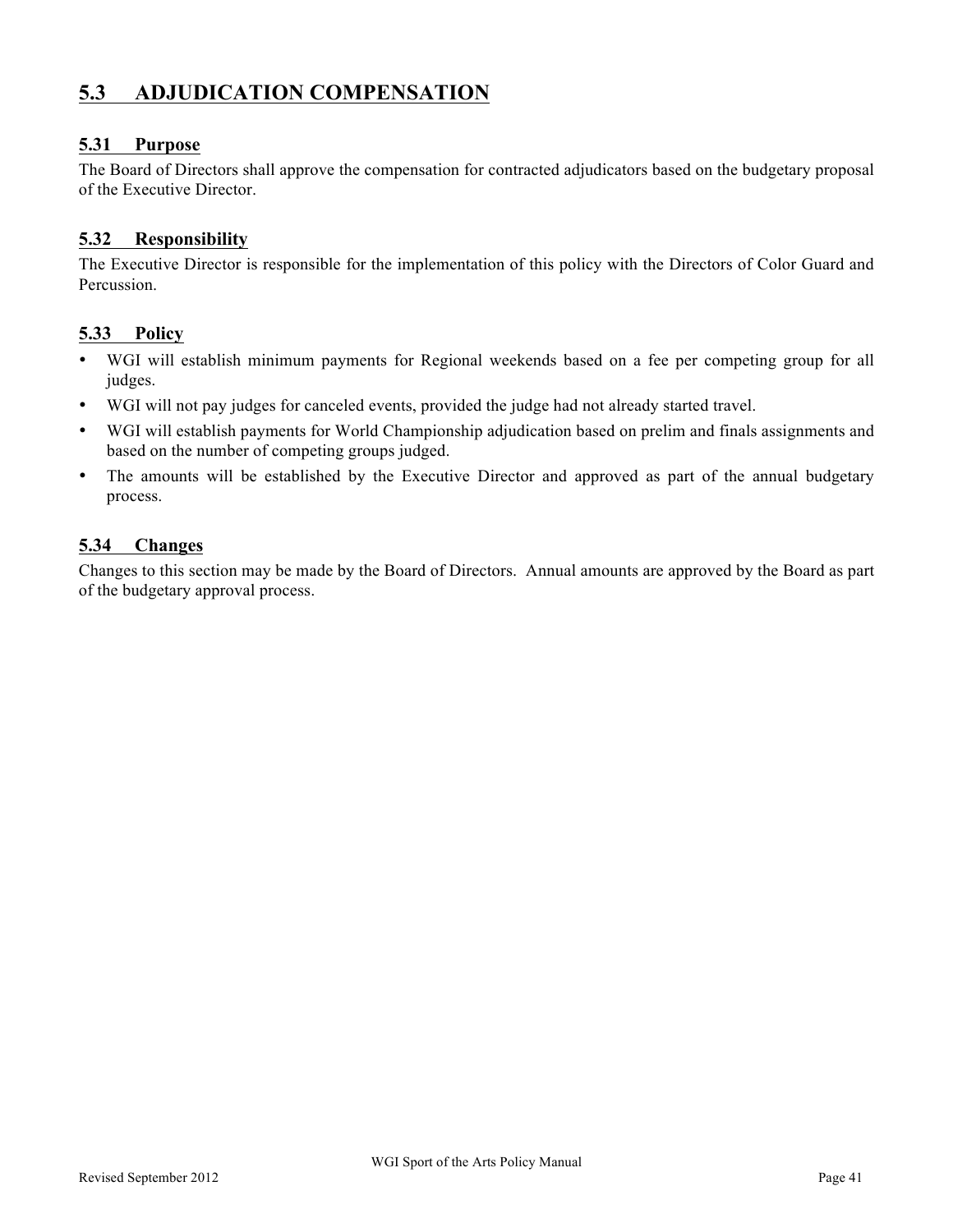# **6.0 WGI MEMBERSHIP, PROGRAMS & SERVICES**

### **6.1 WGI MEMBERSHIP**

#### **6.11 Purpose**

Establish annual membership in WGI.

#### **6.12 Responsibility**

The Executive Director is responsible for this policy.

#### **6.13 Policy**

- Annual membership is required for all color guards and percussion ensembles in order to participate in any WGI event. Those color guards and percussion ensembles that are members of the Advisory Boards are considered to be members.
- Organizations that have separate competing groups from the same parent organization will each be required to purchase a membership
- The Board shall establish the cost per membership for the year.

#### **6.14 Benefits**

- Standard WGI Membership includes:
	- Access to "Directors Only" webpage to assist you to maintain your information with WGI
	- Electronic copy of the Adjudication Manual and Rule Book
	- Automated online entry forms
	- Automated Music Licensing form system
	- Automated World Championships Practice requests
	- Automated World Championships Backside seating ticket ordering system
	- Subscription for WGI e-newsletters
	- Subscription for FOCUS magazine
- Premium WGI Membership includes all benefits of Standard WGI Membership plus advanced entry to all Regional Contests and the World Championships.

#### **6.15 Changes**

Changes to this policy are the responsibility of the WGI Board of Directors.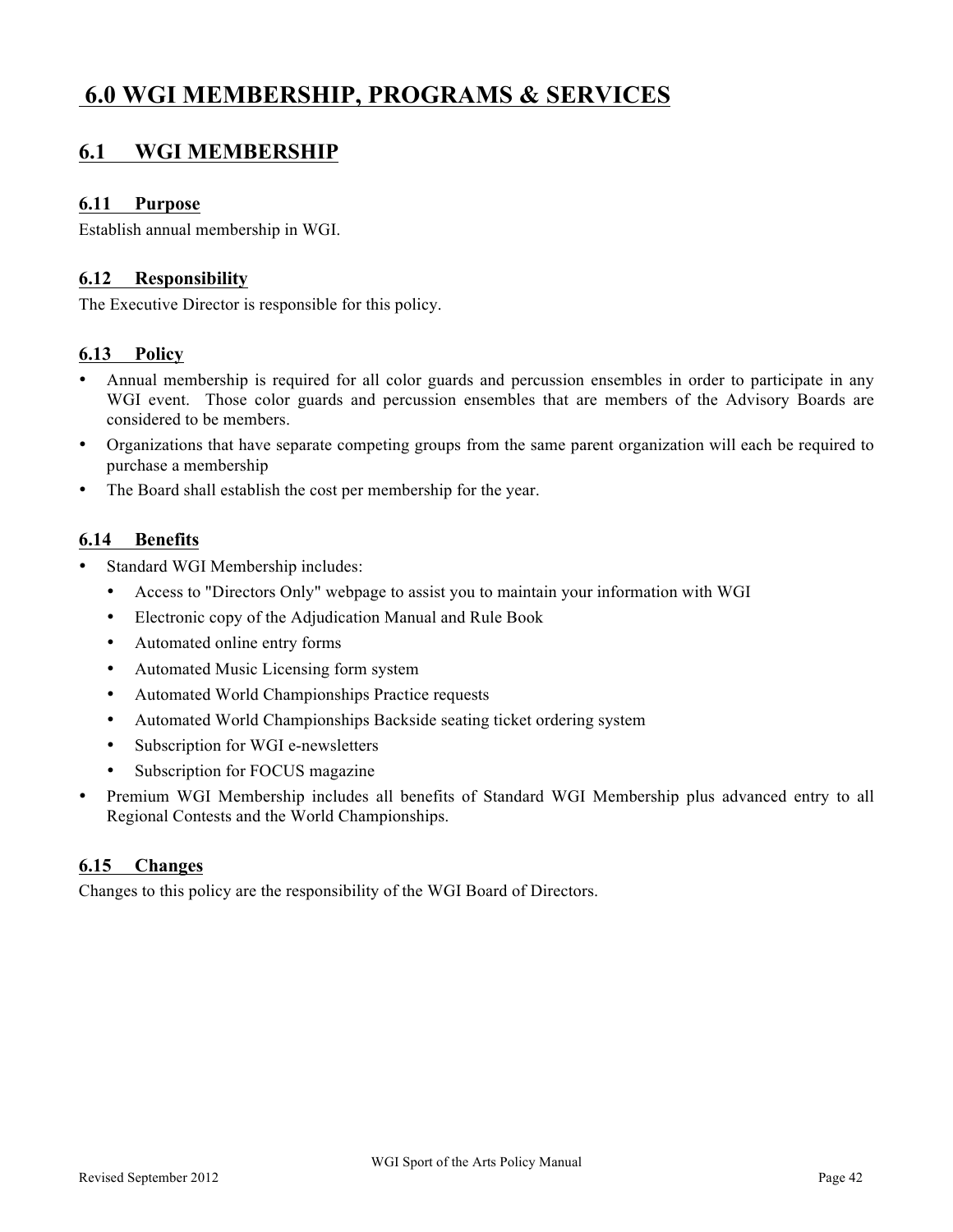### **6.2 WGI TRAVEL POLICY**

#### **6.21 Purpose**

Provide guidelines for WGI travel.

#### **6.22 Responsibility**

The Executive Director is responsible for the implementation of this policy.

#### **6.23 Policy**

*Airline Travel*

- All airline travel for WGI business will be booked through the WGI Office. Individuals are not to book airline travel on their own. No reimbursements for airline travel will be paid without the authorization of the Executive Director or Directors of Color Guard and/or Percussion.
- Individuals should make travel arrangements as soon as possible to obtain the best possible fare. In the event the individual does not make their arrangements by a prescribed date, travel may be canceled.
- Travel will be booked based on the least cost of airfare with one stop or fewer between cities. Any fare over \$40.00 over the least cost of airfare will be the responsibility of the individual.
- Any airfare over \$300.00 requires approval from the WGI Office.
- Changes to itineraries that accommodate personal requests are at the traveler's expense, i.e. any change after ticket is issued that incurs any additional fees.
- Individuals may not use any airline ticket purchased expressly for WGI travel for any other purpose.

#### *Mileage*

- Cost of mileage not to exceed the lowest airfare possible at time reservations are made.
- Mileage reimbursement forms must be submitted within 60 days of the travel in order to receive reimbursement. Forms submitted after 60 days will forfeit reimbursement.

#### *Board of Directors/Executive Committee/Steering Committee Travel*

- Members of the Board of Directors and Executive Committee are reimbursed for all reasonable travel expenses for airport transfers, meals, and travel (air or mileage) for meetings duly called by the President.
- Members of the Board of Directors are reimbursed for all reasonable travel expenses for travel to either the Color Guard or Percussion World Championship events if they are not traveling with a competing group.
- The President and/or Executive Director may authorize additional travel to other WGI events (i.e. Spinfest) for Board of Directors.
- Members of Steering Committee(s) will be reimbursed for all reasonable travel expenses for all scheduled meetings by following the above policies for mileage allowance or airline travel.

#### **6.24 Changes**

Changes to this section may be made by the Board of Directors.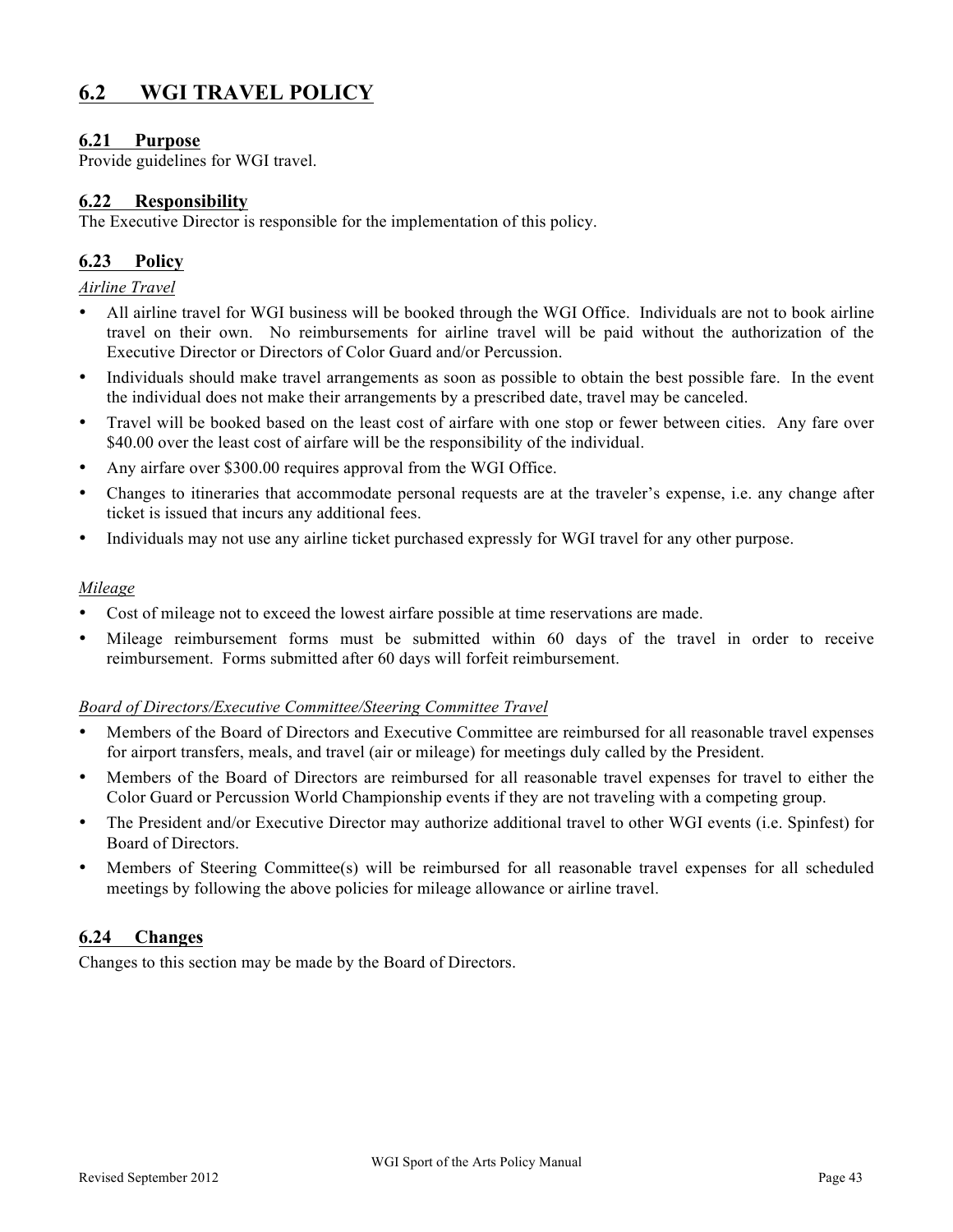# **7.0 WGI AWARDS & SCHOLARSHIPS**

### **7.1 WGI HALL OF FAME**

#### **7.11 Purpose**

The Mission of the Winter Guard International Hall of Fame is to honor excellence and preserve our evolving history.

The WGI Hall of Fame was formed to recognize the individuals in the winter color guard and winter percussion activity whose extraordinary efforts and accomplishments have enhanced the WGI Organization, broadened the appeal of these activities and whose lives and accomplishments serve to inspire, educate, and be role models for all those who participate in WGI.

The WGI Hall of Fame ceremony is hosted annually at the World Championships to honor individuals that have achieved the highest level of success and admiration by the entire activity.

#### **7.12 Background**

The WGI Hall of Fame was established in 1992 as the Laurel Awards. It was renamed to be the Hall of Fame in recent years.

#### **7.13 Responsibility**

The WGI Board of Directors Hall of Fame Committee is responsible for the award, with the support of the Executive Director.

#### **7.14 Criteria**

The WGI Hall of Fame recognizes individuals in the winter color guard (in odd numbered years) or winter percussion (in even years) activities that have contributed most significantly to the standards and direction of WGI. Selection to the WGI Hall of Fame can be achieved as a designer, a director or other administrative position, an adjudicator or in adjudication leadership, from amongst WGI employees or as a volunteer. The following criteria will be used when evaluating potential Hall of Fame members:

#### DESIGNERS

Meritorious contributions Influence on WGI Depth of service Length of service Program success Support of WGI educational programs and committees Service to Advisory Boards

#### WGI ADMINISTRATIVE OR UNIT DIRECTORS

Meritorious contributions Influence on WGI Depth of service Length of service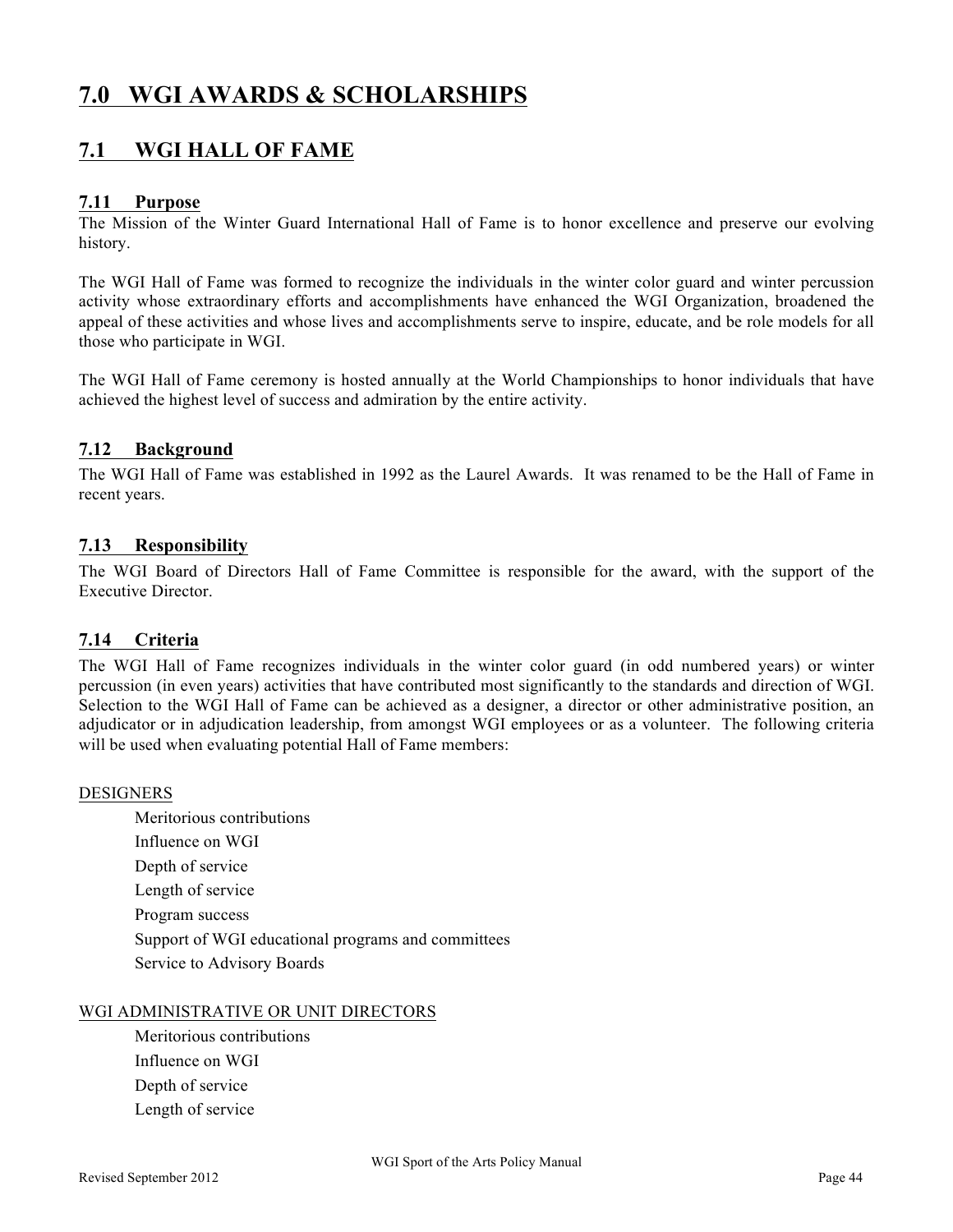Support of WGI educational programs and committees Service to Advisory Boards Service to WGI Board of Directors

#### ADJUDICATORS

Meritorious contributions Influence on the WGI activity Depth of service Length of service Support of WGI educational programs and committees Service on WGI committees or boards Success in design or improvement of the judging system

#### VOLUNTEERS

Meritorious contributions Influence on WGI Depth of service Length of Service Support to WGI in all areas

#### WGI EMPLOYEES

Meritorious contributions Influence on WGI Depth of service Length of Service Support to WGI in all areas Success in program development

While listed in several areas of the criteria, it should be noted that length of service should be combined with other areas of achievement for an individual to be considered for selection to the WGI Hall of Fame. Individuals should be evaluated through time for their achievements. It is important to consider only the merits of the criteria.

#### **7.15 Selection Process**

- Three (3) individuals will be added to the Hall of Fame in any year. (In the event of a tie, this number may be higher).
- The names of persons who are nominated for election, but who are not elected as such, shall not be disclosed at any time to any person (including those who are nominated) other than members of the WGI Hall of Fame Committee, Board of Directors and Executive Director. No member of the WGI Hall of Fame Committee or any other person shall disclose to any person how any member of the Selection Committee voted on the election of any particular candidate (including the particulars of the balloting).
- Voters will be asked to rank the candidates in their order of preference. The three individuals will the lowest total scores will be elected to the Hall of Fame. All members of the WGI Hall of Fame and sitting members of the Board of Directors have voting rights in all elections. If a person is a member of both, they may only vote once.
- Only complete ballots will be considered.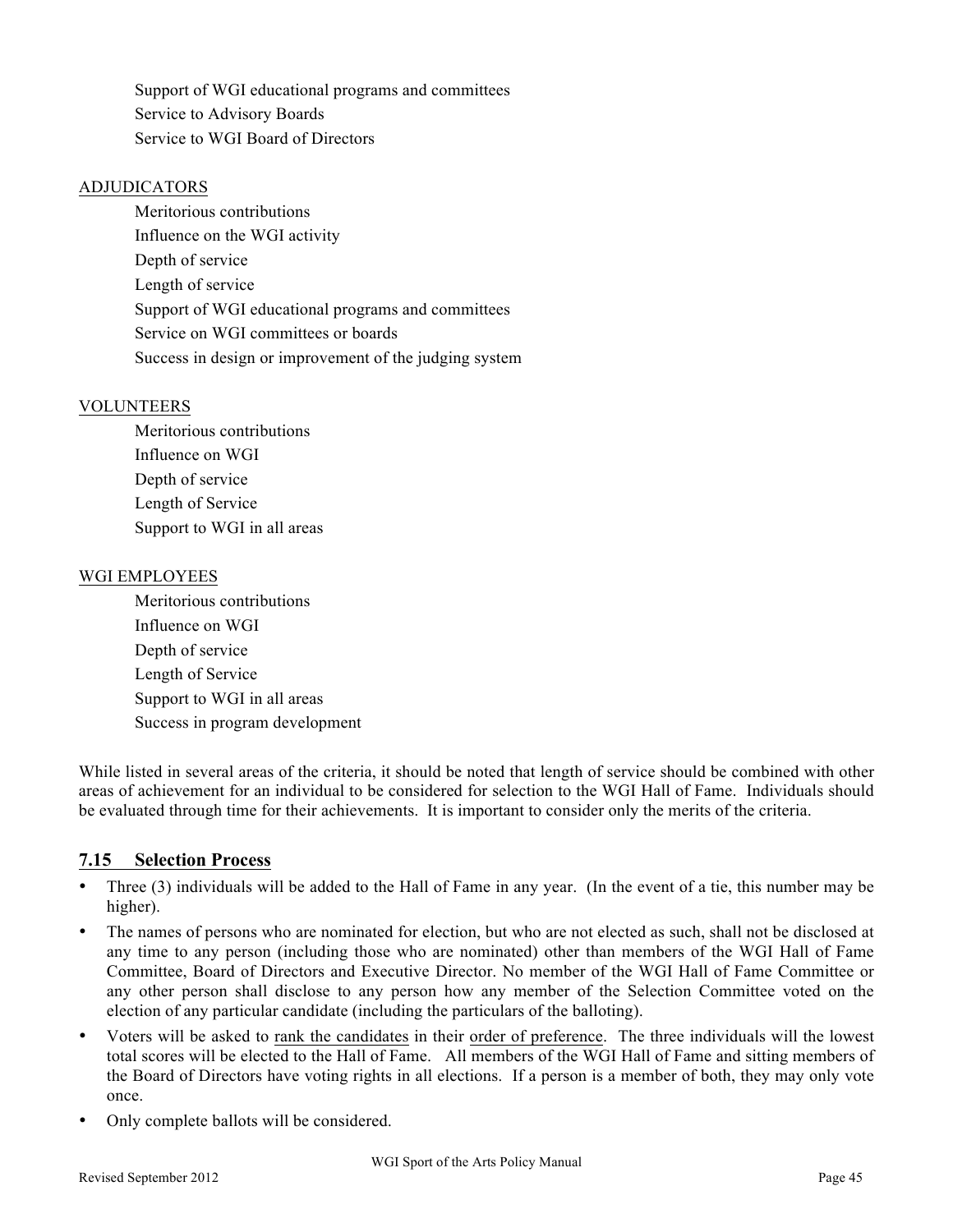- After the WGI Hall of Fame Committee has completed all balloting for election into Honored Membership of the Hall of Fame, the President of the Board of Directors or an alternate person designated by the Board shall then release the names of those elected for general publication.
- When a person is honored as a Hall of Fame Member, the name of such person shall be duly certified by the President of the WGI Board of Directors for official enrolment into Membership and all necessary action shall be taken for induction of such person at the next Annual Induction Ceremony.

#### **7.16 Ceremony**

Recognition of each year's recipients occurs at WGI World Championships.

#### **7.17 Changes**

Changes to this selection are the responsibility of the WGI Board of Directors.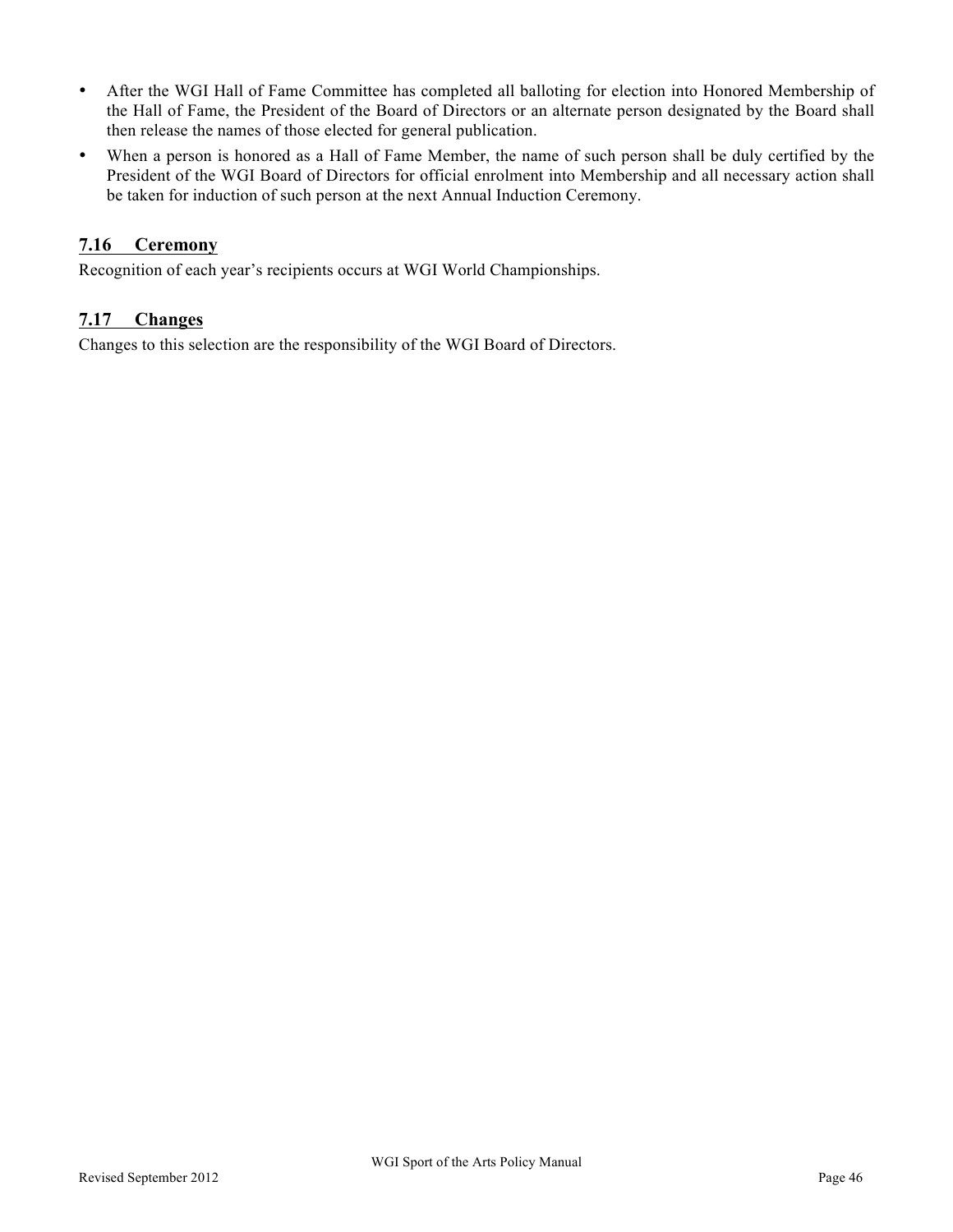### **7.2 WGI SCHOLARSHIPS**

#### **7.21 Purpose**

The purpose of this section is to establish the policy for the annual award of WGI Scholarships.

#### **7.22 Responsibility**

The Executive Director is responsible for the scholarship program.

#### **7.23 Criteria**

Applicants must:

- Participate in a color guard or percussion ensemble competing in the World Championships.
- Be a senior in high school, already attending a university/college or going to attend one.
- Submit completed application provided.
- Provide three (3) letters of reference
- Provide high school and college level transcripts.
- ACT/SAT scores.
- Two  $(2)$  photos.

#### **7.24 Funding**

- Scholarships not to be less than \$1,000 per award.
- 50/50 raffle to be held each year at World Championships contests with one-half of the revenues to be paid out to the winner and the other one-half to scholarship fund.

#### **7.25 Selection Process**

Applications, information, and selection of committee are the responsibility of the Executive Director. The Selection Committee consists of nine (9) individuals selected by the Executive Director and should represent diversity from all areas within WGI including administration, adjudication and/or sponsors.

The Selection Committee will determine the number of scholarship recipients each year.

#### **7.26 Ceremony**

The presentations and announcement are made at the recipient's class finale at the annual World Championships.

#### **7.27 Changes**

Changes to this section are the responsibility of the WGI Board of Directors.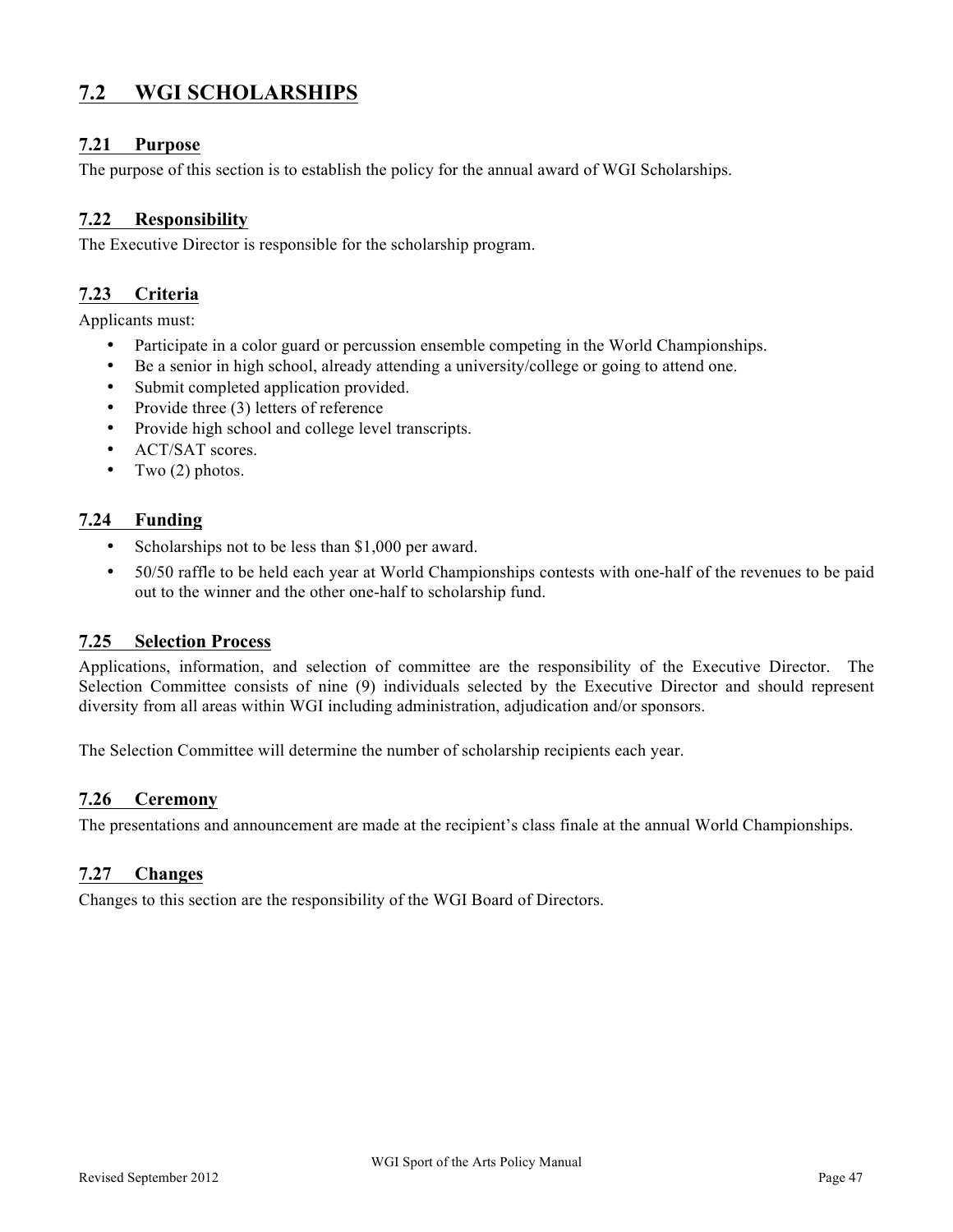### **7.3 WGI VOLUNTEER AWARDS**

#### **7.31 Purpose**

The purpose of this section is to establish Volunteer Awards.

#### **7.32 Criteria**

The WGI Volunteer Award is to honor those who have given long service of significance to WGI at Championships or other WGI events.

#### **7.33 Responsibility**

Volunteer Awards is given at the discretion of the Executive Director. Applications, information and selection of the committee are the responsibility of the Executive Director.

#### **7.34 Selection Process**

A committee of three (3) appointed by the Executive Director makes the selection of recipients. No more than five (5) recipients will be chosen per year

#### **7.35 Ceremony**

The awards are conferred at each of the Color Guard and Percussion World Championships.

#### **7.36 Changes**

Changes to the Volunteer Award are the responsibility of the WGI Board of Directors.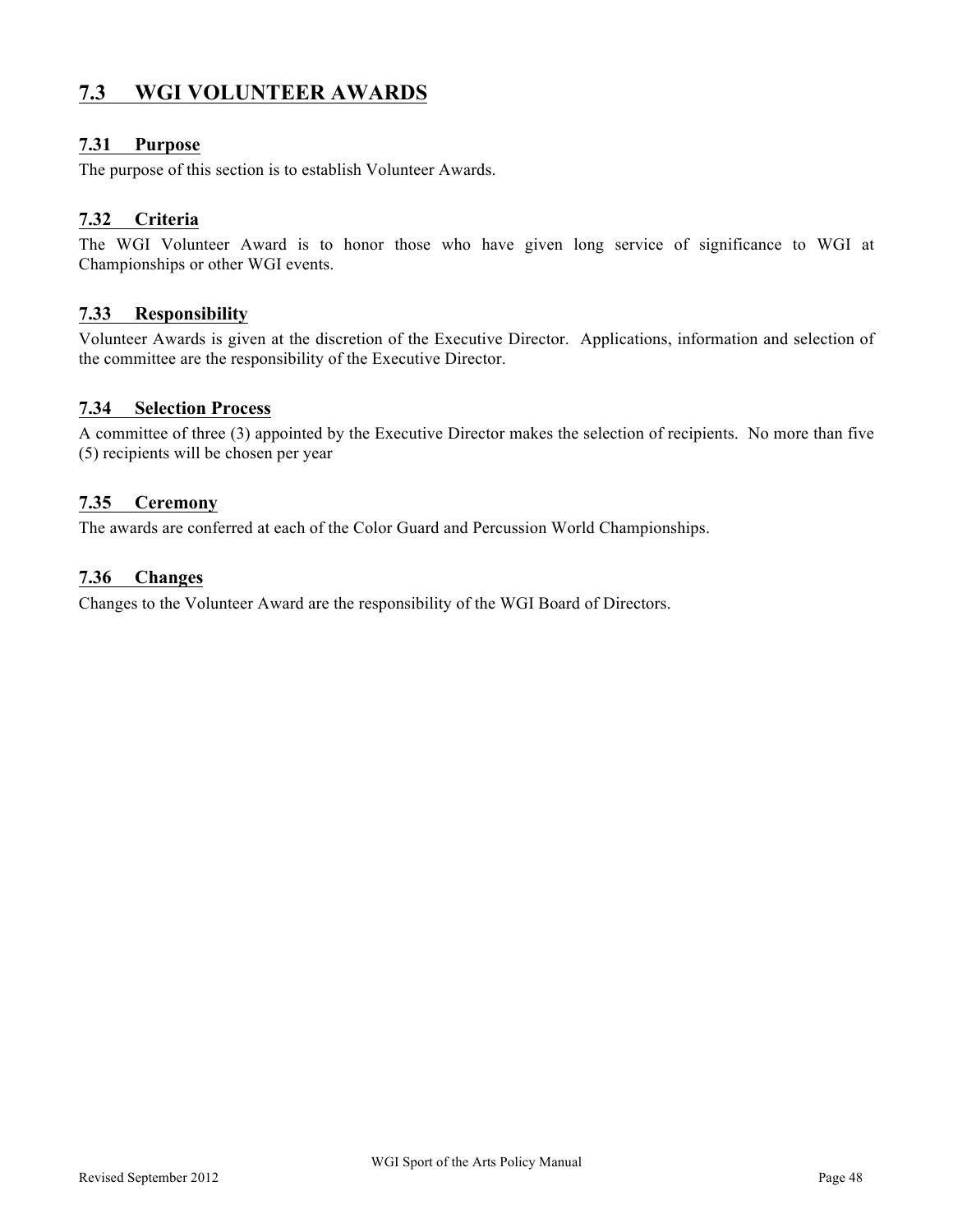# **8.0 FEES AND COSTS**

| 8.1 | <b>WGI Membership</b>             |  |  |  |  |  |  |
|-----|-----------------------------------|--|--|--|--|--|--|
|     |                                   |  |  |  |  |  |  |
|     |                                   |  |  |  |  |  |  |
| 8.2 | <b>Regional Fees</b>              |  |  |  |  |  |  |
|     |                                   |  |  |  |  |  |  |
|     |                                   |  |  |  |  |  |  |
|     |                                   |  |  |  |  |  |  |
|     |                                   |  |  |  |  |  |  |
|     |                                   |  |  |  |  |  |  |
|     |                                   |  |  |  |  |  |  |
| 8.3 | <b>World Championship Fees</b>    |  |  |  |  |  |  |
|     |                                   |  |  |  |  |  |  |
|     |                                   |  |  |  |  |  |  |
|     |                                   |  |  |  |  |  |  |
| 8.4 | <b>World Championship Tickets</b> |  |  |  |  |  |  |
|     |                                   |  |  |  |  |  |  |
|     |                                   |  |  |  |  |  |  |
|     |                                   |  |  |  |  |  |  |
|     |                                   |  |  |  |  |  |  |
|     |                                   |  |  |  |  |  |  |
|     |                                   |  |  |  |  |  |  |
|     |                                   |  |  |  |  |  |  |
|     |                                   |  |  |  |  |  |  |
|     |                                   |  |  |  |  |  |  |
|     |                                   |  |  |  |  |  |  |
|     |                                   |  |  |  |  |  |  |
|     |                                   |  |  |  |  |  |  |
|     |                                   |  |  |  |  |  |  |
|     |                                   |  |  |  |  |  |  |
|     |                                   |  |  |  |  |  |  |

### **8.5 Adjudication Fees**

| Two-Day Regional \$700 or \$7 per group performance judged, whichever is greater                   |
|----------------------------------------------------------------------------------------------------|
|                                                                                                    |
| Color Guard Championships  \$350 per day or \$7 per group performance judged, whichever is greater |
| Percussion Championships  \$350 per day or \$7 per group performance judged, whichever is greater  |
|                                                                                                    |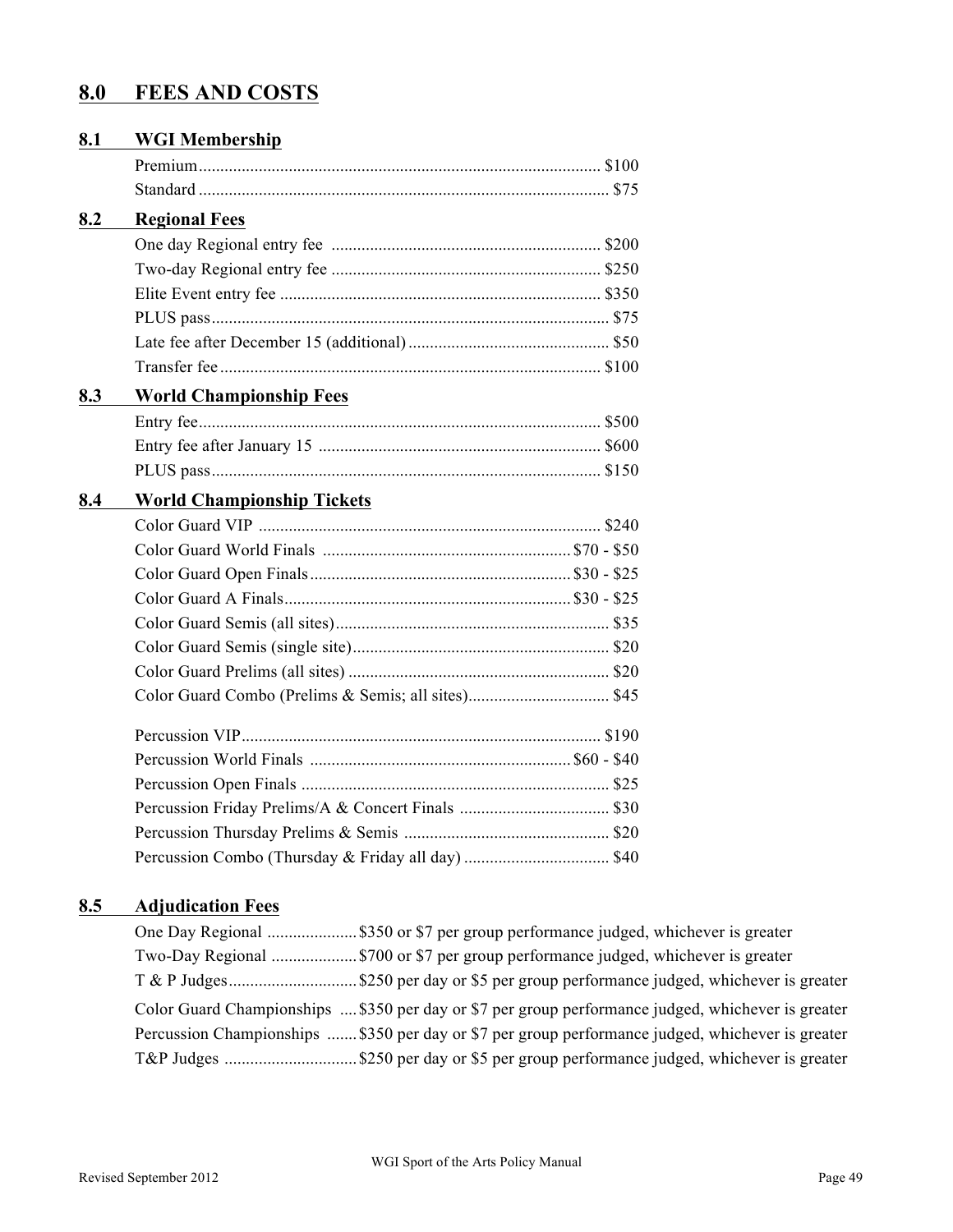### **8.6 Contest Administration Fees**

| Color Guard non-working Chief Judge (One Day Regional)  \$400 |  |
|---------------------------------------------------------------|--|
| Color Guard non-working Chief Judge (Two Day Regional)  \$500 |  |
|                                                               |  |
|                                                               |  |

### **8.7 Changes**

Changes to the Fees & Costs are made annually by the WGI Board of Directors as part of the budgetary process.